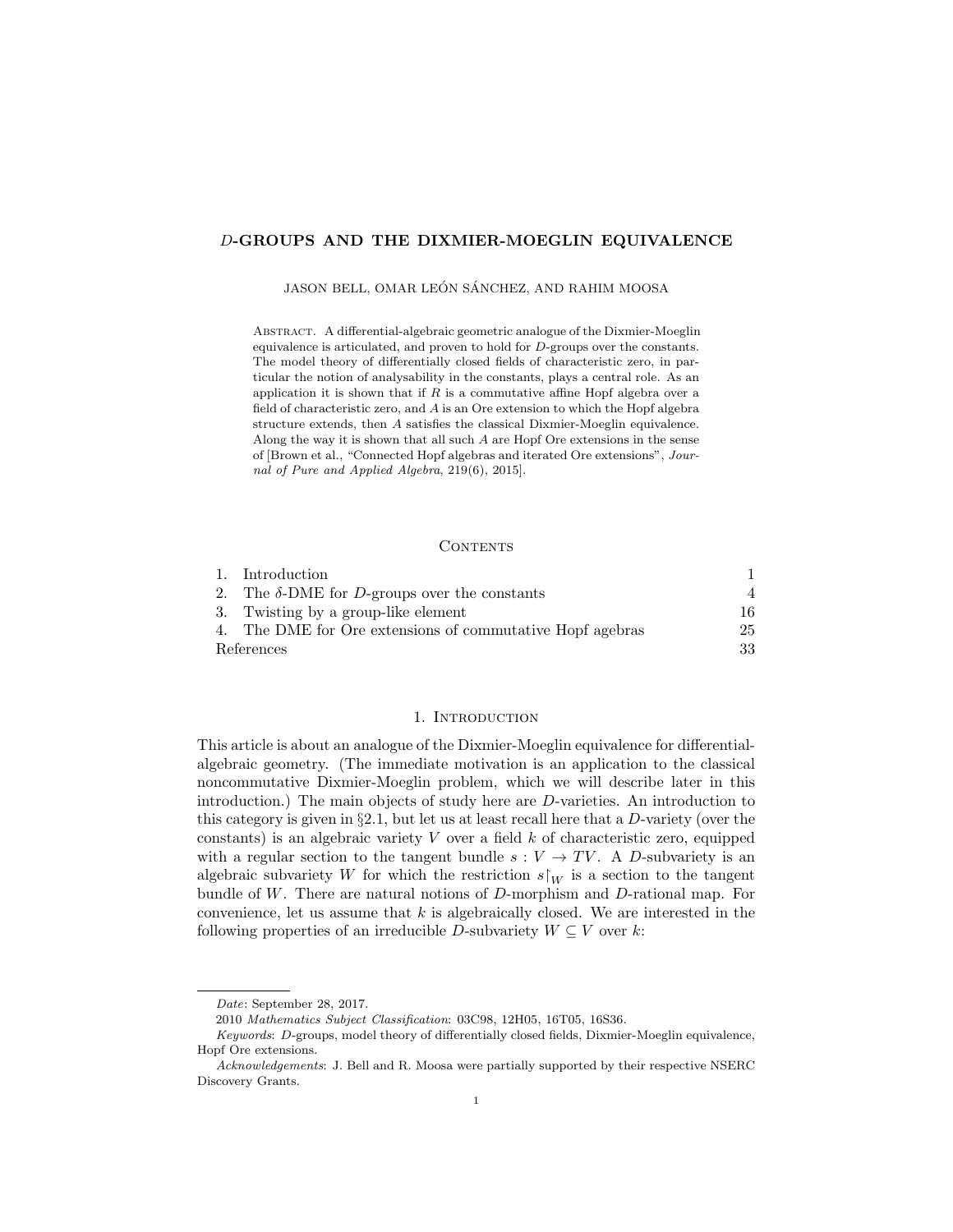- $\delta$ -primitivity. There is a k-point of W that is not contained in any proper D-subvariety of  $W$  over  $k$ .
- $\delta$ -local-closedness. There is a maximum proper D-subvariety of W over k.
- δ-rationality. There is no nonconstant rational map from  $(W, s)$  to  $(A^1, 0)$ over  $k$ , where here 0 denotes the zero section to the tangent bundle of the affine line.

The question is, for which ambient  $D$ -varieties  $(V, s)$  are these three properties equivalent for all D-subvarieties? It is not hard to see, and is spelled out in the proof of Corollary 2.14 below, that in general

δ-local-closedness =⇒ δ-primitivity =⇒ δ-rationality.

In earlier work [1], together with Stéphane Launois, we used the model theory of the Manin kernel to produce (in any dimension  $\geq$  3) a D-variety which is itself δ-rational but not δ-locally-closed. Here we focus on positive results. The main one, which appears as Corollary 2.17 below, is the following:

**Theorem A.** Suppose  $(G, s)$  is a D-group over the constants – that is, G is an algebraic group and  $s: G \to TG$  is a homomorphism of algebraic groups. Then for any D-subvariety of  $(G, s)$ ,  $\delta$ -rationality implies  $\delta$ -local-closedness. In particular, for every D-subvariety of  $(G, s)$ ,  $\delta$ -rationality,  $\delta$ -primitivity, and  $\delta$ -local-closedness are equivalent properties.

The proof of Theorem A relies on the model theory of differentially closed fields. In model-theoretic parlance, the point is that  $\delta$ -rationality of  $(V, s)$  is equivalent to the generic type of the corresponding Kolchin closed set being weakly orthogonal to the constants, while  $\delta$ -local-closedness means that the type is isolated. One context in which one can prove, using model-theoretic binding groups, for example, that weak orthogonality to the constants implies isolation, is when the type in question is analysable in the constants. We give a geometric explanation of analysability in §2.5 in terms of what we call compound isotriviality of D-varieties. The reader can look there for a precise definition, but suffice it to say that a compound isotrivial D-variety is one that admits a finite sequence of fibrations where at each stage the fibres are isomorphic (possibly over a differential field extension of the base) to Dvarieties where the section is the zero section. We show that for compound isotrivial D-varieties  $\delta$ -rationality implies  $\delta$ -local-closedness (Proposition 2.13). Then we show, using known results about the structure of differential-algebraic groups, that every D-subvariety of a D-group over the constants is compound isotrivial (Proposition 2.16). Theorem A follows.

It turns out that for our intended application, namely Theorem B2 appearing later in this introduction, we need Theorem A to work for D-varieties that are slightly more general than  $D$ -groups. Given an affine algebraic group  $G$ , we may as well assume that  $G \subseteq GL_n$ , so that a regular section to the tangent bundle is then of the form  $s = (\text{id}, \overline{s})$  where  $\overline{s}$  :  $G \rightarrow \text{Mat}_n$ . It is not hard to check from how the algebraic group structure is defined on the tangent bundle, that  $s: G \to TG$  being a homomorphism is equivalent to the following identity:  $\overline{s}(gh)$  =  $\overline{s}(g)h + g\overline{s}(h)$ , where g,  $h \in G$  are matrices and all addition and multiplication here is matrix addition and multiplication. Now suppose we are given a homomorphism to the multiplicative group,  $a: G \to \mathbb{G}_m$ . By an a-twisted D-group we mean a D-variety  $(G, s)$  where G is an affine algebraic group and  $s = (id, \overline{s})$  satisfies the identity:  $\bar{s}(gh) = \bar{s}(g)h + a(g)g\bar{s}(h)$ . So an a-twisted D-group is a D-group exactly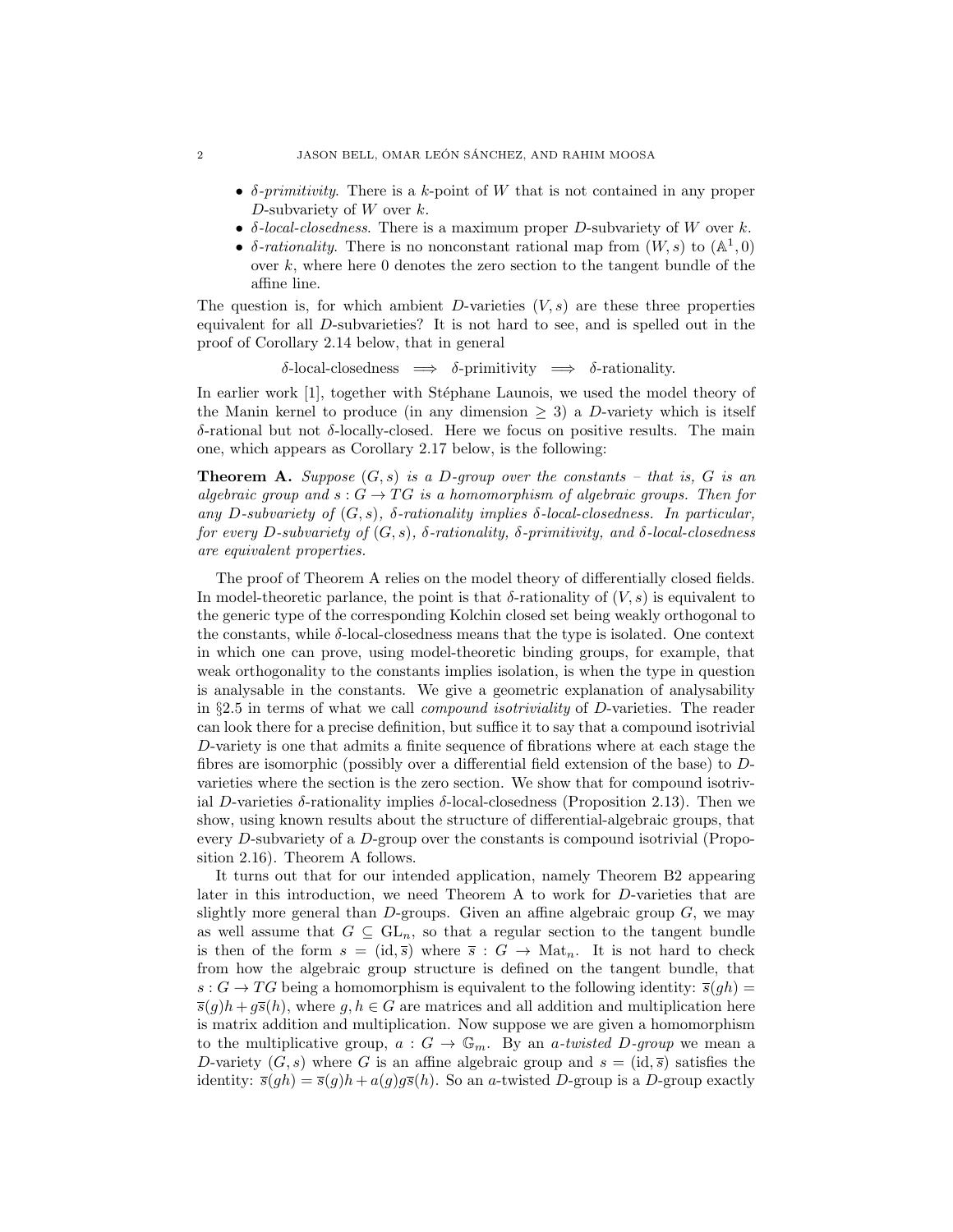when  $a = 1$ . We are able to show that D-subvarieties of a-twisted D-groups are also compound isotrivial. This yields the following generalisation of Theorem A: For any D-subvariety of an a-twisted D-group over the constants,  $\delta$ -rationality,  $\delta$ -primitivity, and  $\delta$ -local-closedness are equivalent properties. The passage from D-groups to a-twisted D-groups turns out to be technically quite difficult, and is done in Section 3.

It is worth pointing out that we have been intentionally ambigious about the field of definitions in the statements of Theorem A and its a-twisted generalisation. The reason for this is that the results actually hold true for D-subvarieties of  $(G, s)$ that are defined over differential field extensions of the base field k. To make this precise one has to give a more general definition of D-variety using prolongations rather than tangent bundles, and we have decided to delay this to the main body of the article. While the final conclusion we are interested in is about D-subvarieties over  $k$ , this possibility of passing to base extensions is an important part of the inductive arguments involved.

Now for the application to noncommutative algebra, to which Section 4 is dedicated. The classical Dixmier-Moeglin equivalence (DME) is about prime ideals in a noetherian associative algebra over a field of characteristic zero; it asserts the equivalence between three properties of such prime ideals: primitivity (a representationtheoretic property), local-closedness (a geometric property), and rationality (an algebraic property). Precise definitions are given at the beginning of §4. We are interested in the question of when the DME holds for skew polynomial rings  $R[x; \delta]$ over finitely generated commutative integral differential k-algebras  $(R, \delta)$ . Recall that  $R[x; \delta]$  is the noncommutative polynomial ring in x over R where  $xr = rx + \delta(r)$ . This question is not vacuous since examples of such skew polynomial rings failing the DME were given in [1]; indeed, these were the first counterexamples to the DME of finite Gelfand-Kirillov dimension. The connection to D-varieties should be clear:  $R = k[V]$  for some irreducible algebraic variety V, and the k-linear derivation  $\delta$  induces a regular section  $s: V \to TV$ . So the study of such  $(R, \delta)$  is precisely the same thing as the study of D-varieties. We are able to prove (this is Proposition 4.6 below) that  $R[x; \delta]$  will satisfy the DME if  $\delta$ -rationality implies  $\delta$ -locally-closedness for all D-subvarieties of the D-variety  $(V, s)$  associated to  $(R, \delta)$ . Theorem A therefore answers our question in the special case of differential Hopf algebras.

**Theorem B1.** If  $(R, \delta)$  is a finitely generated commutative integral differential Hopf k-algebra then  $R[x; \delta]$  satisfies the DME.

Being a differential Hopf algebra means that  $R$  has the structure of a Hopf algebra and that  $\delta$  commutes with the coproduct – this is equivalent to saying that  $(R, \delta)$ comes from an affine  $D$ -group  $(G, s)$ .

More generally than skew polynomial rings, we consider Ore extensions: Suppose R is a finitely generated commutative integral k-algebra,  $\sigma$  is a k-algebra automorphism of R, and  $\delta$  is a k-linear  $\sigma$ -derivation of R – meaning that  $\delta(rs)$  =  $\sigma(r)\delta(s) + \delta(r)s$ . Recall that the Ore extension  $R[x; \sigma, \delta]$  is the noncommutative polynomial ring in the variable x over R where  $xr = \sigma(r)x + \delta(r)$ . So when  $\sigma = id$ we are in the skew polynomial case discussed above. What about the DME for  $R[x; \sigma, \delta]$ ?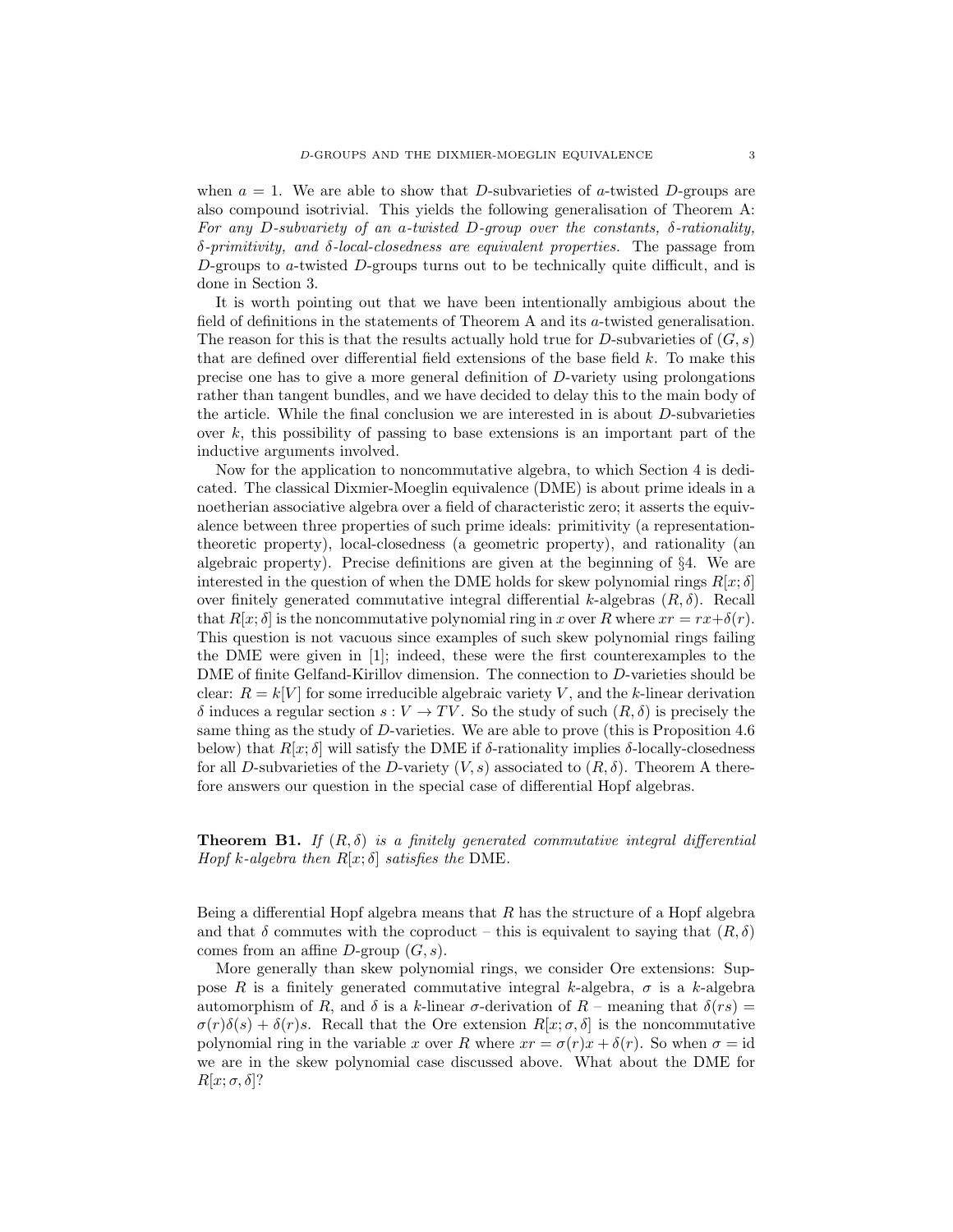**Theorem B2.** Suppose R is a finitely generated commutative integral Hopf  $k$ algebra. If an Ore extension  $R[x; \sigma, \delta]$  admits a Hopf algebra structure extending that on R, then  $R[x; \sigma, \delta]$  satisfies the DME.

That Theorem B1 is a special case of Theorem B2 uses the (known) fact that one can always extend the Hopf structure on a differential algebra R to the skew polynomial ring extension  $R[x; \delta]$ , namely by the coproduct induced by  $\Delta(x) = x \otimes 1 + 1 \otimes x$ . Theorem B2 appears as Theorem 4.1 below. Its proof goes via a reduction to the case when  $\sigma = id$  and then an application of the stronger a-twisted version of Theorem A discussed above. Both of these steps use the work of Brown et al. [5] on Hopf Ore extensions. One obstacle is that while their results hold for much more general  $R$  than we are considering, they are conditional on the coproduct of the variable  $x$  in the Ore extension taking the special form

$$
\Delta(x) = a \otimes x + x \otimes b + v(x \otimes x) + w
$$

where  $a, b \in R$  and  $v, w \in R \otimes_k R$ . This is part of their definition of a Hopf Ore extension, though they speculate about its necessity. We prove that when  $k$  is algebraically closed, after a linear change of variable,  $\Delta(x)$  always has the above form. This is Theorem 4.2 below, and may be of independent interest:

**Theorem C.** Suppose k is algebraically closed and R is a finitely generated commutative integral Hopf k-algebra. If an Ore extension  $R[x; \sigma, \delta]$  admits a Hopf algebra structure extending that of  $R$  then, after a linear change of the variable  $x$ ,

$$
\Delta(x) = a \otimes x + x \otimes b + w
$$

for some  $a, b \in R$ , each of which is either 0 or group-like, and some  $w \in R \otimes_k R$ . In particular,  $R[x; \sigma, \delta]$  is a Hopf Ore extension of R.

It has been conjectured [2] that all finitely generated complex noetherian Hopf algebras of finite Gelfand-Kirillov dimension satisfy the DME. Theorem B2 verifies a special case. To make more significant progress on this conjecture one would like to pass from Hopf Ore extensions to iterated Hopf Ore extensions. As of now, this appears to be beyond the scope of the techniques used here.

Throughout this paper, by an affine k-algebra we mean a finitely generated commutative k-algebra that is an integral domain.

Acknowledgements. We are grateful to an anonymous referee for a very thorough reading which lead to the discovery of an error in an initial version of this paper.

#### 2. THE  $\delta$ -DME FOR D-GROUPS OVER THE CONSTANTS

In this chapter we prove Theorem A of the introduction. After some preliminaries, we articulate in §2.3 the differential-algebraic geometric analogue of the DME suggested in the introduction, and call it the  $\delta$ -DME. A sufficient condition for this to hold in terms of the model-theoretic notion of analysability to the constants is given in §2.5, and then applied to show that  $D$ -groups over the constants satisfy the  $\delta$ -DME in §2.6. In a final section we reformulate  $\delta$ -DME algebraically, as a statement about commutative differential Hopf algebras, thereby preparing the stage for the application to the classical DME in chapter 4.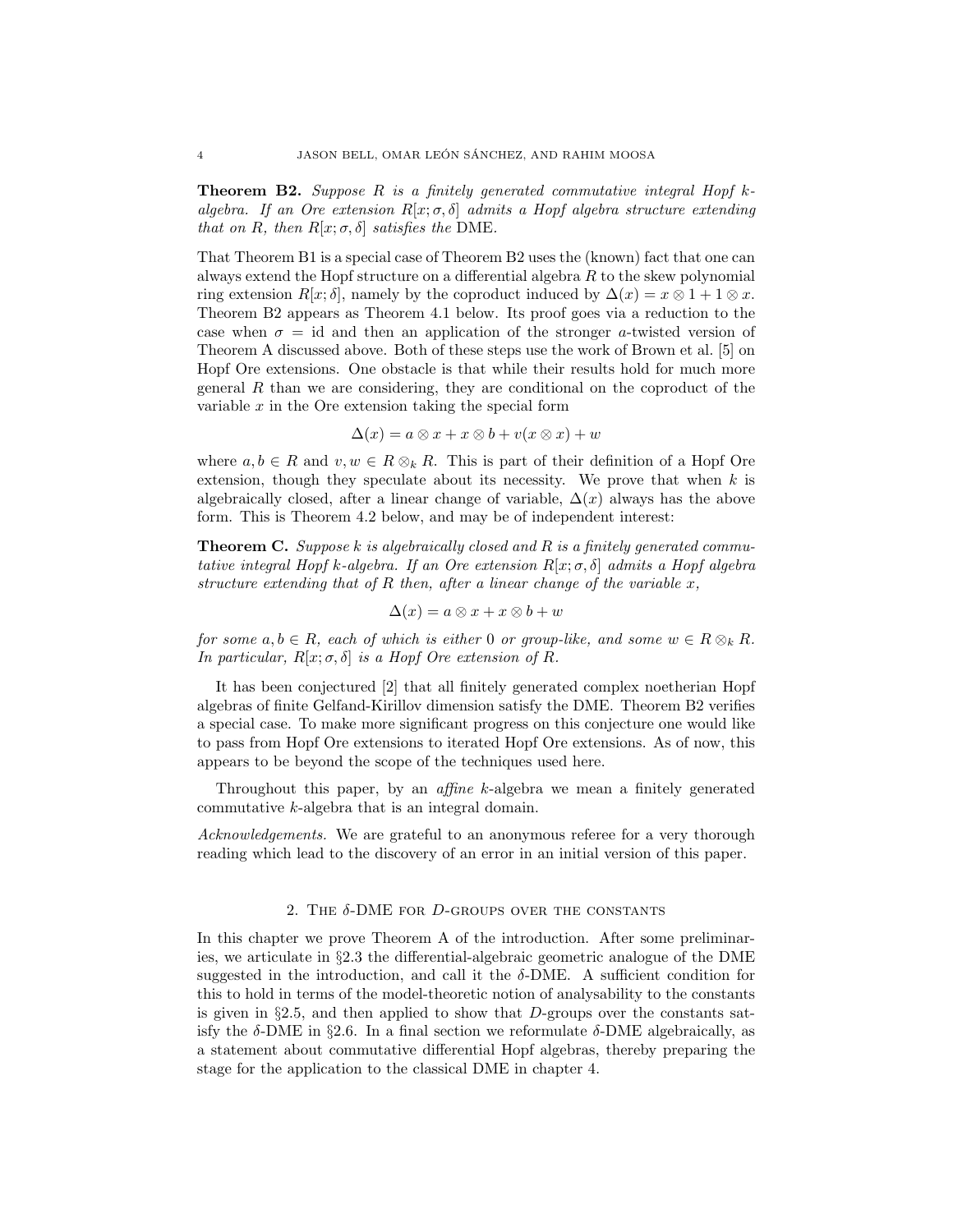2.1. Preliminaries on D-varieties. Suppose  $k$  is a field of characteristic zero equipped with a derivation  $\delta$ . In this section we review the notion of a D-variety over  $k$ . Several more detailed expositions can be found in the literature, for instance Buium [6] who introduced the notion, and also [16, §2].

We first need to recall what prolongations are. If  $V \subseteq \mathbb{A}^n$  is an affine algebraic variety over k, then by the  $\delta$ -prolongation of V is meant the algebraic variety  $\tau V \subseteq \mathbb{A}^{2n}$  over k whose defining equations are

$$
P(X_1, \ldots, X_n) = 0
$$
  

$$
P^{\delta}(X_1, \ldots, X_n) + \sum_{i=1}^n \frac{\partial P}{\partial X_i}(X_1, \ldots, X_n) \cdot X_i = 0
$$

for each  $P \in I(V) \subset k[X_1, \ldots, X_n]$ . Here  $P^{\delta}$  denotes the polynomial obtained by applying  $\delta$  to all the coefficients of P. The projection onto the first n coordinates gives us a surjective morphism  $\pi : \tau V \to V$ .

Note that if K is any  $\delta$ -field extension of k, and  $a \in V(K)$ , then

$$
\nabla(a) := (a, \delta a) \in \tau V(K).
$$

If V is defined over the constant field of  $(k, \delta)$  then  $\tau V$  is nothing other than the tangent bundle TV. In general,  $\tau V$  will be a torsor for the tangent bundle; for each  $a \in V$  the fibre  $\tau_a V$  is an affine translate of the tangent space  $T_a V$ . In particular, if V is smooth and irreducible then so is  $\tau V$ .

Taking prolongations is a functor which acts on morphisms  $f: V \to W$  by acting on their graphs. It preserves the following properties of a morphism:  $étele$ ness, being a closed embedding, and being smooth. The functor  $\tau$  acts naturally on rational maps also; this is because for  $U$  a Zariski open subset of an irreducible variety V,  $\tau V|_{U} = \tau(U)$  is Zariski open in  $\tau(V)$ . Moreover, prolongations commute with base extension to  $\delta$ -field extensions.

We have restricted our attention here to the affine case merely for concreteness. The prolongation construction extends to abstract varieties by patching over an affine cover in a natural and canonical way.

A D-variety over  $k$  is an algebraic variety  $V$  over  $k$  equipped with a regular section  $s: V \to \tau V$  over k. An example is when V is defined over the constants and  $s: V \to TV$  is the zero section.

If  $V$  is affine then a  $D$ -variety structure on  $V$  is nothing other than an extension of  $\delta$  to the co-ordinate ring k[V]. Indeed, if  $s: V \to \tau V$  is given by  $s(X) =$  $(X, s_1(X), \ldots, s_n(X))$  in variables  $X = (X_1, \ldots, X_n)$ , then we can extend  $\delta$  to  $k[X]$  by  $X_j \mapsto s_j(X)$ , and this will induce a derivation on  $k[V]$ . Conversely, given an extension of  $\delta$  to  $k[V]$ , and choosing  $s_j(X)$  to be such that  $\delta(X_j + I(V)) =$  $s_j(X) + I(V)$ , we get that  $s := (\text{id}, s_1, \ldots, s_n) : V \to \tau V$  is a regular section.

A D-subvariety of  $(V, s)$  is a closed algebraic subvariety  $W \subseteq V$ , over a possibly larger  $\delta$ -field K, such that  $s(W) \subseteq \tau W$ . In principle one should talk about the base extension of V to K before talking about subvarieties *over* K, but as prolongations commute with base extension, and following standard model-theoretic practices, we allow D-subvarieties to be defined over arbitrary  $\delta$ -field extensions unless explicitly stated otherwise.

A D-variety  $(V, s)$  over k is said to be k-irreducible if V is k-irreducible as an algebraic variety. In this case s induces on  $k(V)$  the structure of a  $\delta$ -field extending k. A D-variety  $(V, s)$  is called *irreducible* if V is absolutely irreducible. In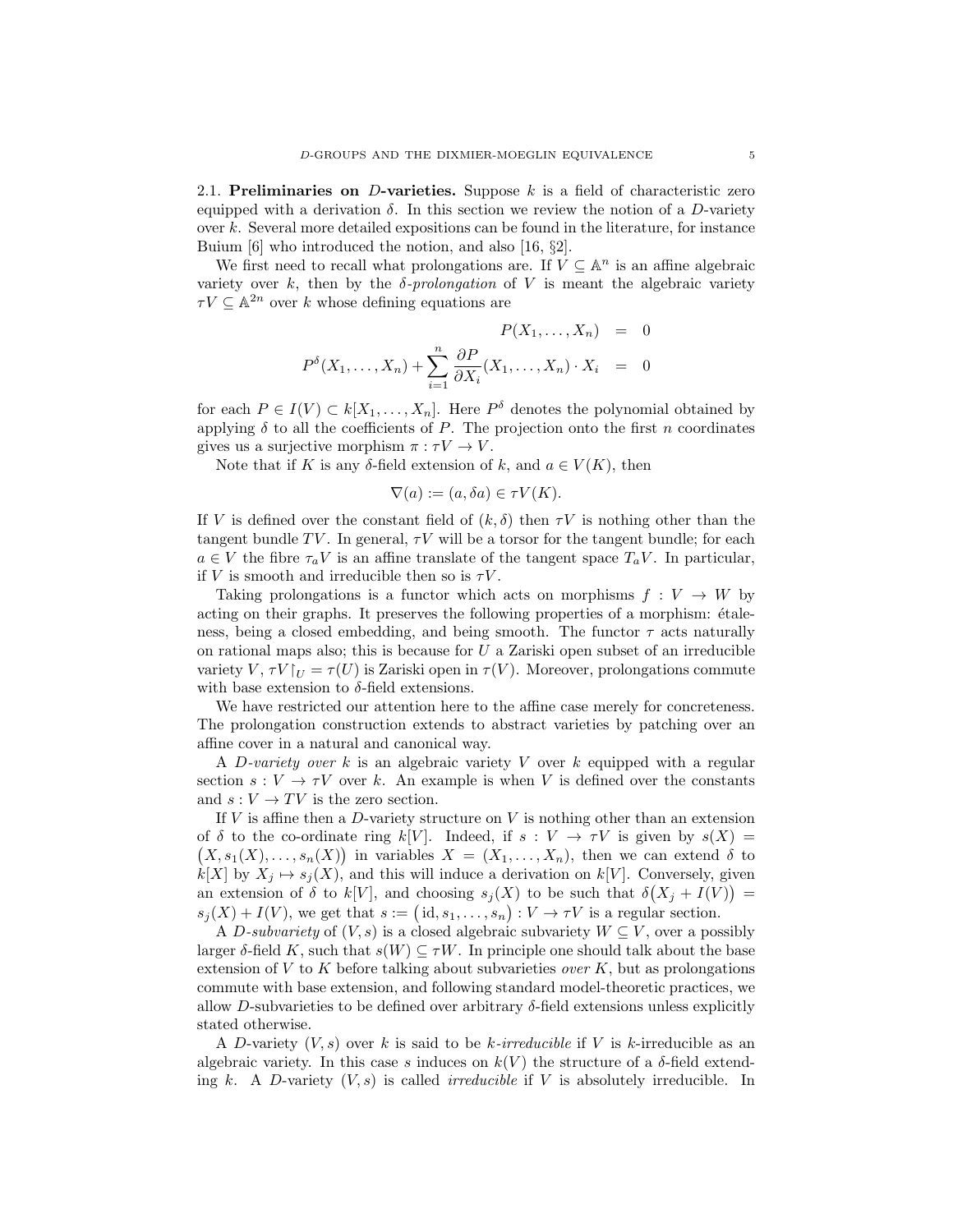general, every irreducible component of V is a D-subvariety over  $k^{\text{alg}}$  and these are called the *irreducible components* of  $(V, s)$ .

A morphism of D-varieties  $(V, s) \rightarrow (W, t)$  is a morphism of algebraic varieties  $f: V \to W$  such that



commutes. It is not hard to verify that the pull-back of a D-variety, and the Zariski closure of the image of a D-variety, under a D-morphism, are again D-varieties.

In the same way, we can talk about *rational maps* between *D*-varieties. A useful fact is that if  $U$  is a nonempty Zariski open subset of  $V$ , then the prolongation of U is the restriction of  $\tau V$  to U, and so  $(U, s|_U)$  is a D-variety in its own right. So a rational map on  $V$  is a  $D$ -rational map if it is a  $D$ -morphism when restricted to the Zariski open subset on which it is defined.

A D-constant rational function on a D-variety  $(V, s)$  over k is a rational map over k from  $(V, s)$  to  $(\mathbb{A}^1, 0)$  where 0 denotes the zero section to the tangent bundle of the affine line. In the case when  $(V, s)$  is k-irreducible, they correspond precisely to the  $\delta$ -constants of  $(k(V), \delta)$ .

2.2. Differentially closed fields and the Kolchin topology. Underlying our approach to the study of D-varieties is the model theory of existentially closed  $\delta$ fields (of characteristic zero). These are  $\delta$ -fields K with the property that any finite sequence of  $\delta$ -polynomial equations and inequations over K which have a solution in some  $\delta$ -field extension, already have a solution in K. The class of existentially closed  $\delta$ -fields of characteristic zero is axiomatisable in first-order logic, and its theory is denoted by  $DCF_0$ . We will work in a fixed model of this theory, an existentially closed  $\delta$ -field K. In particular, K is algebraically closed. We let  $K^{\delta}$ denote the field of constants of  $K$ ; it is an algebraically closed field that is *pure* in the sense that the structure induced on it by  $DCF_0$  is simply that given by the language of rings.

Suppose  $(V, s)$  is a D-variety over K. Let  $x \in V(K)$ . Note that  $\{x\}$  is a Dsubvariety if and only if  $\nabla(x) = s(x)$  where recall that  $\nabla: V(K) \to \tau V(K)$  is given by  $x \mapsto (x, \delta x)$ . We call such points D-points, and denote the set of all D-points in  $V(K)$  by  $(V, s)^{\sharp}(K)$ . It is an example, the main example we will encounter, of a Kolchin closed subset of  $V(K)$ . In general a Kolchin closed subset of the K-points of an algebraic variety is one that is defined Zariski-locally by the vanishing of  $\delta$ polynomials. Note that when  $(V, s)$  is defined over the constants and s is the zero section,  $(V, s)^{\sharp}(K) = V(K^{\delta}).$ 

One of the main consequences of working in an existential closed  $\delta$ -field is that  $(V, s)^\sharp(K)$  is Zariski-dense in  $V(K)$ . In particular, for any subvariety  $W \subseteq V$ , we have that W is a D-subvariety if and only if  $W \cap (V, s)^\sharp(K)$  is Zariski dense in  $W(K).$ 

Suppose  $(V, s)$  is k-irreducible for some  $\delta$ -subfield k. If we allow ourselves to pass to a larger existentially closed  $\delta$ -field, then we can always find a k-generic D-point of  $(V, s)$ , that is, a D-point  $x \in (V, s)^\sharp(K)$  that is Zariski-generic over k in V. Note that such a point is also Kolchin-generic in  $(V, s)^{\sharp}(K)$  over k in the sense that it is not contained in any proper Kolchin closed subset defined over k.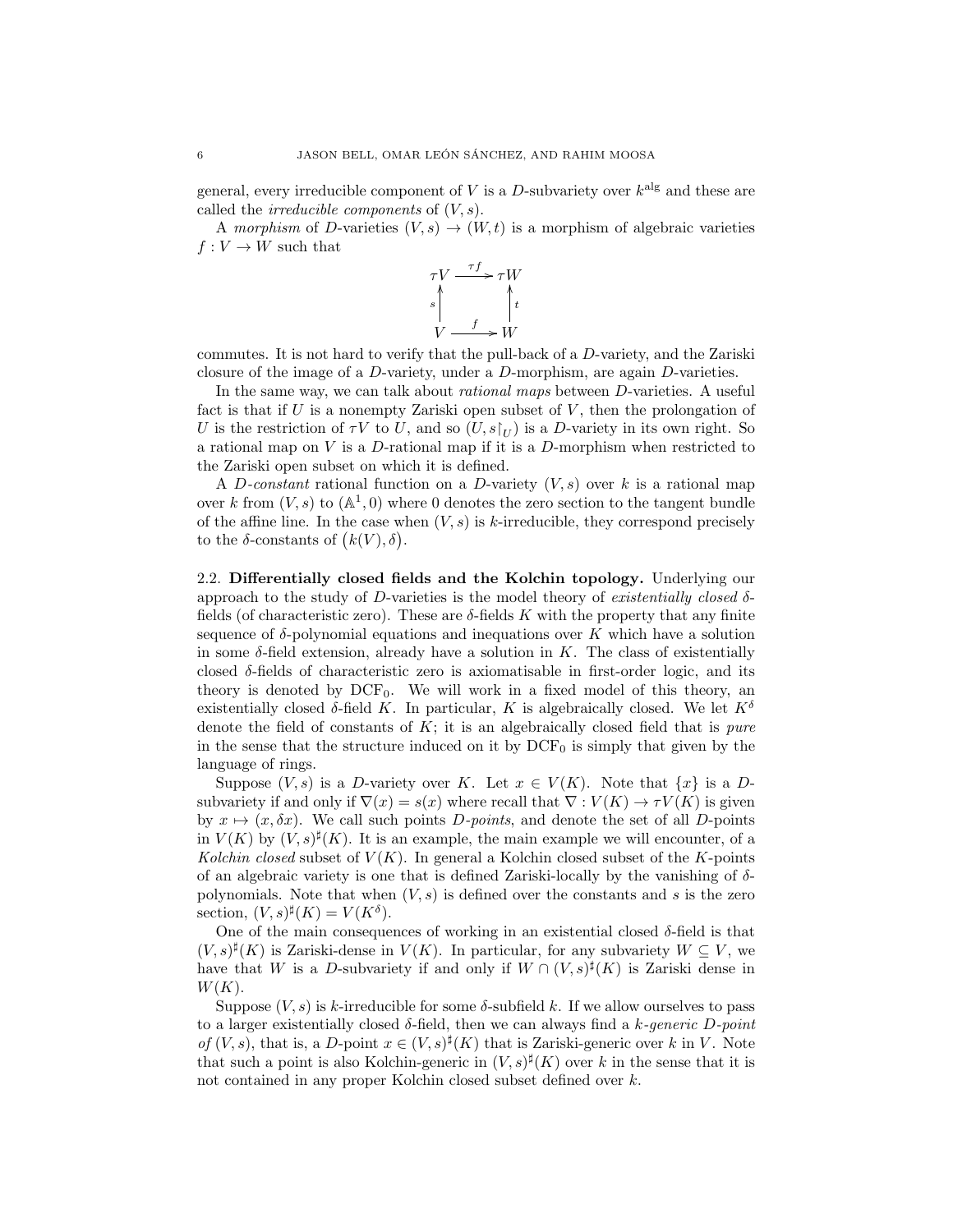In order to ensure the existence of generic D-points without having to pass to larger  $\delta$ -fields, it is convenient to assume that K is already sufficiently large, namely saturated. This means that if k is a  $\delta$ -subfield of strictly smaller cardinality than K, and  $\mathcal F$  is a collection of Kolchin constructible sets over k every finite subcollection of which has a nonempty intersection, then  $\mathcal F$  has a nonempty intersection.

2.3. An analogue of the DME for D-varieties. We fix from now on a saturated existentially closed  $\delta$ -field K of sufficiently great cardinality. So K serves as a universal domain for  $\delta$ -algebraic geometry (and hence, in particular, algebraic geometry). We also fix a small δ-subfield  $k \subset K$  that will serve as the field of coefficients.

**Definition 2.1** ( $\delta$ -DME for D-varieties). Suppose  $(V, s)$  is a D-variety over k. We say that  $(V, s)$  satisfies the  $\delta$ -DME over k, if for every k-irreducible D-subvariety  $W \subseteq V$ , the following are equivalent:

- (i)  $(W, s)$  is  $\delta$ -primitive: there exists a point  $p \in W(k^{\text{alg}})$  that is not contained in any proper  $D$ -subvariety of  $W$  over  $k$ .
- (ii)  $(W, s)$  is  $\delta$ -locally-closed: it has a maximum proper D-subvariety over k.
- (iii)  $(W, s)$  is  $\delta$ -rational:  $k(W)^{\delta} \subseteq k^{\text{alg}}$ .

Remark 2.2. As the model-theorist will notice, and as we will prove in the next section, W being  $\delta$ -locally closed means that the Kolchin generic type p of  $(W, s)^\sharp(K)$ over k is isolated. The model-theoretic meaning of δ-rationality is that p is weakly orthogonal to the constants. On the other hand, it is not clear how to express  $a$ *priori* the  $\delta$ -primitivity of W as a model-theoretic property of p.

Without additional assumptions on k there is no hope for the  $\delta$ -DME being satisfied. For example, there are positive-dimensional  $\delta$ -rational D-varieties over any k, but if k is differentially closed then the only  $\delta$ -locally closed D-varieties over  $k$  are zero-dimensional. This is because every  $D$ -variety over a differentially closed field k will have a Zariski dense set of  $D$ -points over k, and so a  $D$ -subvariety over k containing all of them could not be proper. We are interested, however, in the case when k is very much not differentially closed; namely, when  $\delta$  is trivial on k.

**Proposition 2.3.** For any k-irreducible D-variety,  $\delta$ -local-closedness implies  $\delta$ primitivity. Moreover, if  $k \subseteq K^{\delta}$  then  $\delta$ -primitivity implies  $\delta$ -rationality.

*Proof.* Let  $(W, s)$  be a k-irreducible *D*-variety.

Suppose  $(W, s)$  is  $\delta$ -locally-closed, and denote by A the maximum proper Dsubvariety of W over k. Then  $p \in W(k^{\text{alg}}) \setminus A(k^{\text{alg}})$  witnesses  $\delta$ -primitivity. This proves the first assertion.

Now suppose that  $k \subseteq K^{\delta}$ ,  $(W, s)$  is  $\delta$ -primitive, and  $p \in W(k^{\text{alg}})$  is not contained in any proper D-subvariety over k. Suppose  $f \in k(W)$  is a  $\delta$ -constant. We want to show that  $f \in k^{\text{alg}}$ . We view it as a rational map of D-varieties,  $f : (W, s) \to (\mathbb{A}^1, 0)$ , and suppose for now that it is defined at p. So  $f(p) \in A^1(k^{\text{alg}})$ . Because of our additional assumption that  $k \subseteq K^{\delta}$ , and hence  $k^{\text{alg}} \subseteq K^{\delta}$ , we have that  $f(p)$  is a D-point of  $(A^1, 0)$ . Now, let  $\Lambda$  be the orbit of  $f(p)$  under the action of the absolute Galois group of k. Then  $\Lambda$  is a finite D-subvariety of  $(\mathbb{A}^1,0)$  over k. Hence the Zariski closure of  $f^{-1}(\Lambda)$  is a D-subvariety of W over k that contains p. It follows that  $f^{-1}(\Lambda) = W$ . So f is k<sup>alg</sup>-valued on all of W. We have shown that every element of  $k(W)^{\delta}$  that is defined at p is in  $k^{\text{alg}}$ .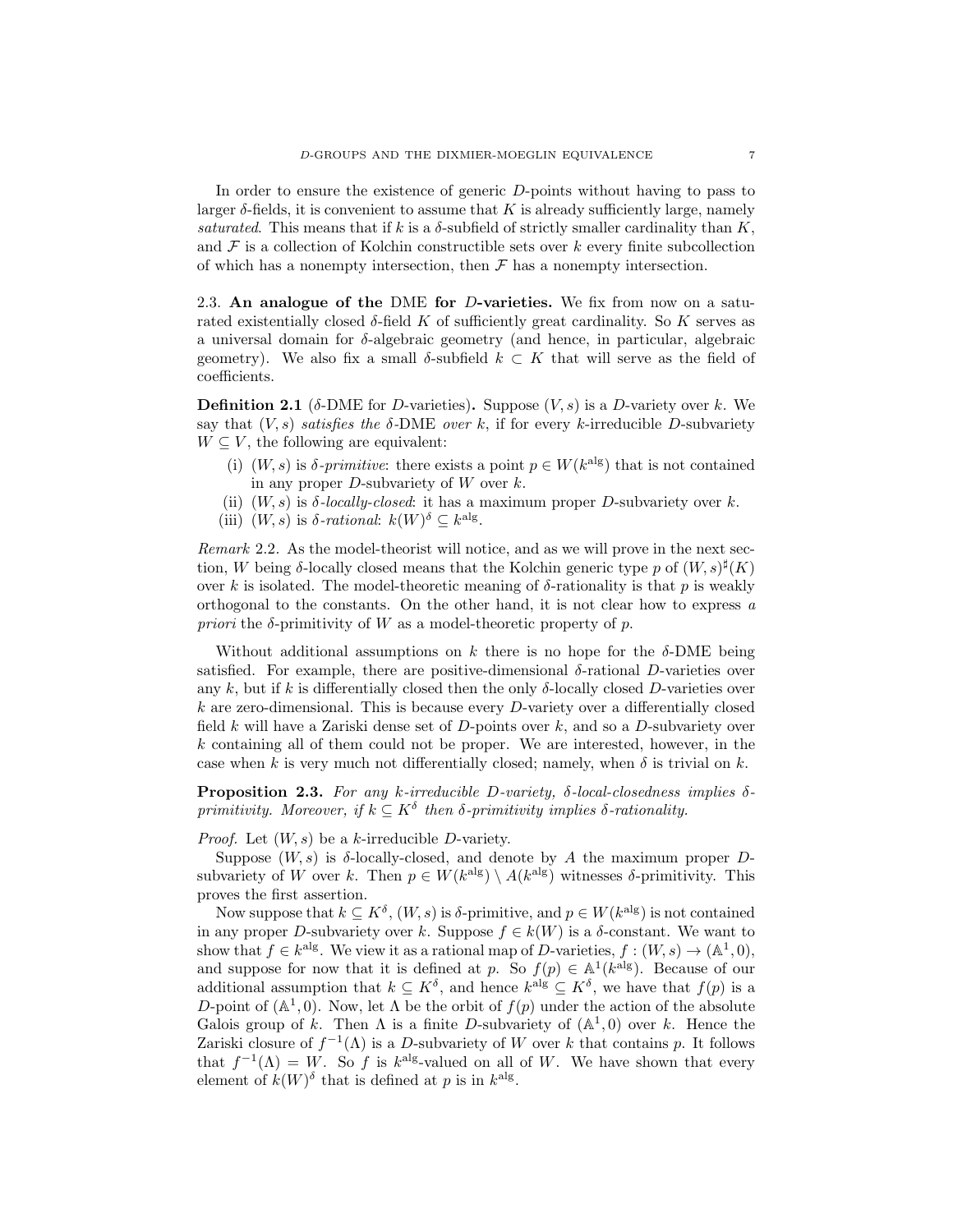We have still to deal with the possibility that  $f$  is not defined at  $p$ . In that case, writing  $f = \frac{a}{b}$  with  $a, b \in k[W]$ , we must have  $b(p) = 0$ . The fact that  $\delta f = 0$ implies by the quotient rule that  $b\delta a = a\delta b$ . So either  $\delta a = \delta b = 0$  or  $f = \frac{a}{b} = \frac{\delta a}{\delta b}$ . Since a and b are defined at p, if  $\delta a = \delta b = 0$  then  $a, b \in k^{\text{alg}}$  by the previous paragraph, and hence  $f \in k^{\text{alg}}$ . If, on the other hand,  $f = \frac{\delta a}{\delta b}$ , then we iterate the argument with  $(\delta a, \delta b)$  in place of  $(a, b)$ . What we get in the end is that either  $f \in k^{\text{alg}}$  or  $f = \frac{\delta^{\ell} a}{\delta^{\ell} b}$  for all  $\ell \geq 0$ . We claim the latter is impossible. Indeed, it would imply that  $\delta^{\ell}b(p) = 0$  for all  $\ell$ , and so p is contained in the D-subvariety  $V(I)$  where I is the  $\delta$ -ideal of  $k[W]$  generated by b. But the assumption on p would then imply that  $V(I) = W$ , contradicting the fact that  $b \neq 0$ . So  $f \in k^{\text{alg}}$ , as desired.  $\Box$ 

So the question becomes:

Question 2.4. Under the assumption that  $\delta$  is trivial on k, for which D-varieties does  $\delta$ -rationality imply  $\delta$ -local-closedness?

Question 2.4 should be, we think, of general interest in differential-algebraic geometry. In [1] it was pointed out that Manin kernels can be used to construct, in all Krull dimensions at least three, examples that were  $\delta$ -rational but not  $\delta$ -locally closed. Let us point out that in dimension  $\leq 2$  the answer is affirmative:

**Proposition 2.5.** If  $k \subseteq K^{\delta}$  then every D-variety over k of dimension  $\leq 2$  satisfies the  $\delta$ -DME over k.

*Proof.* Suppose  $(V, s)$  is a D-variety over k of dimension at most 2. By Proposition 2.3 it suffices to show that if  $W \subseteq V$  is a k-irreducible  $\delta$ -rational D-subvariety over  $k$  then it has a maximum proper  $D$ -subvariety over  $k$ . We may assume that dim  $W > 0$ . Now, it is a known fact that  $\delta$ -rationality implies the existence of only finitely many D-subavrieties of codimension one over  $k$ . Indeed, this is an unpublished theorem of Hrushovski [10, Proposition 2,3]; see [1, Theorem 6.1] and [8, Theorem 4.2] for published generalisations. So it remains to consider the 0-dimensional D-subvarieties of W over k. But as  $k \subseteq K^{\delta}$ , the union of these is contained in the Zariski closure X of  $(W, s)^{\sharp}(K) \cap W(K^{\delta})$ . Note that s restricts to the zero section on  $X$ , and hence  $X$  is a  $D$ -subvariety of  $W$  over  $k$  that must be proper by δ-rationality of (W, s). So the union of X and the finitely many codimension one D-subvarieties of W form the maximal proper D-subvariety over  $k$ .

We will give a sufficient condition for  $\delta$ -rationality to imply  $\delta$ -local-closedness, and hence for the  $\delta$ -DME, having to do with analysability to the constants in the model theory of differentially closed fields. We will then use this condition to prove the  $\delta$ -DME for *D*-groups over the constants.

2.4. Maximum D-subvarieties. Here we look closer at which D-varieties over  $k$ have a proper  $D$ -subvariety over  $k$  that contains all other proper  $D$ -subvarieties over  $k$ . This is something that never happens in the pure algebraic geometry setting: every variety over k has a Zariski dense set of  $k^{\text{alg}}$ -points, and each  $k^{\text{alg}}$ point is contained in a finite subvariety defined over  $k$ . So a  $k$ -irreducible variety cannot have a maximum proper subvariety over k. In the enriched context of Dvarieties there will be many D-points over a differential closure of k, say  $\tilde{k}$ , but a  $k$ -point need not live in a proper D-subvariety defined over  $k$ . So D-points are not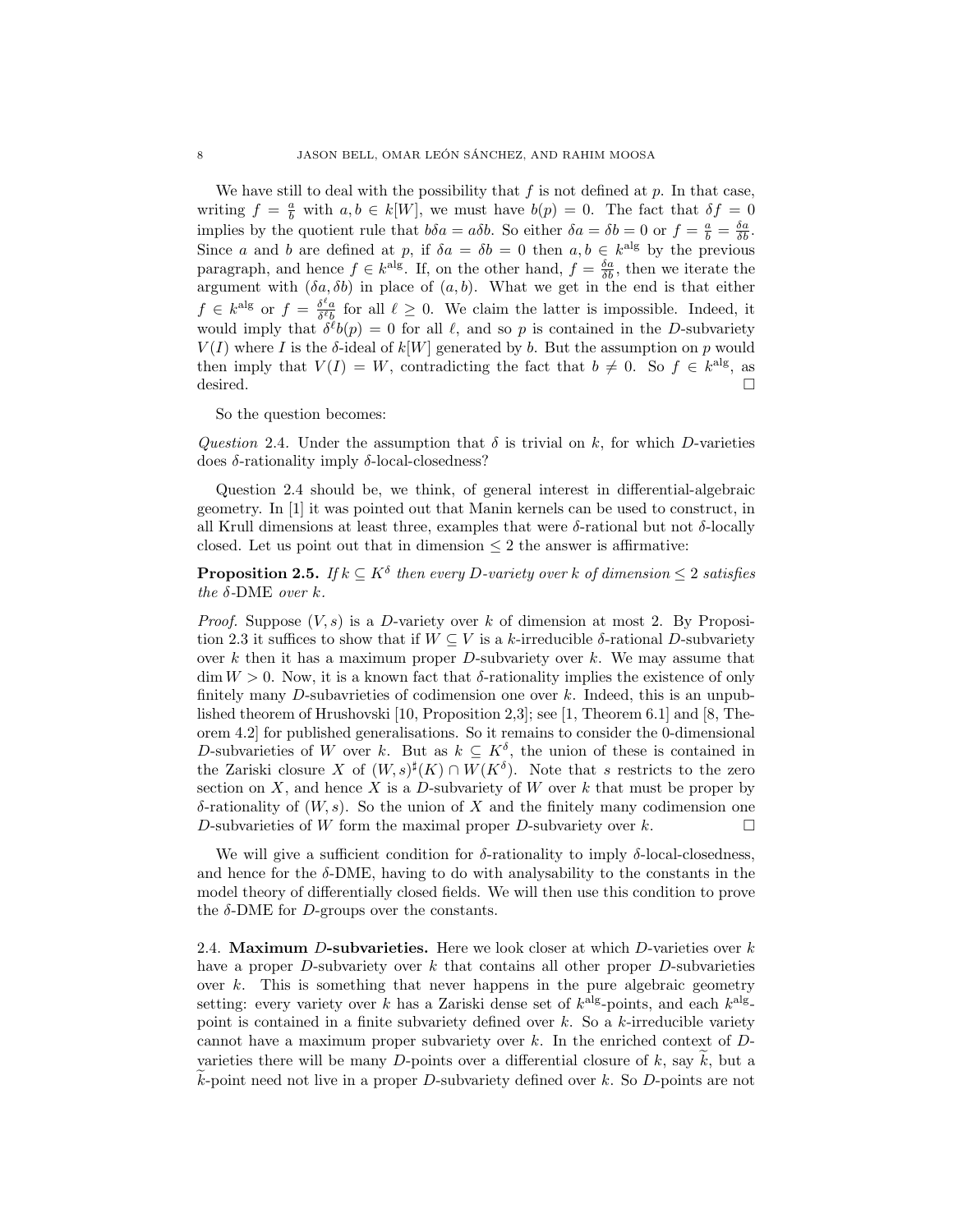an obstacle to the existence of a maximum proper D-subvariety. In fact, as the following lemma points out, the existence of a maximum proper D-subvariety is a natural property to consider from both the Kolchin topological and model-theoretic points of view.

We continue to work in our sufficiently saturated differentially closed field  $(K, \delta)$ , and fix a  $\delta\text{-subfield }k$  of coefficients.

**Lemma 2.6.** Suppose  $(V, s)$  is a k-irreducible D-variety. The following are equivalent.

- (i)  $(V, s)$  is  $\delta$ -locally closed.
- (ii)  $(V, s)$  has finitely many maximal proper k-irreducible D-subvarieties.
- (iii)  $\Lambda := (V, s)^{\sharp}(K) \setminus \bigcup \{(W, s)^{\sharp}(K) : W \subsetneq V \text{ } D \text{-subvariety over } k \}$  is Kolchin constructible.
- (iv) The Kolchin generic type of  $(V, s)^{\sharp}(K)$  over k is an isolated type.

*Proof.* (i)  $\implies$  (ii). Let W be the maximum proper D-subvariety over k. The k-irreducible components of W are D-subvarieties of V, see for example [14, Theorem 2.1. Every proper k-irreducible D-subvariety of  $V$  is contained in one of these components. So the maximal proper k-irreducible D-subvarieties of  $V$  are precisely the k-irreducible components of W.

(ii)  $\implies$  (iii). Let  $W_1, \ldots, W_\ell$  be the maximal proper k-irreducible D-subvarieties of  $V$ . Then

 $\bigcup \{ (W, s)^\sharp(K) : W \subsetneq V \text{ } D\text{-subvariety over } k \} = (W_1, s)^\sharp(K) \cup \cdots \cup (W_\ell, s)^\sharp(K).$ 

(iii)  $\implies$  (iv). The Kolchin generic type of  $(V, s)^{\sharp}(K)$  over k is the complete type  $p(X)$  in DCF<sub>0</sub> axiomatised by the formulas saying that " $X \in (V, s)^\sharp(K)$ ", and, for each proper Kolchin closed subset A of  $(V, s)^\sharp(K)$  over k, the formula " $X \notin A$ ". Note that as  $(V, s)^{\sharp}(K)$  is defined by  $\nabla(X) = s(X)$ , the occurrences of each  $\delta X$  in the defining equations of A can be replaced by polynomials, so that  $A = A^{Zar} \cap (V, s)^{\sharp}(K)$ , where  $A^{Zar}$  denotes the Zariski closure of A in V. When A is over k, we have that  $A^{Zar}$  is a D-subvariety of V over k. It follows that the set of realisations of p is precisely  $\Lambda$ , so that  $\Lambda$  being Kolchin constructible implies that  $p$  is axiomatised by a single formula, that is, it is isolated.

 $(iv) \Longrightarrow (i)$ . Let  $\Lambda$  be as in statement (iii). As we have seen, this is the set of realisations of the Kolchin generic type of  $(V, s)^{\sharp}(K)$  over k. The latter being isolated implies, by quantifier elimination, that  $\Lambda$  is Kolchin constructible. By saturation, this in turn implies that  $A := \bigcup \{(W, s)^{\sharp}(K) : W \subsetneq V$  D-subvariety over  $k\}$  is a finite union, and hence is itself a proper Kolchin closed subset over  $k$ . Then  $A^{Zar}$ is the maximum proper D-subvariety over k.

The following lemma will be useful in showing that certain D-varieties satisfy the equivalent conditions of Lemma 2.6.

**Lemma 2.7.** Suppose  $f : (V, s) \rightarrow (W, t)$  is a dominant D-rational map of kirreducible D-varieties over k. The following are equivalent

- (i)  $(V, s)$  has a maximum proper D-subvariety over k.
- (ii)  $(W, t)$  has a maximum proper D-subvariety over k, and for some (equivalently every) k-generic D-point  $\eta$  of W, the fibre  $V_{\eta} := f^{-1}(\eta)^{\text{Zar}}$  has a maximum proper  $D$ -subvariety over  $k(\eta)$ .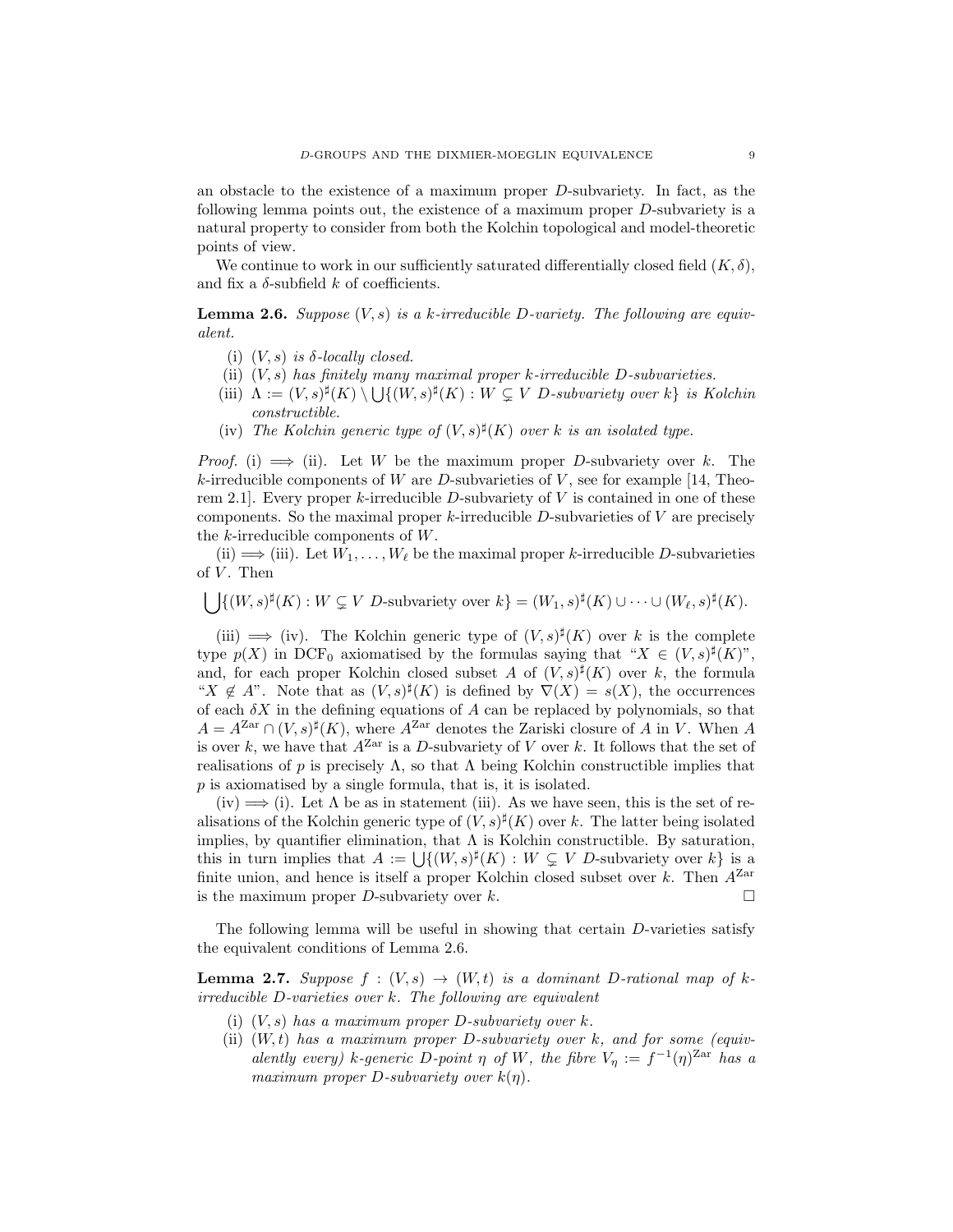Proof. We show how this follows easily from basic properties of isolated types, leaving it to the reader to make the straightforward, but rather unwieldy, translation it into an algebro-geometric argument if desired.

(i)  $\implies$  (ii). Suppose  $a \in (V, s)^{\sharp}(K)$  is a k-generic D-point. Since f is a dominant D-rational map,  $f(a) \in (W,T)^{\sharp}(K)$  is also k-generic. By characterisation (iv) of the previous lemma,  $tp(a/k)$  is isolated. As  $f(a)$  is in the definable closure of a over k, it follows that  $\text{tp}(f(a)/k)$  is isolated. Hence,  $(W, t)$  has a maximum proper D-subvariety over  $k$ .

Now fix  $\eta \in (W, t)^{\sharp}(K)$  a k-generic D-point, and let a be a  $k(\eta)$ -generic D-point of the fibre  $V_n$ . Then a is k-generic in  $(V, t)$ , and hence  $tp(a/k)$  is isolated. It follows that the extension  $tp(a/k(\eta))$  is also isolated. So  $V_n$  has a maximum proper D-subvariety over  $k(\eta)$ .

(ii)  $\implies$  (i). Fix  $\eta \in (W, t)^{\sharp}(K)$  a k-generic D-point such that  $V_{\eta}$  has a maximum proper D-subvariety over  $k(\eta)$ . Let a be a  $k(\eta)$ -generic D-point of  $V_{\eta}$ . So  $\text{tp}(a/k(\eta))$  and  $\text{tp}(\eta/k)$  are both isolated, implying that  $\text{tp}(a/k)$  is isolated. Since  $a \in (V, s)^\sharp(K)$  is k-generic, condition (i) follows.

2.5. Compound isotriviality. Our sufficient condition for  $\delta$ -rationality to imply δ-local-closedness will come from looking at isotrivial D-varieties.

**Definition 2.8.** An irreducible D-variety  $(V, s)$  over k is said to be *isotrivial* if there is some  $\delta$ -field extension  $F \supseteq k$  such that  $(V, s)$  is D-birationally equivalent over  $F$  to a  $D$ -variety of the form  $(W, 0)$  where  $W$  is defined over the constants  $F^{\delta}$  and 0 is the zero section. We will say that a possibly reducible D-variety is isotrivial if every irreducible component is.

This definition comes from model theory, it is a geometric translation of the statement that the Kolchin generic type of  $(V, s)^{\sharp}(K)$  over k is  $K^{\delta}$ -internal. Note that there is some tension, but no inconsistency, between isotriviality and  $\delta$ -rationality; for example,  $(W, 0)$  is far from being  $\delta$ -rational, instead of there being no new  $\delta$ constants in the rational function field we have that  $\delta$  is trivial on all of  $k(W)$ . The reasons these notions are not inconsistent is that the isotrivial  $(V, s)$  is only of the form  $(W, 0)$  after base change – that is, over additional parameters – and that makes all the difference.

**Fact 2.9.** A k-irreducible D-variety that is at once both  $\delta$ -rational and isotrivial must be  $\delta$ -locally closed.

*Proof.* Suppose  $(V, s)$  is a k-irreducible isotrivial D-variety with  $k(V)^{\delta} \subseteq k^{\text{alg}}$ . We want to show that  $V$  has a maximum proper  $D$ -subvariety over  $k$ . The proof we give makes essential use of model theory. We will show how the statement translates to the well-known fact that a type internal to the constants but weakly orthogonal to the constants is isolated.

Let p be the Kolchin generic type of  $(V, s)^{\sharp}(K)$  over k. By Lemma 2.6, it suffices to show that  $p$  is isolated. That in turn reduces to showing that every extension of  $p$ to  $k^{\text{alg}}$  is isolated. Fix q an extension of p to  $k^{\text{alg}}$ . So q is the Kolchin generic type of  $(\hat{V}, s)^{\sharp}(K)$  over  $k^{\text{alg}}$ , for some irreducible component  $\hat{V}$  of V. Isotriviality of  $(V, s)$ implies isotriviality of  $(\hat{V}, s)$ , and this means that q is internal to the constants  $K^{\delta}$ , see for example [16, Fact 2.6]. By stability, this implies that the binding group  $\mathcal{G} = \text{Aut}(q/k^{\text{alg}}(K^{\delta}))$  is type-definable over  $k^{\text{alg}}$ , see for instance [11, Appendix B].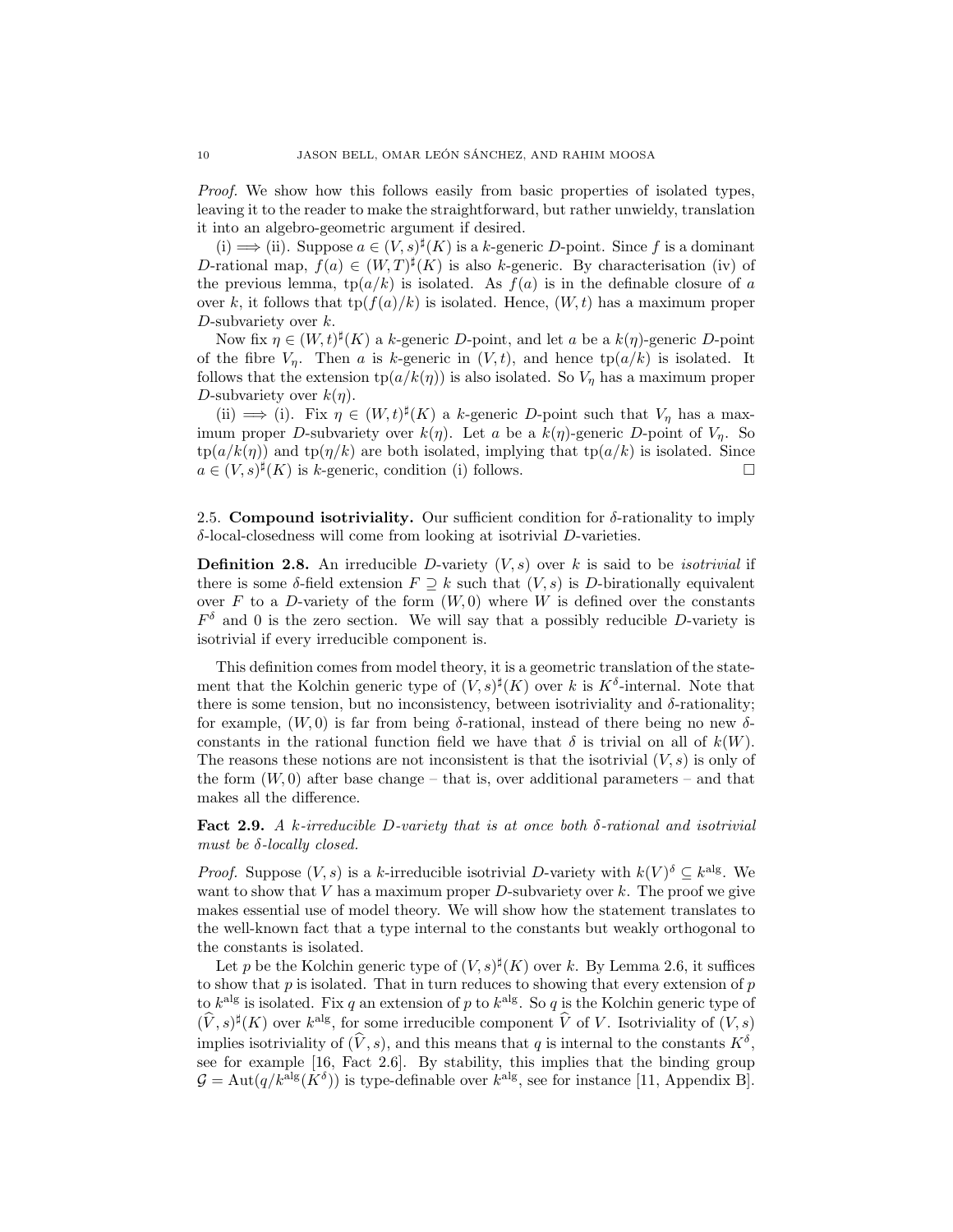In fact, G is definable: G lives in the constants and by  $\omega$ -stability of the induced structure on the constants, every type-definable group in  $K^{\delta}$  is a definable group. So we have a definable group acting definably on the set of realisations of  $q$ .

On the other hand, for all  $a \models q$  we have that

$$
k^{\text{alg}}(a)^{\delta} \subseteq (k(a)^{\text{alg}})^{\delta} = (k(a)^{\delta})^{\text{alg}} \subseteq k^{\text{alg}},
$$

where the last containment uses our assumption on  $k(V) = k(a)$ . This shows that q is weakly orthogonal to  $K^{\delta}$ . So the action of G on the set of realisations of q is transitive. As  $\mathcal G$  is definable, the set of realisations of q must be definable – that is, q is isolated.

Using Lemma 2.7 we can extend Fact 2.9 to the case of D-varieties that are built up by a finite sequence of fibrations by isotrivial D-subvarieties.

**Definition 2.10.** An irreducible D-variety  $(V, s)$  over k is said to be *compound isotrivial* if there exists a sequence of irreducible D-varieties  $(V_i, s_i)$  over k, for  $i = 0, \ldots, \ell$ , with dominant D-rational maps over k

$$
V = V_0 \xrightarrow{f_0} V_1 \xrightarrow{f_1} \cdots \xrightarrow{f_{\ell-1}} V_{\ell-1} \xrightarrow{f_{\ell-1}} V_\ell = 0
$$

where 0 denotes an irreducible zero-dimensional D-variety, and such that the generic fibres of each  $f_i$  are isotrivial. That is, for each  $i = 0, \ldots, \ell - 1$ , if  $\eta$  is a k-generic D-point in  $V_{i+1}$ , then  $f_i^{-1}(\eta)^{\text{Zar}}$ , which is a  $k(\eta)$ -irreducible D-subvariety of  $(V_i, s_i)$ , is isotrivial. We say  $(V, s)$  is compound isotrivial in  $\ell$  steps.

While isotriviality is equivalent to the Kolchin generic type being internal to the constants, compound isotriviality corresponds to that type being analysable in the constants. As this is a less familiar notion, even among model theorists, we spell out the equivalence here.

**Lemma 2.11.** Suppose  $(V, s)$  is an irreducible D-variety over k, and  $a \in (V, s)^\sharp(K)$ is a k-generic D-point. Then  $(V, s)$  is compound isotrivial if and only if the type of a over k in  $\text{DCF}_0$  is analysable in  $K^{\delta}$ .

*Proof.* Analysability in  $K^{\delta}$  means that there are tuples  $a = a_0, a_1, \ldots, a_{\ell}$ , such that

- (i)  $a_i$  is in the  $\delta$ -field generated by  $a_{i-1}$  over k, for  $i = 1, \ldots, \ell 1, a_\ell \in k$ , and
- (ii) the type of  $a_i$  over the algebraic closure of the δ-field generated by  $k(a_{i+1})$ is internal to  $K^{\delta}$ .

If  $(V, s)$  is compound isotrivial one simply takes  $a_i = f_{i-1}(a_{i-1})$  for  $i = 1, \ldots, \ell$ . Condition (i) is clear – in fact with " $\delta$ -field generated by" replaced by "field generated by" – and condition (ii) follows from the fact that  $a_i$  will be a  $k(a_{i+1})^{\text{alg}}$ generic D-point of one of the irreducible components of  $f_i^{-1}(a_{i+1})^{Zar}$ , all of which are isotrivial. For the converse, given  $a = a_0, a_1, \ldots, a_\ell$  satisfying condition (i) and (ii), one first replaces  $a_i$  with  $(a_i, \delta(a_i), \ldots, \delta^n(a_i))$  for some sufficiently large n so that  $a_i$  is a k-generic D-point of an irreducible D-variety  $(V_i, s_i)$  over k. This sequence of D-varieties will witness the compound isotriviality, using the fact that the irreducible components of  $f_i^{-1}(a_{i+1})^{Zar}$  are all conjugate over  $k(a_{i+1})$  and hence the isotriviality of one implies the isotriviality of them all.  $\Box$ 

Remark 2.12 (Stability under base change). The definition of compound isotriviality seems to be sensitive to parameters; the  $D$ -varieties  $V_i$  and the  $D$ -rational maps  $f_i$  need also be defined over k. In fact the notion is stable under base change: if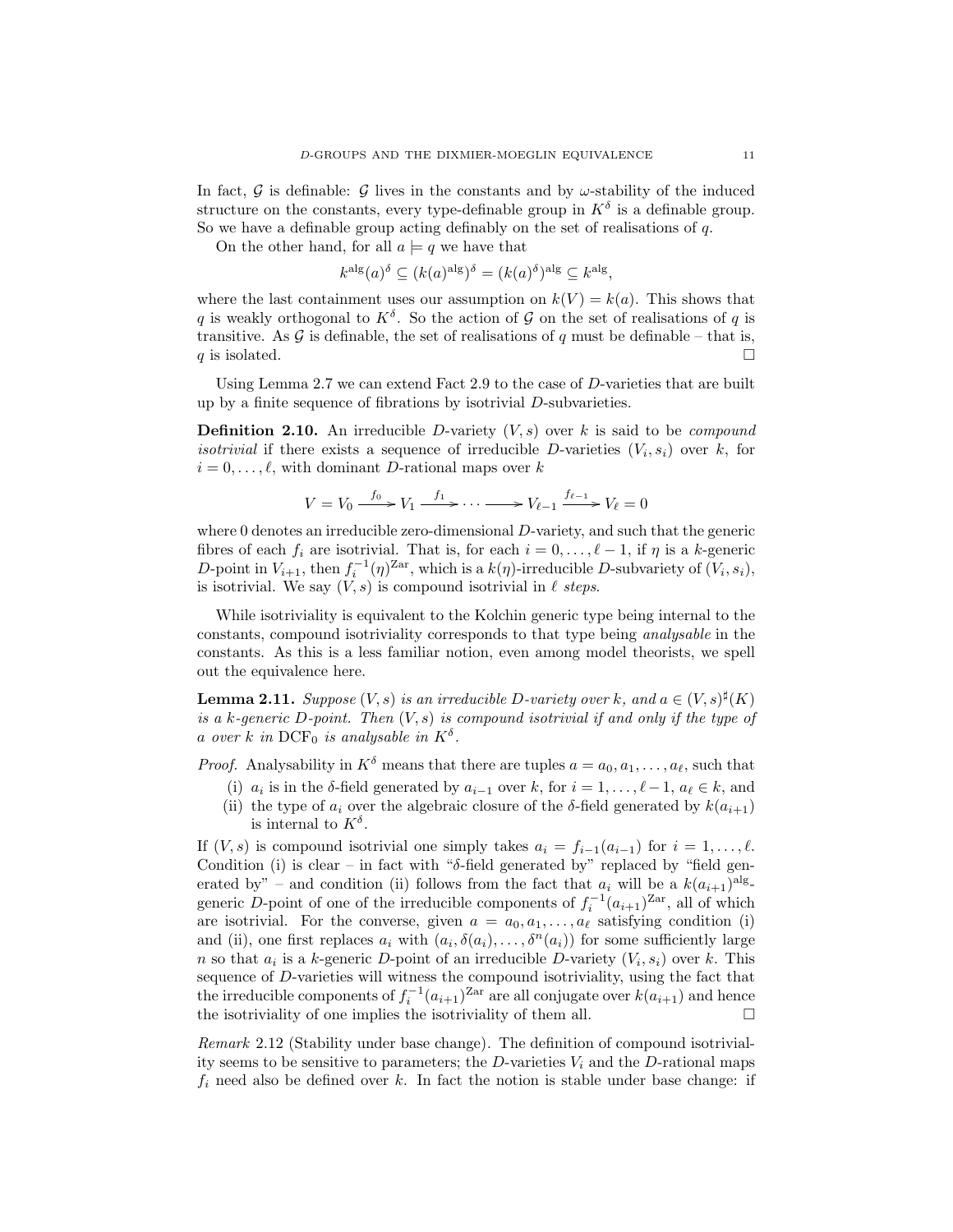an irreducible D-variety  $(V, s)$  over k is compound isotrivial when viewed as a Dvariety over some  $\delta$ -field extension  $F \supseteq k$  then it was already compound isotrivial over  $k$ . A model-theoretic re-statement of this is the well-known fact that a stationary type with a nonforking extension that is analysable in the constants is already analysable in the constants. We leave it to the reader to formulate a geometric argument.

Note also that (compound) isotriviality is preserved by D-birational maps.

Proposition 2.13. For an irreducible compound isotrivial D-variety over k, δ-rationality implies δ-local-closedness.

*Proof.* Suppose  $(V, s)$  is an irreducible compound isotrivial D-variety over k with  $k(V)^{\delta} \subseteq k^{\text{alg}}$ . We need to show that V has a maximum proper D-subvariety over  $k$ . We proceed by induction on the number of steps witnessing the compound isotriviality. The case  $\ell = 0$  is vacuous. Suppose we have a compound isotrivial  $(V, s)$  witnessed by

$$
V = V_0 \xrightarrow{f_0} V_1 \xrightarrow{f_1} \cdots \xrightarrow{f_{\ell-1}} V_{\ell-1} \xrightarrow{f_{\ell-1}} V_{\ell} = 0
$$

with  $\ell \geq 1$ . Then  $V_1$  is compound isotrivial in  $\ell - 1$  steps, and as  $k(V_1)$  is a  $\delta$ subfield of  $k(V)$  by dominance of  $f_0$ , the induction hypothesis applies to give us a maximum proper  $D$ -subvariety of  $V_1$  over  $k$ .

On the other hand, the generic fibre  $V_{\eta} := f_0^{-1}(\eta)^{\text{Zar}}$  is an isotrivial  $k(\eta)$ irreducible D-subvariety of V; where  $\eta$  is a k-generic D-point of V<sub>1</sub>. Moreover, as  $k(\eta)(V_{\eta}) = k(V)$ ,  $V_{\eta}$  is  $\delta$ -rational and therefore Fact 2.9 applies to  $V_{\eta}$  and we obtain a maximum proper D-subvariety over  $k(\eta)$ . Now Lemma 2.7 implies that V has a maximum proper *D*-subvariety over k.  $\square$ 

**Corollary 2.14.** Suppose  $k \subseteq K^{\delta}$  and  $(V, s)$  is a D-variety over k with the property that every irreducible D-subvariety of  $V$  over  $k^{\text{alg}}$  is compound isotrivial. Then  $(V, s)$  satisfies  $\delta$ -DME.

*Proof.* By Proposition 2.3, it suffices to show that every  $\delta$ -rational k-irreducible D-subvariety  $(W, s)$  is  $\delta$ -locally closed. Note that if  $k = k^{\text{alg}}$  then  $(W, s)$  is absolutely irreducible, and compound isotrivial by assumption, so that δ-local-closedness follows by Proposition 2.13. In general, let  $(W_0, s)$  be an absolutely irreducible component of  $(W, s)$ . It is over  $k^{\text{alg}}$ . The  $\delta$ -rationality of  $(W, s)$  over k implies the δ-rationality of  $(W_0, s)$  over  $k^{\text{alg}}$  – see for example the last paragraph of the proof of Fact 2.9. By assumption  $(W_0, s)$  is compound isotrivial, and so by Proposition 2.13 it is  $\delta$ -locally closed over  $k^{\text{alg}}$ . We have shown that every irreducible component of  $(W, s)$  is  $\delta$ -locally closed over  $k^{\text{alg}}$ , and it is not hard to see, by taking the union of the maximum proper D-subvarieties of these components, for example, that this implies that  $(W, s)$  is  $\delta$ -locally closed, as desired.

2.6. D-groups over the constants. A D-group is a D-variety  $(G, s)$  over k whose underlying variety G is an algebraic group, and such that the section  $s: G \to \tau G$ is a morphism of algebraic groups. (Note that there is a unique algebraic group structure on  $\tau(G)$  which makes the embedding  $\nabla : G(K) \to \tau G(K)$  a homomorphism.) The notions of  $D$ -subgroup and homomorphism of  $D$ -groups are the natural ones, with the caveat that, unless stated otherwise, parameters may come from a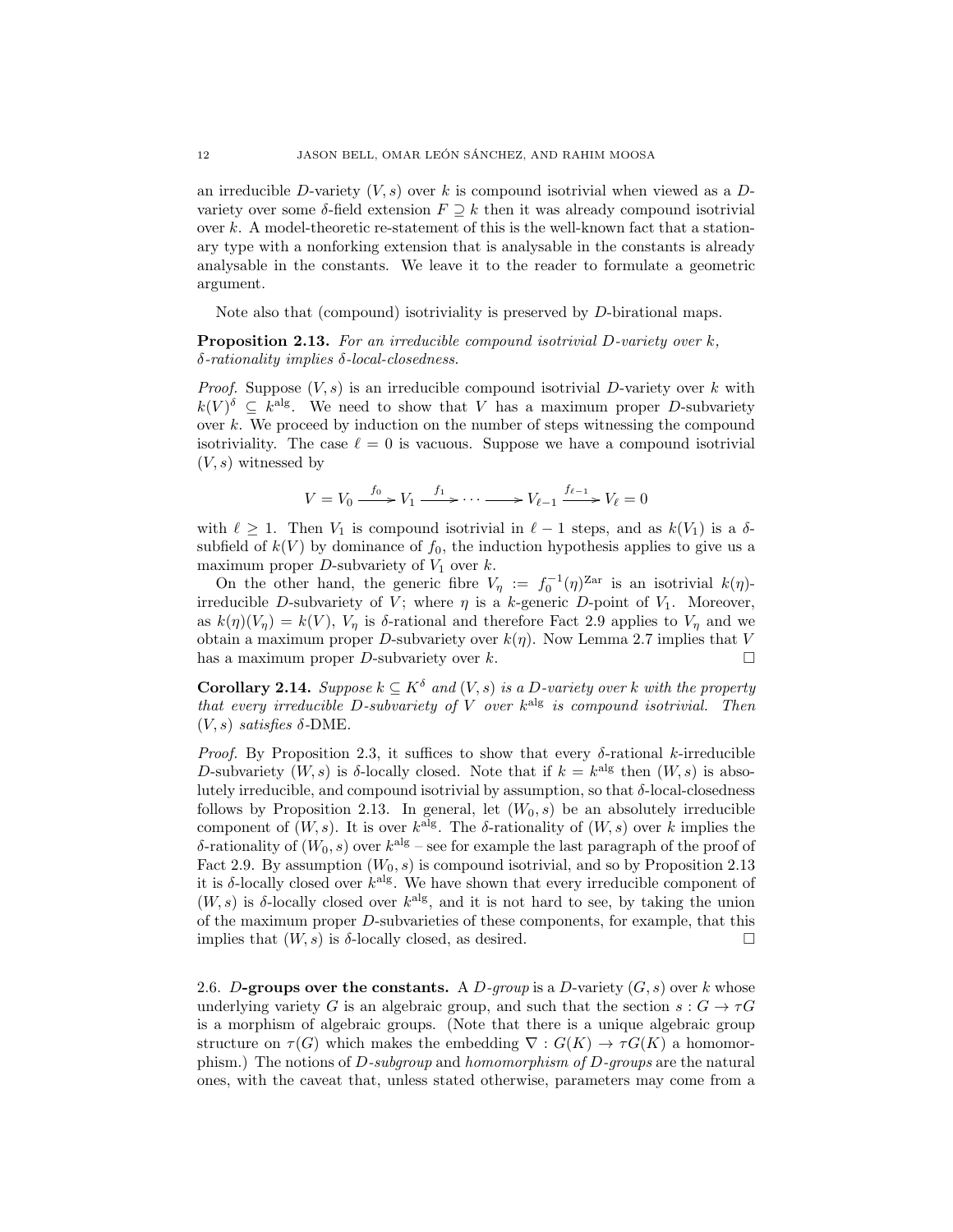larger  $\delta$ -field. The quotient of a D-group by a normal D-subgroup admits a natural D-group structure. The terms connected and connected component of identity when applied to D-groups refer just to the underlying algebraic group, though note that the connected component of identity of a  $D$ -group over k is a  $D$ -subgroup.

In the context of  $D$ -groups isotriviality is better behaved. A connected  $D$ -group  $(G, s)$  is isotrivial if and only if it is isomorphic as a D-group to one of the form  $(H, 0)$  where H is an algebraic group over the constants and 0 is the zero section. So one remains in the category of D-groups, and D-birational equivalence is replaced by D-isomorphism. See the discussion around Fact 2.6 of [16] for a proof of this. In particular, every D-subvariety of an isotrivial D-group is itself isotrivial. Quotients of isotrivial  $D$ -groups are also isotrivial. Moreover, by [22, Corollary 3.10], if a D-group  $(G, s)$  has a finite normal D-subgroup H such that  $G/H$  is isotrivial, then  $(G, s)$  must have been isotrivial to start with. We also note that, as (compound) isotriviality is preserved under  $D$ -birational maps, when working inside a  $D$ -group (compound) isotriviality is preserved under translation by  $D$ -points of  $G$  (as these translations will in fact be  $D$ -automorphisms of  $G$ ).

The following fact is mostly a matter of putting together various results in the literature on D-groups. As we will see, it will imply that every D-subvariety of a D-group over the constants is compound isotrivial in at most 3 steps. At this point it is worth noting that the set of  $D$ -points of a  $D$ -group is a subgroup definable in  $DCF_0$  of finite Morley rank. Moreover, the  $\sharp$  functor is an equivalence between the categories of D-groups over k and finite Morley rank groups in  $DCF_0$  definable over  $k$  (see [16, Fact 2.6]).

**Fact 2.15.** Suppose  $(G, s)$  is a connected D-group over the constants.

- (a) The centre  $Z(G)$  is a normal D-subgroup of G over the constants, and the quotient  $G/Z(G)$  is an isotrivial D-group.
- (b) Let H be the algebraic subgroup of points in  $Z(G)$  where s agrees with the zero section. Then  $Z(G)/H$  is an isotrivial D-group.

*Proof.* For a proof that  $Z(G)$  is a D-subgroup see [16, 2.7(iii)]. That  $G/Z(G)$ is isotrivial was originally proved by Buium [6] in the centerless case, and then generalised by Kowalski and Pillay in [16, 2.10].

For part (b), note first of all that H is a D-subgroup of  $Z(G)$  by definition; the zero section does map to the tangent bundle of  $H$ . Now, it suffices to show that  $Z^{\circ}/H^{\circ}$  is isotrivial where  $Z^{\circ}$  is the connected component of identity of  $Z(G)$ and  $H^{\circ} := Z^{\circ} \cap H$ . Let  $\mathcal{Z} := (Z^{\circ}, s)^{\sharp}(K)$ , the subgroup of D-points of Z. Then  $(H^{\circ}, s)^{\sharp}(K) = \mathcal{Z}(K^{\delta}),$  the  $\delta$ -constant points of  $\mathcal{Z}$ . These are now commutative  $\delta$ -algebraic groups. As the  $\sharp$  functor is an equivalence of categories, isotriviality of  $Z^{\circ}/H^{\circ}$  will follow once we show that  $\mathcal{Z}/\mathcal{Z}(K^{\delta})$  is definably isomorphic (over some parameters) to  $(K^{\delta})^n$  for some n. Because  $Z^{\circ}$  is a connected commutative algebraic group over the constants, there exists a  $\delta$ -algebraic group homomorphism  $\ell d : Z^{\circ} \to L(Z^{\circ})$  over  $k_0$ , where  $L(Z^{\circ})$  is the Lie algebra of  $Z^{\circ}$ , the tangent space at the identity. This homomorphism is called the logarithmic derivative and is defined as

$$
\ell d(X) = \nabla(X) \cdot (s(X))^{-1}
$$

where the operations occur in  $TZ^{\circ}$ . One can check that  $\ell d$  is surjective with kernel  $Z^{\circ}(K^{\delta})$  (a proof appears in [17, §3], see also [15, §V.22]). So  $\mathcal{Z}/\mathcal{Z}(K^{\delta})$  is definably isomorphic to a  $\delta$ -algebraic subgroup, F, of  $L(Z^{\circ})$ . Since  $L(Z^{\circ})$  is a vector group,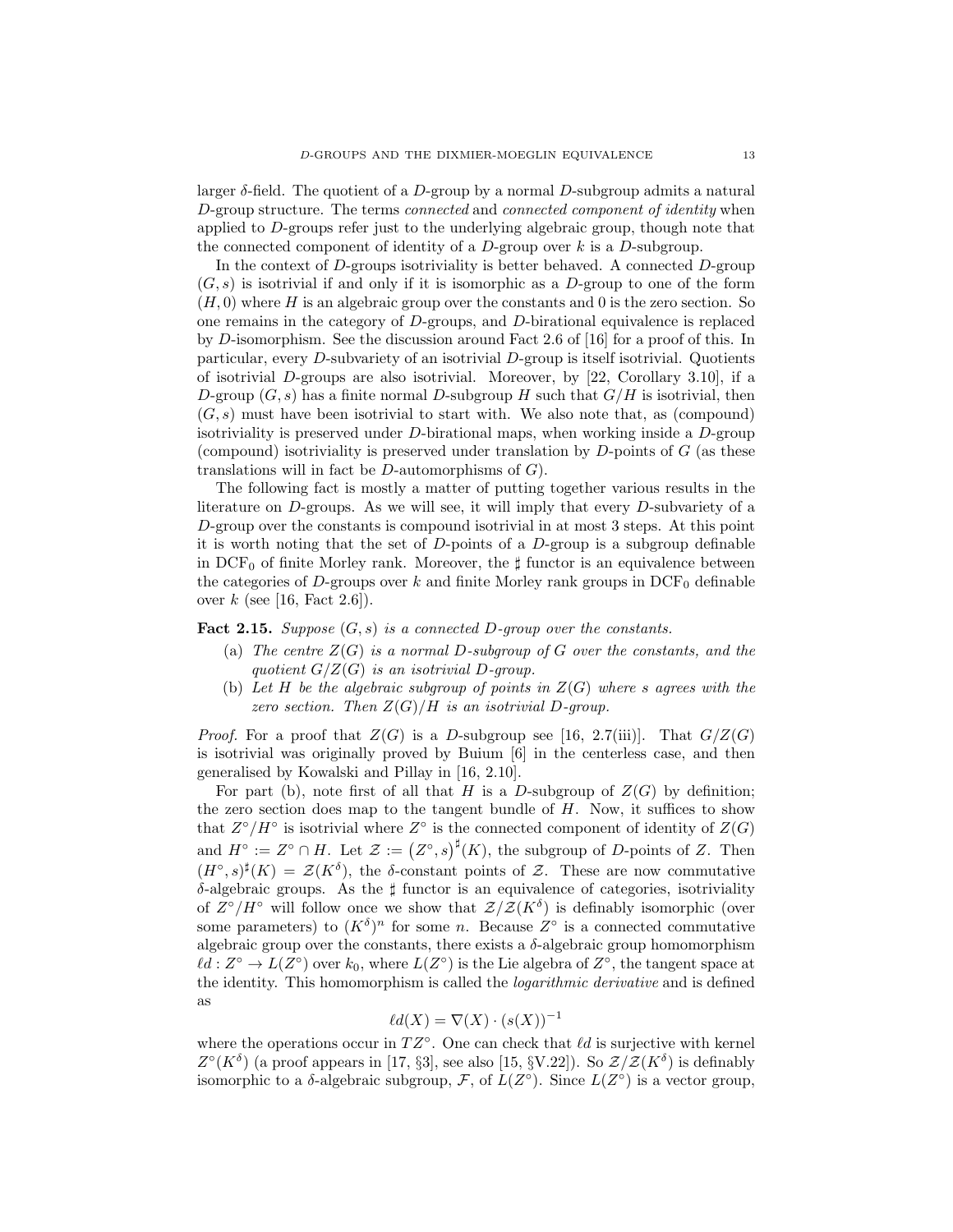F is a finite-dimensional  $K^{\delta}$ -vector subspace (see, for example, [21, Fact 1.3]), and hence definably isomorphic over a basis to some  $(K^{\delta})$  $\overline{\phantom{a}}$ .

Suppose  $(G, s)$  is a D-group over a  $\delta$ -field k and  $(H, s)$  is a D-subgroup over k Even when H is not normal, it makes sense to consider the quotient space  $G/H$ as an algebraic variety, and s will induce on  $G/H$  the natural structure of a Dvariety  $(G/H, \bar{s})$  over k, in such a way that the quotient map  $\pi : G \to G/H$  is a D-morphism. See [16, Fact 2.7(ii)], for details. Now if  $\alpha$  is a D-point of  $(G/H, \bar{s})$ , then the fibre  $\pi^{-1}(\alpha)$  is a D-subvariety over  $k(\alpha)$ ; and for  $\beta$  a D-point of this fibre we have  $\pi^{-1}(\alpha) = \beta + H$ . So each fibre  $(\pi^{-1}(\alpha), s)$  is isomorphic to  $(H, s)$  over  $k(\beta)$ . One could develop in this context the notion of "D-homogeneous spaces".

Using Fact 2.15 we obtain the following highly restrictive property on the structure of D-subvarieties of D-groups over the constants.

**Proposition 2.16.** Suppose  $(G, s)$  is a connected D-group over  $k_0 \subseteq K^{\delta}$ . If k is any  $\delta$ -field extension of  $k_0$  and W is any irreducible D-subvariety of G over k, then W is compound isotrivial in at most 3 steps.

In particular, if W is  $\delta$ -rational then it is  $\delta$ -locally closed.

Proof. Consider the normal sequence of D-subgroups

$$
G \rhd Z(G) \rhd H \rhd 0
$$

where  $Z(G)$  is the centre of G and H is the algebraic subgroup of points in  $Z(G)$ where s agrees with the zero section. Consider the corresponding sequence of irreducible D-varieties and D-morphisms over  $k_0$ 

$$
G \xrightarrow{\pi_0} G/H \xrightarrow{\pi_1} G/Z(G) \xrightarrow{\pi_2} 0.
$$

Since  $G/Z(G)$ ,  $Z(G)/H$ , and H are isotrivial – the first two by Fact 2.15 and the last as  $s|_H$  is the zero section – this exhibits G as compound isotrivial in three steps. We can then obtain the same result for any irreducible  $D$ -subvariety of  $G$  by using the fact that any element of  $(G, s)^{\sharp}(K)$  is a product of two generic elements. Alternatively we can argue as follows, keeping in mind that every D-subvariety of an isotrivial D-group is itself isotrivial.

If  $W \subseteq G$  is an irreducible D-variety over k, then we get a sequence of dominant D-morphisms

$$
W \xrightarrow{f_0} W_1 \xrightarrow{f_1} W_2 \xrightarrow{f_2} 0
$$

where  $W_1 \subseteq G/H$  is the Zariski closure of  $\pi_0(W)$ , and  $W_2 \subseteq G/Z(G)$  is the Zariski closure of  $\pi_1(W_1)$ , and the  $f_i$  are the appropriate restrictions of the  $\pi_i$ . Then  $W_2$ is isotrivial as it is a D-subvariety of  $G/Z(G)$ . If  $\alpha$  is a D-point of  $W_2$  then  $f_1^{-1}(\alpha)$ is a D-subvariety of  $\pi_1^{-1}(\alpha)$  which is isomorphic as a D-variety to  $Z(G)/H$ . So the fibres of  $f_1$  over D-points are all isotrivial D-subvarieties of  $W_1$ . If  $\beta$  is a D-point of  $W_1$  then  $f_0^{-1}(\beta)$  is a D-subvariety of  $\pi_0^{-1}(\beta)$  which is isomorphic as a D-variety to H. So the fibres of  $f_0$  over D-points are all isotrivial. Hence W is compound isotrivial in 3 steps.

The "in particular" clause is by Proposition 2.13.  $\Box$ 

We have now proved Theorem A of the introduction:

**Corollary 2.17.** If  $k \subseteq K^{\delta}$  then every D-group over k satisfies  $\delta$ -DME.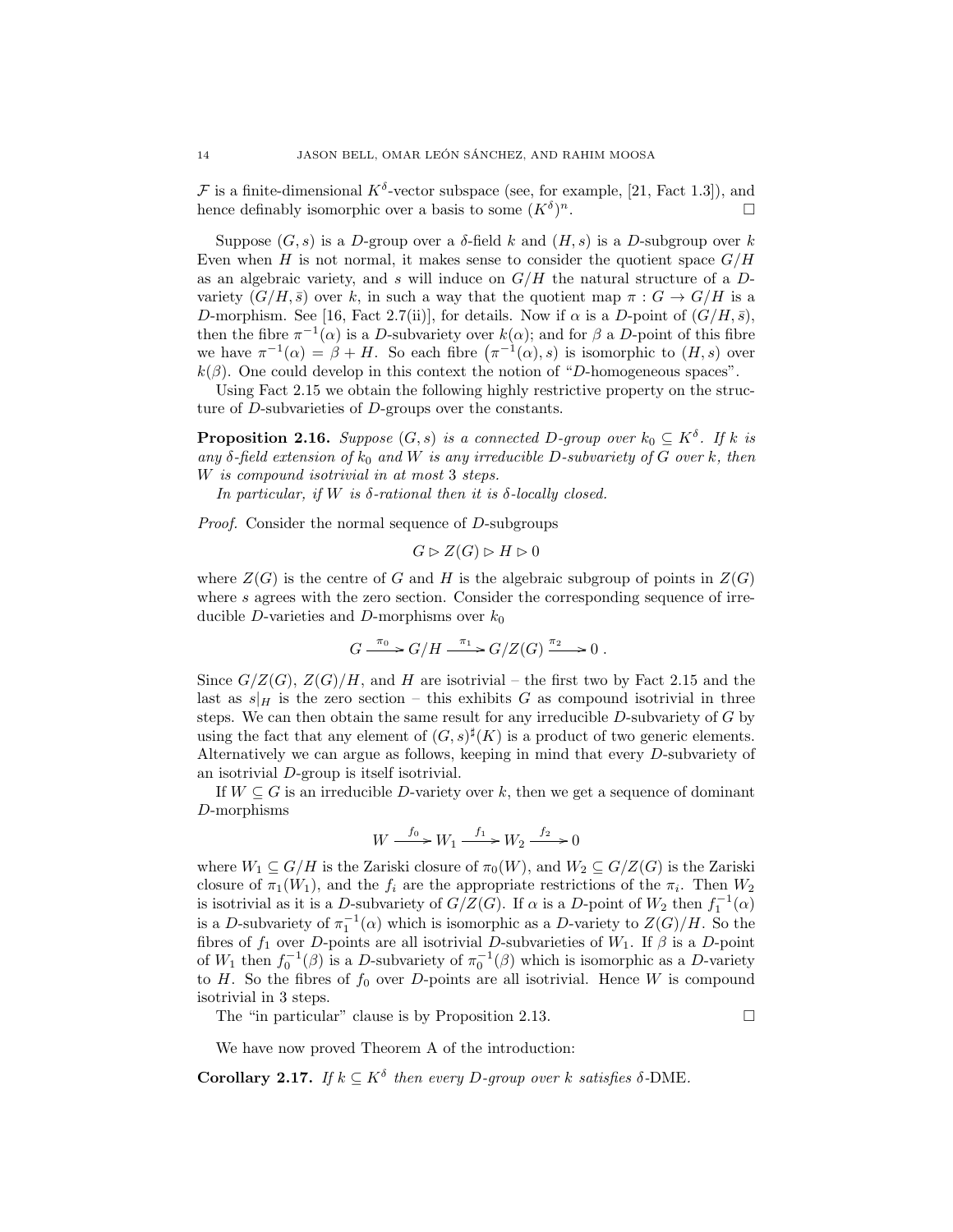*Proof.* Suppose  $(G, s)$  is a D-group over k and W is an irreducible D-subvariety of G over  $k^{\text{alg}}$ . Then, over  $k^{\text{alg}}$ , it is isomorphic to an irreducible D-subvariety of the connected component of identity,  $G_0$ . Applying Proposition 2.16 to  $G_0$ , we have that W is compound isotrivial. So every irreducible D-subvariety of G over  $k^{\text{alg}}$  is compound isotrivial. The  $\delta$ -DME now follows from Corollary 2.14.

2.7. Differential Hopf algebras. In this section we give equivalent algebraic formulations of the  $\delta$ -DME and our results so far. This will help us make the connection to the classical DME, which is about noncommutative associative algebras and as such does not have a direct geometric formulation.

We restrict our attention to the case when  $\delta$  is trivial on the base field k.

As explained in §2.1, the standard geometry-algebra duality which assigns to a variety its co-ordinate ring, induces an equivalence between the category of  $k$ irreducible affine D-varieties  $(V, s)$  and that of differential rings  $(R, \delta)$  where R is an affine k-algebra and  $\delta$  is a k-linear derivation. This equivalence associates to a k-irreducible D-subvariety of V a prime  $\delta$ -ideal of R. Using this dictionary, we can easily translate the geometric Definition 2.1, in the case when  $k \subseteq K^{\delta}$ , into the following algebraic counterpart.

**Definition 2.18** ( $\delta$ -DME for affine differential algebras). Suppose R is an affine k-algebra equipped with a k-linear derivation  $\delta$ . We say that  $(R, \delta)$  satisfies the δ-DME if for every prime δ-ideal P of R, the following conditions are equivalent:

- (i) P is  $\delta$ -primitive: There exists a maximal ideal m of R such that P is maximal among the prime  $\delta$ -ideals contained in  $m$ .
- (ii) P is  $\delta$ -locally-closed: The intersection of all the prime  $\delta$ -ideals of R that properly contain  $P$  is a proper extension of  $P$ .
- (iii) P is  $\delta$ -rational: Frac $(R/P)^{\delta}$  is contained in  $k^{\text{alg}}$ .

The algebraic counterpart of an affine algebraic group  $G$  over  $k$  is the commutative Hopf k-algebra  $R = k[G]$ , where the group law  $G \times G \to G$  induces a co-product  $\Delta: R \to R \otimes_k R$ . So what is the algebraic counterpart of a D-group  $(G, s)$  over k? The following lemma says that it is a *differential Hopf k-algebra*, a commutative Hopf k-algebra R equipped with a k-linear derivation  $\delta$  that commutes with the coproduct, where  $\delta$  acts on  $R \otimes_k R$  by  $\delta(r_1 \otimes r_2) = \delta r_1 \otimes r_2 + r_1 \otimes \delta r_2$ .

**Lemma 2.19.** Suppose  $k \text{ }\subseteq K^{\delta}$  and let  $(G, s)$  be a D-variety defined over k such that G is a connected affine algebraic group. Let  $\delta$  on  $R = k[G]$  be the corresponding k-linear derivation. Then  $s: G \to TG$  is a group homomorphism if and only if  $\delta$ commutes with the coproduct.

*Proof.* Unravelling the fact that s induces the derivation  $\delta$  on  $k[G]$  and that the group operation  $m: G \times G \to G$  induces the coproduct  $\Delta$  on k[G], we have that for all  $f \in k[G],$ 

(2.1) 
$$
\Delta(\delta f) = \delta \Delta(f) \iff df(s(m(y, z))) = d(f \circ m)(s(y), s(z))
$$

where  $(y, z)$  are coordinates for  $G \times G$ . But

 $d(f \circ m)(s(y), s(z)) = df \circ dm(s(y), s(z)) = df(s(y) * s(z)),$ 

where  $*$  denotes the group operation  $dm : TG \times TG \rightarrow TG$ . And so the right hand side of (2.1) is equivalent to

$$
df(s(m(y, z))) = df(s(y) * s(z)).
$$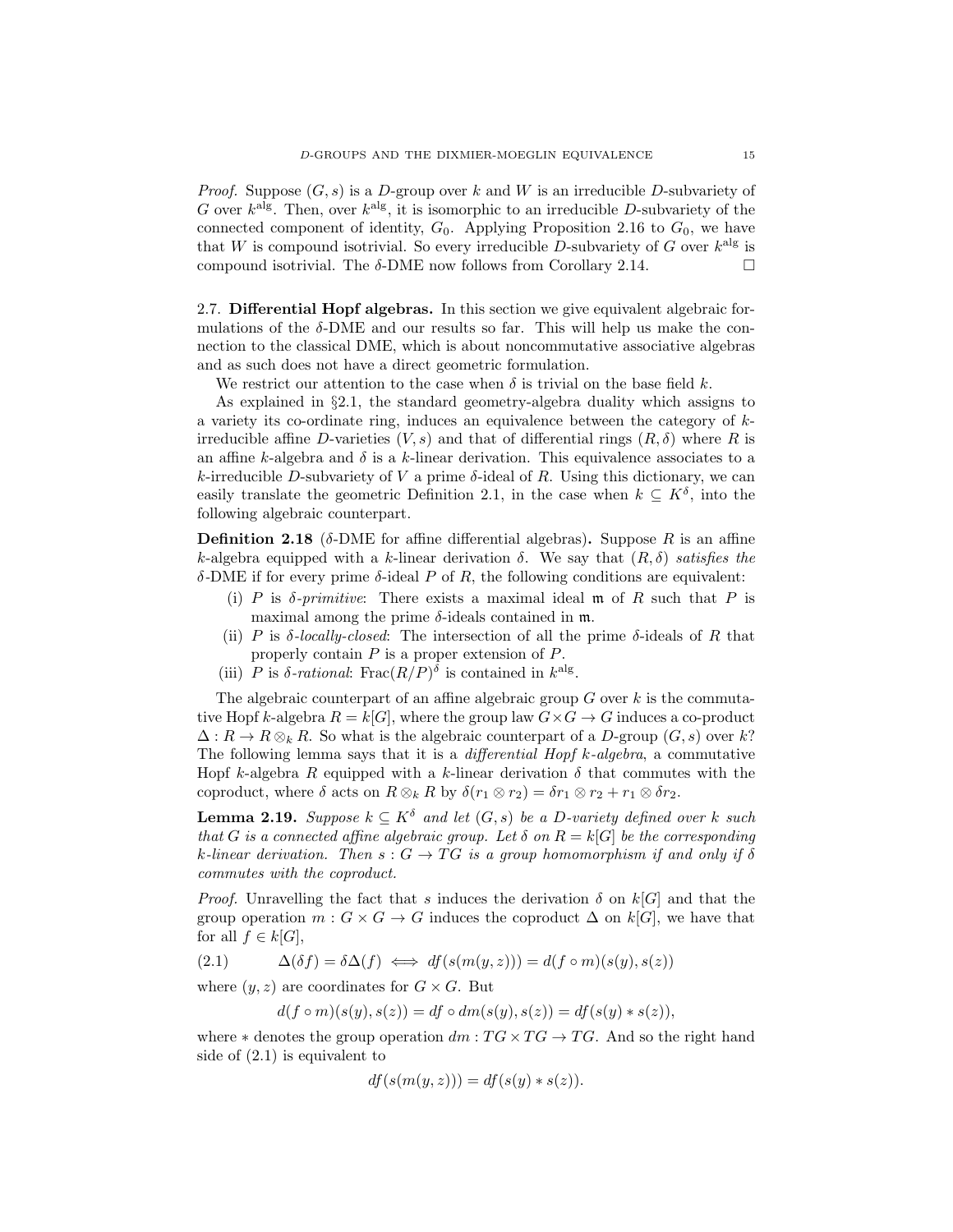But this, asserted for all  $f \in k[G]$ , is equivalent to  $s(m(y, z)) = s(y) * s(z)$ , i.e., that s is a group homomorphism.

In other words, the study of connected affine D-groups over the constants is the same thing as the study of affine differential Hopf k-algebras. So our Theorem A becomes:

Theorem 2.20. Every commutative affine differential Hopf algebra over a field of characteristic zero satisfies δ-DME.

*Proof.* By Lemma 2.19 our differential Hopf algebra is of the form  $k[G]$  for some connected affine D-group  $(G, s)$  with  $k \subseteq K^{\delta}$ . By Corollary 2.17  $(G, s)$  satisfies the δ-DME. So  $(k[G], \delta)$  satisfies δ-DME.

### 3. Twisting by a group-like element

As it turns out, the application to the classical Dixmier-Moeglin problem that we have in mind, and that will be treated in §4, requires a generalisation of Theorem 2.20. Instead of working with differential Hopf algebras, we need to consider Hopf algebras equipped with derivations that do not quite commute with the coproduct. Suppose  $R$  is a commutative affine Hopf  $k$ -algebra. We will use Sweedler notation<sup>1</sup> and write  $\Delta(r) = \sum r_1 \otimes r_2$  for any  $r \in R$ . Now, for a k-linear derivation δ to commute with  $\Delta$  on R means that for all  $r \in R$ ,

$$
\Delta(\delta r) = \sum \delta r_1 \otimes r_2 + r_1 \otimes \delta r_2.
$$

We wish to weaken this condition by asking instead simply that there exists some  $a \in R$  satisfying  $\Delta(a) = a \otimes a$  – that is, a is a group-like element of  $R$  – such that for all  $r \in R$ ,

(3.1) 
$$
\Delta(\delta r) = \sum \delta r_1 \otimes r_2 + ar_1 \otimes \delta r_2.
$$

That is, we ask  $\delta$  to be what Panov [20] calls an *a-coderivation*. We wish to prove:

**Theorem 3.1.** Suppose k is a field of characteristic zero,  $R$  is a commutative affine Hopf k-algebra, and  $\delta$  is a k-linear derivation on R that is an a-coderivation for some group-like  $a \in R$ . Then  $(R, \delta)$  satisfies the  $\delta$ -DME.

When  $a = 1$  this is just the case of affine differential Hopf k-algebras, and hence is dealt with by Theorem 2.20. The general case requires some work. Throughout this section  $k$  is a fixed field of characteristic zero.

Let us begin with a geometric explanation of what this twisting by a group-like element means. First of all, we have  $R = k[G]$  for some connected affine algebraic group G over k, with the coproduct  $\Delta$  on R induced by the group operation on G, and the derivation  $\delta$  on R induced by a D-variety structure  $s: G \to TG$ . Note that  $\delta$  being a k-derivation implies that  $k \subseteq K^{\delta}$  and so  $\tau G = TG$ . Now, as G is an affine algebraic group, we may assume it is an algebraic subgroup of  $GL_n$ , so that  $TG \subseteq G \times \text{Mat}_n$ . Writing  $s = (\text{id}, \overline{s})$  where  $\overline{s} : G \to \text{Mat}_n$ , we want to express as a property of  $\bar{s}$  what it means for  $\delta$  to be an a-coderivation. That  $a \in R$  is group-like means that  $a: G \to \mathbb{G}_m$  is a homomorphism of algebraic groups.

<sup>&</sup>lt;sup>1</sup>Recall that in Sweedler notation  $\sum r_1 \otimes r_2$  is used to denote an expression of the form  $\sum_{j=1}^{d} r_{j,1} \otimes r_{j,2}$ . We will use Sweedler notation throughout, hopefully without confusion.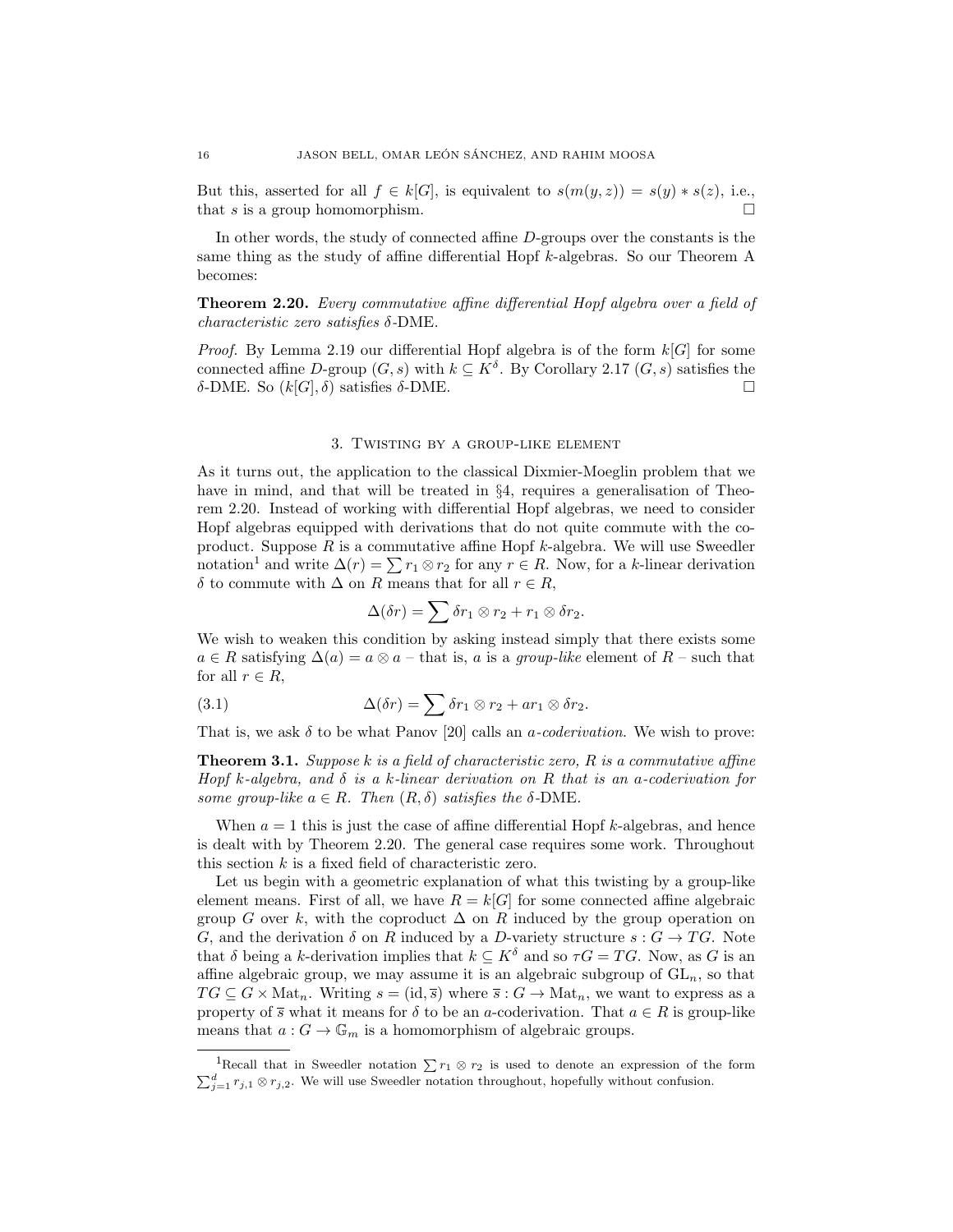**Lemma 3.2.** Suppose  $G \subseteq GL_n$  is a connected affine algebraic group over k,  $a: G \to \mathbb{G}_m$  is a homomorphism, and  $s = (\text{id}, \overline{s}) : G \to TG \subseteq G \times \text{Mat}_n$  is a D-variety structure on G over k. Then the corresponding k-linear derivation  $\delta$  on  $k[G]$  is an a-coderivation if and only if

(3.2) 
$$
\overline{s}(gh) = \overline{s}(g)h + a(g)g\overline{s}(h)
$$

for all  $g, h \in G$ , where all addition and multiplication is in the sense of matrices.

*Proof.* Note that for  $r \in k[G], \Delta(\delta r) \in k[G \times G]$  is given by

$$
\Delta(\delta r)(g, h) = d_{gh} r(\overline{s}(gh))
$$

for all  $g, h \in G$ , where  $dr : TG \to \mathbb{A}^2$  is the differential of  $r : G \to \mathbb{A}^1$ . On the other hand, writing  $\Delta(r) = \sum r_1 \otimes r_2$  we have

$$
\sum (\delta r_1 \otimes r_2 + ar_1 \otimes \delta r_2)(g, h) = \sum d_g r_1(\overline{s}(g)) r_2(h) + a(g) r_1(g) d_h r_2(\overline{s}(h))
$$
  
=  $d_{(g,h)} \left( \sum r_1 \otimes r_2 \right) (\overline{s}(g), a(g)\overline{s}(h))$   
=  $d_{(g,h)}(\Delta r)(\overline{s}(g), a(g)\overline{s}(h))$ 

where the second equality uses the fact that  $a(g)$  is a scalar. Now, as an element of  $k[G \times G], \Delta(r) = r \circ m$  where  $m : G \times G \rightarrow G$  is the restriction of matrix multiplication on  $GL_n$ . Note that when we differentiate matrix multiplication we get  $d_{(g,h)}m(A, B) = Ah + gB$ , for all  $g, h \in GL_n$  and  $A, B \in Mat_n$ . Hence,

$$
\sum (\delta r_1 \otimes r_2 + ar_1 \otimes \delta r_2)(g, h) = d_{(g,h)}(\Delta r)(\overline{s}(g), a(g)\overline{s}(h))
$$
  
=  $d_{gh}r \circ d_{(g,h)}m(\overline{s}(g), a(g)\overline{s}(h))$   
=  $d_{gh}r(\overline{s}(g)h + ga(g)\overline{s}(h))$   
=  $d_{gh}r(\overline{s}(g)h + a(g)g\overline{s}(h)).$ 

Hence,  $\delta$  being an *a*-coderivation, that is equation (3.1), is equivalent to

$$
d_{gh}r(\overline{s}(gh)) = d_{gh}r(\overline{s}(g)h + a(g)g\overline{s}(h))
$$

for all  $r \in k[G]$ . But this implies

$$
\overline{s}(gh) = \overline{s}(g)h + a(g)g\overline{s}(h)
$$

as desired.  $\Box$ 

**Definition 3.3.** When G is an affine algebraic group and  $(G, s)$  is a D-variety structure such that (3.2) holds, we will say that  $(G, s)$  is an a-twisted D-group.

The following family of examples of 2-dimensional twisted D-groups will play an important role in the proof.

*Example* 3.4. Let  $c \in k$  be a parameter. Let  $R = k[x, \frac{1}{x}, y]$  with  $\delta$  the k-linear derivation induced by  $\delta(x) = xy$  and  $\delta(y) = \frac{y^2}{2} + c(1 - x^2)$ . Note that R is the co-ordinate ring of the algebraic subgroup  $E \leq GL_2$  made up of matrices of the form

$$
\left(\begin{array}{cc} x & y \\ 0 & 1 \end{array}\right),
$$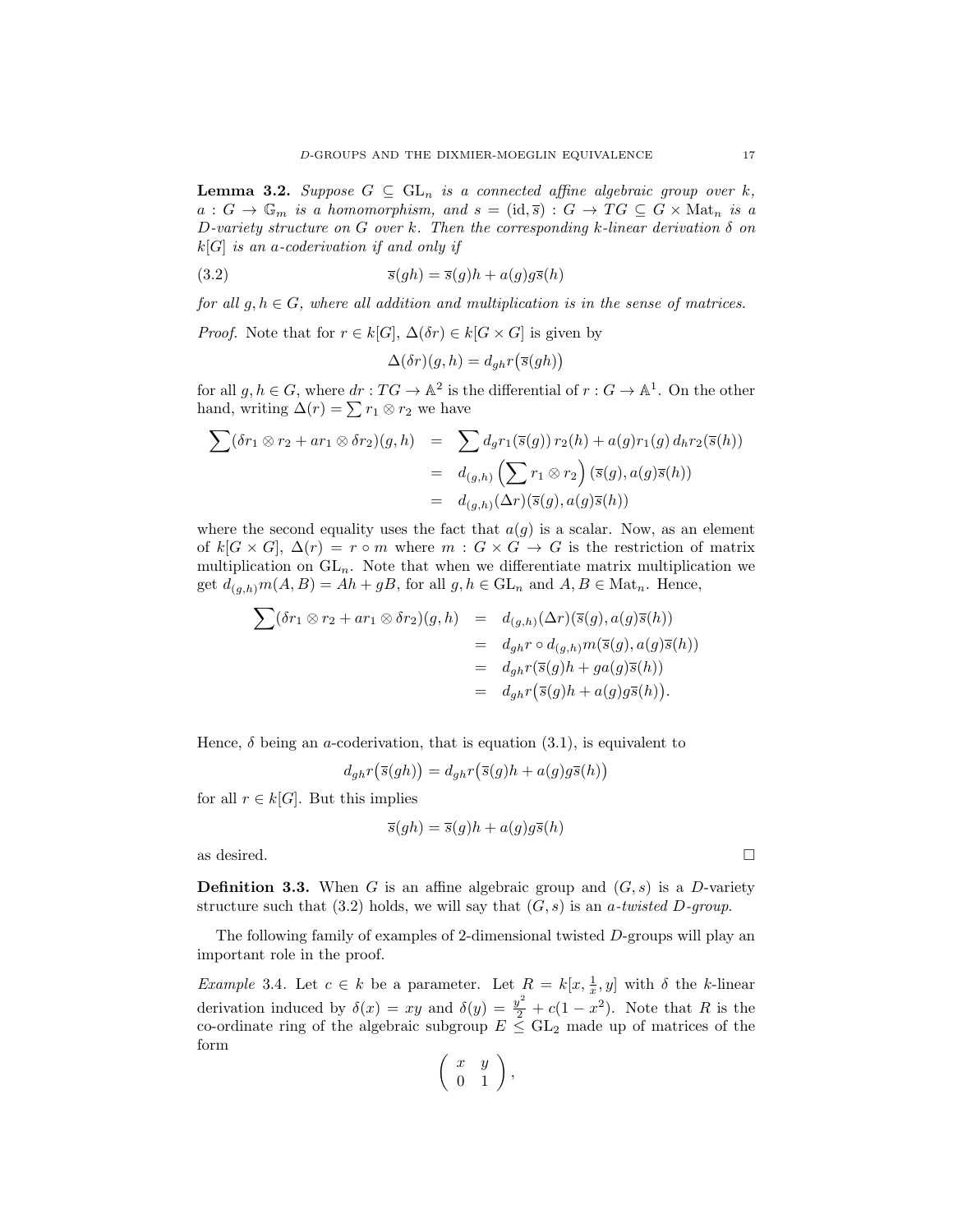and hence is a commutative affine Hopf k-algebra. We denote by  $(E, t_c)$  the Dvariety structure on E induced by  $\delta$ . Writing  $t_c = (id, \overline{t}_c)$ , we have

$$
\overline{t}_c\left(\begin{array}{cc}a&b\\0&1\end{array}\right)=\left(\begin{array}{cc}ab&\frac{b^2}{2}+c(1-a^2)\\0&0\end{array}\right).
$$

Now a straightforward computation shows that

$$
\overline{t}_c \left( \left( \begin{array}{cc} a & b \\ 0 & 1 \end{array} \right) \left( \begin{array}{cc} a' & b' \\ 0 & 1 \end{array} \right) \right) \quad = \quad \left( \begin{array}{cc} a^2 a'b' + a a'b & \frac{a^2 (b')^2}{2} + abb' + \frac{b^2}{2} + c(1 - (aa')^2) \\ 0 & 0 \end{array} \right) \\
= \quad \overline{t}_c \left( \begin{array}{cc} a & b \\ 0 & 1 \end{array} \right) \left( \begin{array}{cc} a' & b' \\ 0 & 1 \end{array} \right) + a \left( \begin{array}{cc} a & b \\ 0 & 1 \end{array} \right) \overline{t}_c \left( \begin{array}{cc} a' & b' \\ 0 & 1 \end{array} \right).
$$

That is,  $(E, t_c)$  is an x-twisted D-group. (Note that  $x \in R$  is group-like.) Note that since  $(E, t_c)$  is not a D-group, we cannot use Theorem 2.20 to deduce the δ-DME. However, since the Krull dimension is two,  $(E, t_c)$  does satisfy the δ-DME (see Proposition 2.5).

Our strategy for proving Theorem 3.1 is to show that every a-twisted  $D$ -group over the constants admits the example described above as an image, with each fibre having the property that every D-subvariety is compound isotrivial. From the δ-DME for  $(E, t_c)$ , together with our earlier work around compound isotriviality and maximum proper D-subvarieties, we will then be able to conclude that every a-twisted D-group satisfies the  $\delta$ -DME.

To relate an arbitrary a-twisted D-group to one of those considered in Example 3.4, we will require the following proposition, whose proof is rather technical, and for which it would be nice to give a conceptual explanation.

**Proposition 3.5.** Suppose R is a commutative affine Hopf k-algebra, and  $\delta$  is a k-linear derivation on R that is an a-coderivation for some group-like  $a \in R$ . Then for some  $c \in k$  we have  $a\delta^2 a = \frac{3}{2}(\delta a)^2 + c(a^2 - a^4)$ .

We delay the proof of this proposition until we have established the preliminary Lemmas 3.6 and 3.7 below, for which we fix a commutative affine Hopf  $k$ -algebra, R, equipped with a k-linear derivation,  $\delta$ , such that  $\delta$  is also an a-coderivation for some group-like  $a \in R$ . As a is group-like it is invertible in R. We fix the following sequence of elements in R:

$$
u_0 := a
$$
  
\n
$$
u_1 := \frac{\delta a}{a}
$$
  
\n
$$
u_2 := \delta u_1 - \frac{u_1^2}{2}
$$
  
\n
$$
u_m := \delta (u_{m-1}) \quad \text{for } m \ge 3.
$$

Note that the desired identity  $a\delta^2 a = \frac{3}{2}(\delta a)^2 + c(a^2 - a^4)$  is equivalent to  $u_2 =$  $c(1 - a^2)$ ; this is our eventual aim.

**Lemma 3.6.** For all  $m \geq 1$ , we have

$$
\Delta(u_m) = u_m \otimes 1 + a^m \otimes u_m + \sum_{j=2}^{m-1} c_{j,m} a^j u_{m-j} \otimes u_j + \sum f_i \otimes g_i
$$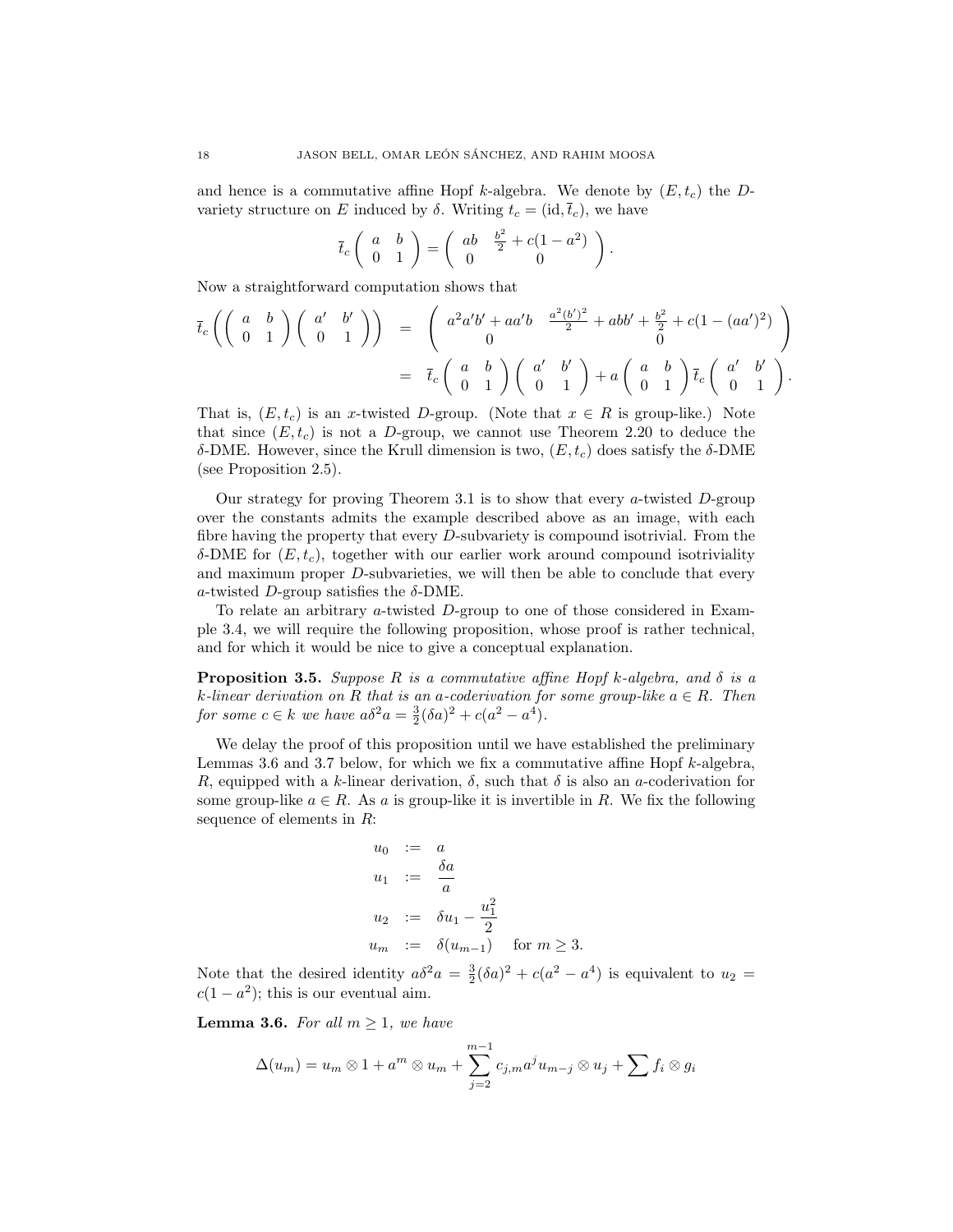where the  $c_{j,m}$  are positive (nonzero) integers, the  $f_i \in (u_1, \ldots, u_{m-1})^2 k[u_0, \ldots, u_{m-1}],$ and the  $g_i \in k[u_0, \ldots, u_{m-1}].$ 

*Proof.* We can compute the coproducts of the elements  $u_0, u_1, \ldots$  using the fact that  $a = u_0$  is group-like and  $\delta$  is an a-coderivation:

$$
\Delta(u_0) = a \otimes a
$$
  
\n
$$
\Delta(u_1) = \left(\frac{1}{a} \otimes \frac{1}{a}\right) (\delta a \otimes a + a^2 \otimes \delta a)
$$
  
\n
$$
= u_1 \otimes 1 + a \otimes u_1
$$
  
\n
$$
\Delta(u_2) = \delta u_1 \otimes 1 + \delta a \otimes u_1 + a^2 \otimes \delta u_1 - \frac{u_1^2}{2} \otimes 1 - au_1 \otimes u_1 - a^2 \otimes \frac{u_1^2}{2}
$$
  
\n
$$
= u_2 \otimes 1 + a^2 \otimes u_2
$$

Then for  $m = 1, 2$ , the conclusion of the statement of the lemma follows from the above computations with  $f_i = g_i = 0$  and the middle sum being empty. Now one computes  $\Delta(u_{m+1}) = \Delta(\delta u_m)$  for  $m \geq 2$ , using the inductively given expression for  $\Delta(u_m)$  and the fact that  $\delta$  is an a-coderivation. The rest is a straightforward brute force computation that we leave to the reader.  $\hfill \Box$ 

**Lemma 3.7.** There exist  $n \geq 1$ , a polynomial  $P \in k[u_0, \ldots, u_{n-1}]$  and some  $r \geq 0$ such that

$$
u_n=\frac{P(u_0,\ldots,u_{n-1})}{u_0^r}.
$$

*Proof.* Since R is finitely generated as a k-algebra, this sequence  $(u_m)$  cannot be algebraically independent over k. Choose n minimal such that  $(u_0, \ldots, u_n)$  is algebraically dependent over k. Note that if  $n = 0$  then  $a = u_0$  is a constant and so  $u_1 = u_2 = 0$  by definition. So we will assume that  $n > 0$ .

So there is some  $d \geq 1$  such that

(3.3) 
$$
u_n^d + \sum_{i < d} A_i(u_0, \dots, u_{n-1}) u_n^i = 0,
$$

with  $A_0, \ldots, A_{d-1}$  rational functions over k. We may assume that d is minimal. Our first step is to show that  $d = 1$ .

Since  $R = k[G]$  for some connected affine algebraic group G over k, we have that  $R \otimes R$  is a domain. Indeed,  $R \otimes R = k[G \times G]$  and  $G \times G$  is a connected affine algebraic group. We can thus work inside the fraction field of  $R \otimes R$ . Let F be the subfield which is the fraction field of  $k[u_0, \ldots, u_{n-1}] \otimes_k k[u_0, \ldots, u_{n-1}]$ . Note that by the minimality of d,  $\{1, u_n, \ldots, u_n^{d-1}\}$  is linearly independent over  $k(u_0, \ldots, u_{n-1})$ , from which it follows that  $\{u_n^i \otimes u_n^j : 0 \leq i, j < d\}$  is linearly independent over F. Applying  $\Delta$  to both sides of Equation (3.3), Lemma 3.6 gives us that

$$
(u_n \otimes 1 + a^n \otimes u_n)^d \in \sum_{i < d} F \cdot (u_n \otimes 1 + a^n \otimes u_n)^i \subseteq \sum_{i+j < d} F \cdot (u_n^i \otimes u_n^j).
$$

On the other hand,  $u_n^d \otimes 1$  and  $a^{nd} \otimes u_n^d$  are also in  $\sum_{i+j by (3.3).$ It follows that

$$
\sum_{i=1}^{d-1} \binom{d}{i} a^{n(d-i)} u_n^i \otimes u_n^{d-i} \in \sum_{i+j < d} F \cdot (u_n^i \otimes u_n^j).
$$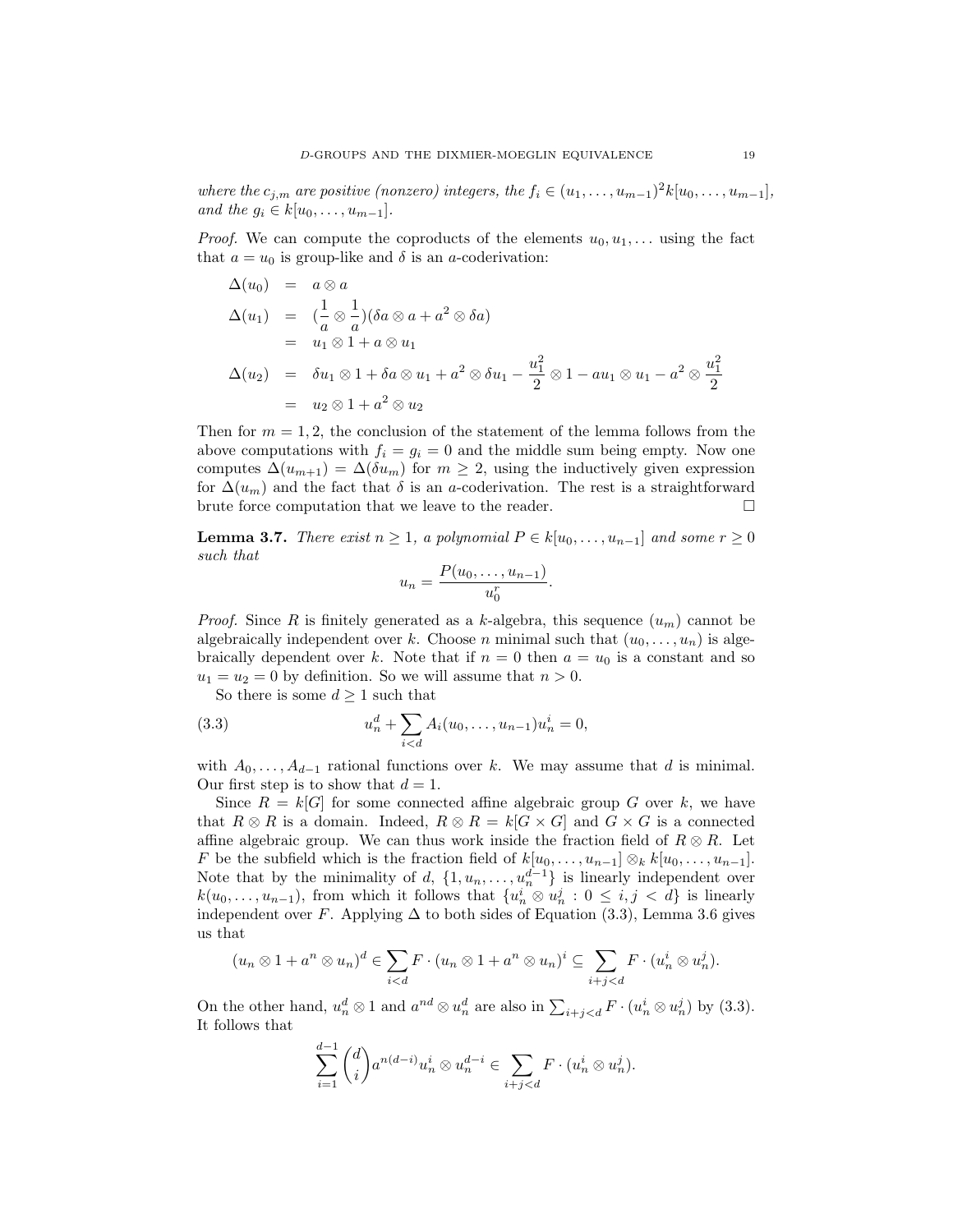If  $d > 1$  then  $u_n^{d-1} \otimes u_n$  appears with a nonzero coefficient on the left-hand side but with zero coefficient on the right-hand side. This contradicts the F-linear independence of  $(u_n^i \otimes u_n^j : 0 \le i, j < d)$ .

So  $d = 1$ , and we have that

(3.4) 
$$
u_n = \frac{P(u_0, \dots, u_{n-1})}{Q(u_0, \dots, u_{n-1})},
$$

for some relatively prime polynomials  $P$  and  $Q$  over  $k$ . We aim to show that  $Q$  is a monomial in  $u_0$ .

First we argue that  $Q \otimes Q$  divides  $\Delta(Q)$  in  $S := k[u_0, \ldots, u_{n-1}] \otimes_k k[u_0, \ldots, u_{n-1}],$ which note is the polynomial ring over k in the variables  $u_i \otimes 1, 1 \otimes u_j$ , and hence is a UFD. Indeed,

$$
\Delta(P) = \Delta(Q)\Delta(u_n) \qquad \text{by applying } \Delta \text{ to both sides of Equation (3.4)}
$$
  
=  $\Delta(Q)(u_n \otimes 1 + a^n \otimes u_n + y)$  by Lemma 3.6, for some  $y \in S$   
=  $\Delta(Q)((P/Q) \otimes 1 + a^n \otimes (P/Q) + y)$ 

We can then multiply both sides by  $1 \otimes Q$  to see that  $\Delta(Q)((P/Q) \otimes Q) \in S$ . Hence, multiplying by  $Q \otimes 1$ , we see that  $Q \otimes 1$  divides  $\Delta(Q)(P \otimes Q) = \Delta(Q)(P \otimes 1)(1 \otimes Q)$ . Since P and Q are relatively prime,  $Q \otimes 1$  divides  $\Delta(Q)$ . A similar argument shows that  $1 \otimes Q$  divides  $\Delta(Q)$ . Since we are working in a UFD and  $1 \otimes Q$  and  $Q \otimes 1$  are relatively prime, we see that  $Q \otimes Q$  divides  $\Delta(Q)$ , as desired.

Let  $i \leq n-1$  be the largest index for which  $u_i$  appears in  $Q$ . Then we can write  $Q = \sum_{j=0}^{M} u_i^j Q_j(u_0, u_1, \ldots, u_{i-1})$  with  $M > 0$  and  $Q_M$  nonzero. So

$$
Q \otimes Q = (u_i^M \otimes u_i^M)(Q_M \otimes Q_M) + \sum_{j,k < M} (u_i^j \otimes u_i^k)(Q_j \otimes Q_k)
$$

while, if  $i \geq 1$ , then

$$
\Delta(Q) = \sum_{j=0}^M \Delta(u_i)^j Q_j(\Delta(u_0), \ldots, \Delta(u_{i-1})) = \sum_{\ell+m \leq M} f_{\ell,m}(u_i^{\ell} \otimes u_i^m).
$$

where  $f_{\ell,m} \in k[u_0, \ldots, u_{i-1}]\otimes_k k[u_0, \ldots, u_{i-1}],$  by Lemma 3.6. (Note that Lemma 3.6 fails for  $u_0$ , so we are using that  $i \geq 1$  in the above calculation.) But this contradicts  $Q \otimes Q$  dividing  $\Delta(Q)$ , since  $u_i^M \otimes u_i^M$  appears in the former while in the latter no  $u_i^{\ell} \otimes u_i^m$  appears with  $\ell, m \geq M$ . So it must be that  $i = 0$  and we have shown that  $Q$  is a polynomial in  $u_0$ .

Multiplying by a nonzero scalar if necessary, we may assume that  $Q$  is in fact a polynomial in  $u_0$  with leading coefficient 1. Let M denote the degree of Q. Then  $Q(u_0) \otimes Q(u_0)$  divides  $\Delta(Q) = Q(u_0 \otimes u_0)$  in S, recalling that  $u_0 = a$  is group-like. Since both  $Q(u_0) \otimes Q(u_0)$  and  $Q(u_0 \otimes u_0)$  are polynomials of total degree 2M in the variables  $u_0 \otimes 1$  and  $1 \otimes u_0$  and since they both have leading coefficient 1, we see that they must be the same. In particular,  $Q(u_0) \otimes Q(u_0)$  is a polynomial in  $u_0 \otimes u_0$  with leading coefficient 1, which implies that  $Q(u_0)$  is of the form  $u_0^r$ .  $\Box$ 

*Proof of Proposition 3.5.* Let  $(R, \delta)$ , a, and the  $u_i$  be as above. We need to show that  $u_2 = c(1 - a^2)$  for some  $c \in k$ . By Lemma 3.7 we have that there is some  $n \geq 1$ , some  $r \geq 0$  and some polynomial  $P \in k[u_0, \ldots, u_{n-1}]$  such that

(3.5) 
$$
u_n = \frac{P(u_0, \dots, u_{n-1})}{u_0^n},
$$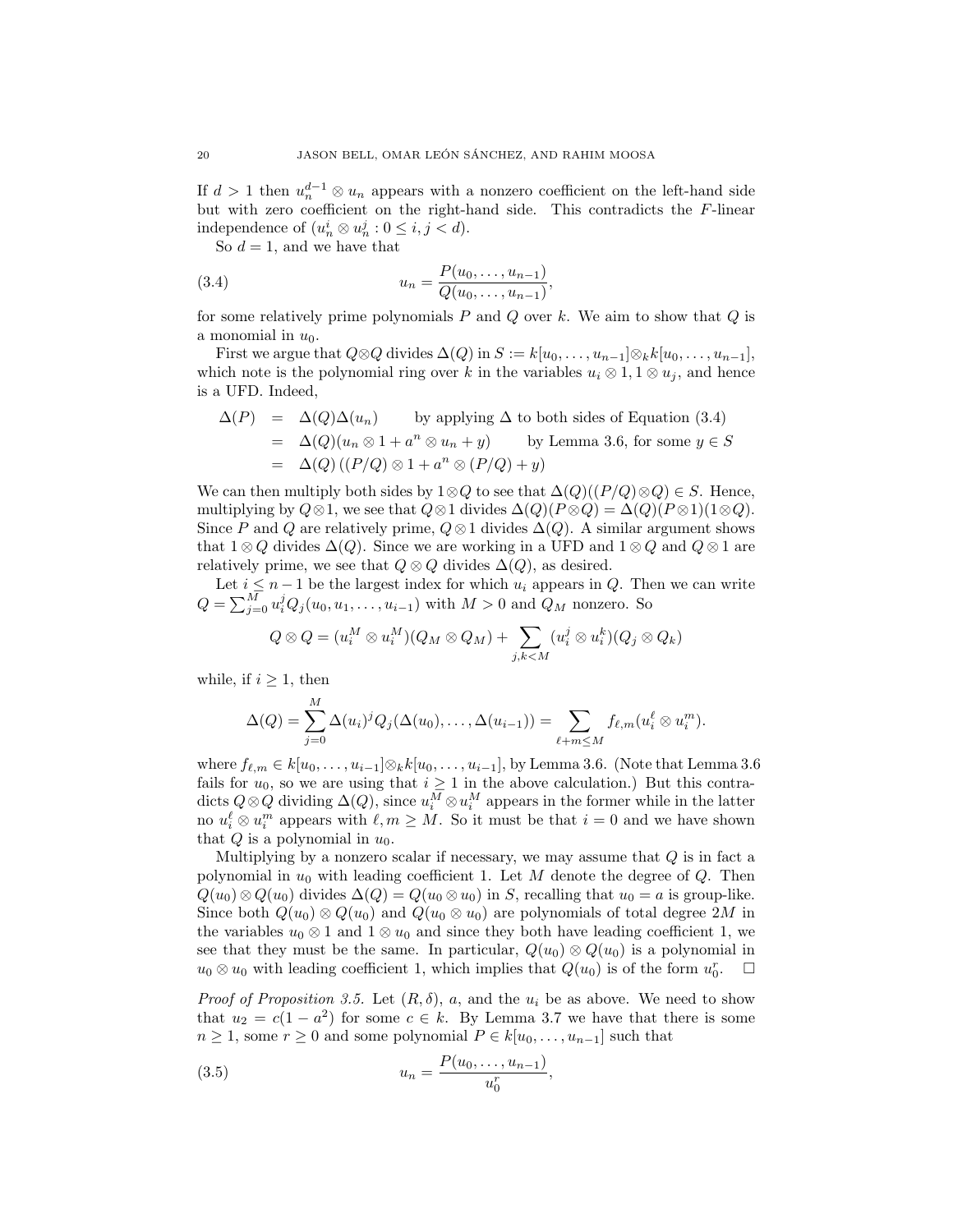for some polynomial P over k. Our first step is to show that  $n \leq 2$ . Let  $S := k[u_0, \ldots, u_{n-1}] \otimes_k k[u_0, \ldots, u_{n-1}]$ . Let

$$
I := (u_1, \ldots, u_{n-1})^2 k [u_0, \ldots, u_{n-1}]
$$

and consider the ideal of S given by

$$
J:=I\otimes k[u_0,\ldots,u_{n-1}]+k[u_0,\ldots,u_{n-1}]\otimes I.
$$

So these are the elements of  $S$  in which each monomial has degree at least 2 in either the variables  $u_1 \otimes 1, \ldots, u_{n-1} \otimes 1$ , or in the variables  $1 \otimes u_1, \ldots, 1 \otimes u_{n-1}$ . Using Lemma 3.6 we can compute that for  $1 \leq i, j, \ell \leq n - 1$ 

$$
(3.6) \qquad \Delta(u_i u_j u_\ell) \in J.
$$

Moreover, for  $1 \leq i, j \leq n-1$ , Lemma 3.6 gives

(3.7) 
$$
\Delta(u_i u_j) = u_0^j u_i \otimes u_j + u_0^i u_j \otimes u_i \mod J.
$$

Now, write the polynomial  $P$  of equation  $(3.5)$  as

$$
P = P_0(u_0) + \sum_{i=1}^{n-1} P_i(u_0)u_i + \sum_{1 \le i \le j \le n-1} P_{i,j}(u_0)u_iu_j + H,
$$

where H is of degree at least three in  $u_1, \ldots, u_{n-1}$ . Applying  $\Delta$  to both sides of equation (3.5) we get  $(u_0 \otimes u_0)^r \Delta(u_n) = \Delta(P)$ . We therefore have:

(3.8) 
$$
(u_0 \otimes u_0)^r \Delta(u_n) = P_0(u_0 \otimes u_0) + \sum_{i=1}^{n-1} P_i(u_0 \otimes u_0) \Delta(u_i) + \sum_{i \le j} P_{i,j}(u_0 \otimes u_0) \Delta(u_i u_j) + \Delta(H).
$$

We claim that this forces  $P_i = 0$  for all  $i = 1, \ldots, n-1$ . To prove this, note that by Lemma 3.6 and equation (3.5), both sides of equation (3.8) are elements of the polynomial ring  $k(u_0 \otimes 1, 1 \otimes u_0)[u_1 \otimes 1, \ldots, u_{n-1} \otimes 1, 1 \otimes u_1, \ldots, 1 \otimes u_{n-1}].$  We first compute, for both sides of (3.8), the coefficient of  $u_i \otimes 1$ . On the right-hand side, using equations (3.6) and (3.7), the only term that contributes is  $P_i(u_0 \otimes u_0)\Delta(u_i)$ . By Lemma 3.6, that contribution is  $P_i(u_0 \otimes u_0)$ . On the left-hand side, using Lemma 3.6 and equation (3.5), the coefficient of  $u_i \otimes 1$  is  $(u_0 \otimes u_0)^r \left( \frac{P_i(u_0)}{-r} \right)$  $u_0^{-r}$  $\otimes$  1). So  $P_i(u_0) \otimes u_0^r = P_i(u_0 \otimes u_0)$ . This forces  $P_i = du_0^r$  for some  $d \in k$ . On the other hand, comparing the coefficient of  $1 \otimes u_i$  on both sides of equation (3.8) we have that  $u_0^{r+n} \otimes P_i(u_0) = P_i(u_0 \otimes u_0)(u_0^i \otimes 1)$ . Plugging in  $P_i = du_0^r$  we get that  $d(u_0^{r+n} \otimes u_0^r) = d(u_0^{r+i} \otimes u_0^r)$ . As  $i < n$ , this forces  $d = 0$  and hence  $P_i = 0$ .

Equation (3.8) therefore becomes

$$
(u_0 \otimes u_0)^r \Delta(u_n) = P_0(u_0 \otimes u_0) + \sum_{1 \le i \le j \le n-1} P_{i,j}(u_0 \otimes u_0) (u_0^j u_i \otimes u_j + u_0^i u_j \otimes u_i) \mod J.
$$

Assume towards a contradiction that  $n \geq 3$ . Then by Lemma 3.6 we must have  $u_1 \otimes u_{n-1}$  appearing in  $\Delta(u_n)$  on the left with a nonzero coefficient. So  $P_{1,n-1} \neq 0$ . But then  $P_{1,n-1}(u_0 \otimes u_0)(u_0u_{n-1} \otimes u_1)$  appears on the right, while it does not appear on the left since  $u_{n-1} \otimes u_1$  does not appear in  $\Delta(u_n)$  by Lemma 3.6.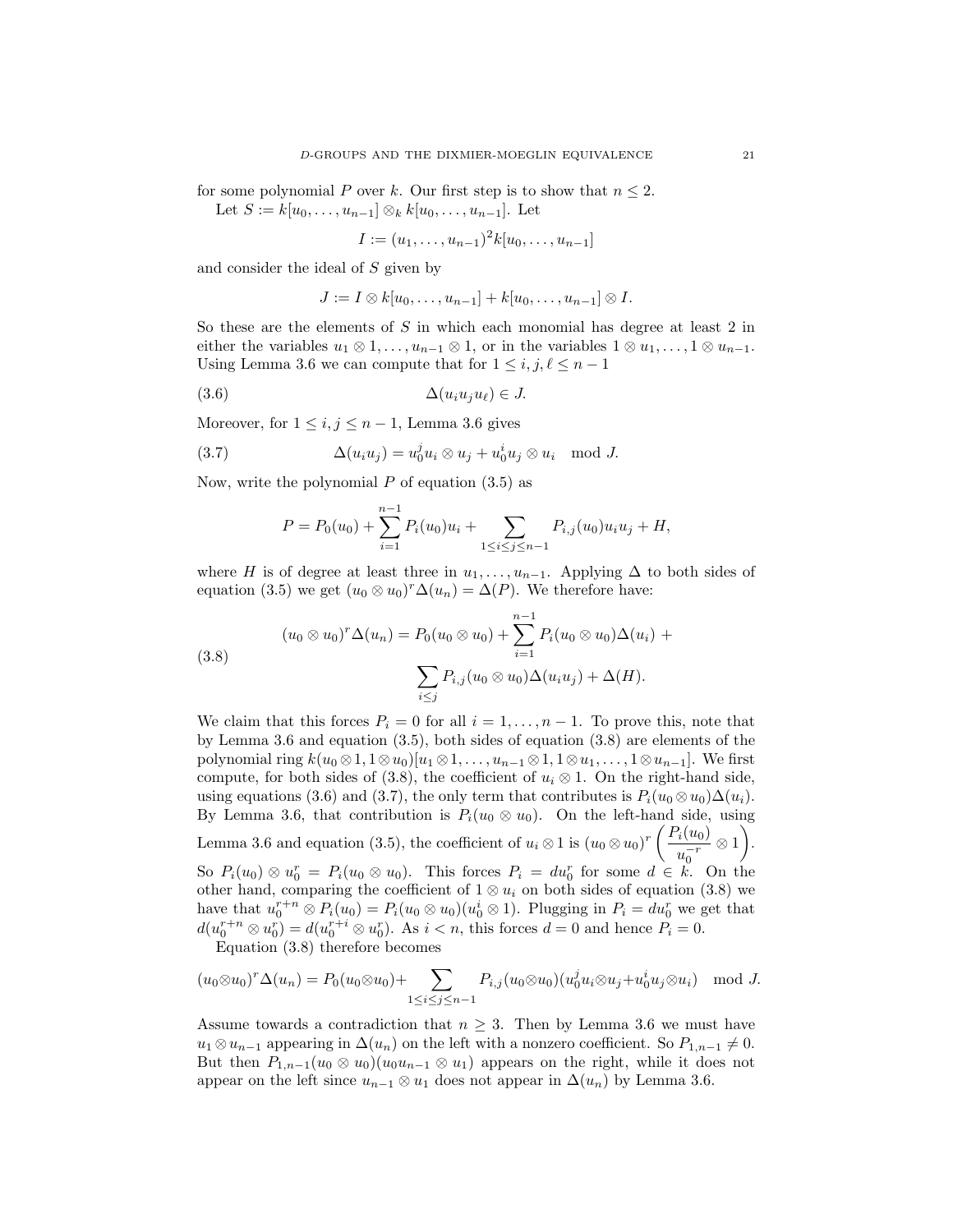This contradiction proves that  $n \leq 2$ . Suppose  $n = 1$ . Then equation (3.5) says  $u_1 = \frac{P(u_0)}{u_0^r}$ . Applying  $\Delta$  to both sides yields

$$
P(u_0)\otimes u_0^r+u_0^{r+1}\otimes P(u_0)=P(u_0\otimes u_0)
$$

which is only possible if  $P_0 = 0$ . Hence  $u_1 = u_2 = 0$ , as desired.

So we are left to consider the case when  $n = 2$ . Equation (3.5) becomes

$$
u_2 = \frac{1}{u_0^r} \sum_{j=0}^{M} P_j(u_0) u_1^j
$$

with  $M \geq 1$ , the  $P_j$  are polynomials over k, and  $P_M$  is nonzero. Multiplying by  $a^r$ (recall that  $u_0 = a$ ) and applying  $\Delta$  gives

$$
(a^r \otimes a^r) (u_2 \otimes 1 + a^2 \otimes u_2) = \sum_{j=0}^M P_j (a \otimes a) (u_1 \otimes 1 + a \otimes u_1)^j
$$

which we can write as

$$
\left(\sum_{j=0}^{M} P_j(a) u_1^j \otimes a^r + \sum_{j=0}^{M} a^{r+2} \otimes P_j(a) u_1^j\right) = \sum_{j=0}^{M} P_j(a \otimes a) (u_1 \otimes 1 + a \otimes u_1)^j.
$$

Notice that if  $M > 1$  then the right-hand side involves terms with  $u_1^i \otimes u_1^j$  with  $i, j \geq 1$  while the left-hand side does not, and so we cannot have equality. Thus  $M = 1$ . Writing out the above equation with this in mind we get that

$$
P_0(a) \otimes a^r + P_1(a)u_1 \otimes a^r + a^{r+2} \otimes P_0(a) + a^{r+2} \otimes P_1(a)u_1
$$

is equal to

$$
P_0(a\otimes a)+P_1(a\otimes a)(u_1\otimes 1+a\otimes u_1).
$$

We look at this as an equation in  $k[a \otimes 1, 1 \otimes a][u_1 \otimes 1, 1 \otimes u_1]$ . Then taking the coefficient of  $u_1 \otimes 1$  gives that

$$
P_1(a) \otimes a^r = P_1(a \otimes a),
$$

which can only occur if  $P_1 = da^r$  for some  $d \in k$ . Then computing the coefficient of  $1 \otimes u_1$  gives  $a^{r+2} \otimes da^r = d(a^{r+1} \otimes a^r)$ , and so  $d = 0$ . Hence  $P_1 = 0$ . Now taking the constant coefficient (regarding constants as being in  $k[a \otimes 1, 1 \otimes a]$ ) gives that

$$
P_0(a) \otimes a^r + a^{r+2} \otimes P_0(a) = P_0(a \otimes a).
$$

Now write  $P_0(t) = \sum_{j=0}^{L} p_j t^j$ . Then we have

$$
\sum_{j=0}^{L} p_j (a^j \otimes a^r + a^{r+2} \otimes a^j - a^j \otimes a^j) = 0.
$$

Notice that if  $j \notin \{r, r+2\}$  then we have that the coefficient of  $a^j \otimes a^j$  on the left-hand side is equal to  $p_j$  whereas the right-hand side is zero and so  $p_j = 0$ . It follows that  $P_0(t) = p_r t^r + p_{r+2} t^{r+2}$ . Then

$$
0 = \sum_{j=0}^{L} p_j (a^j \otimes a^r + a^{r+2} \otimes a^j - a^j \otimes a^j) = p_r a^{r+2} \otimes a^r + p_{r+2} a^{r+2} \otimes a^r.
$$

This forces  $p_r = p_{r+2}$  and so we see  $P_0(t) = c(t^r - t^{r+2})$  for some constant  $c \in k$ . So  $u_2 = \frac{1}{u_0^r} (P_0(u_0) + P_1(u_0)u_1) = c(1 - u_0^2) = c(1 - a^2)$ , as desired.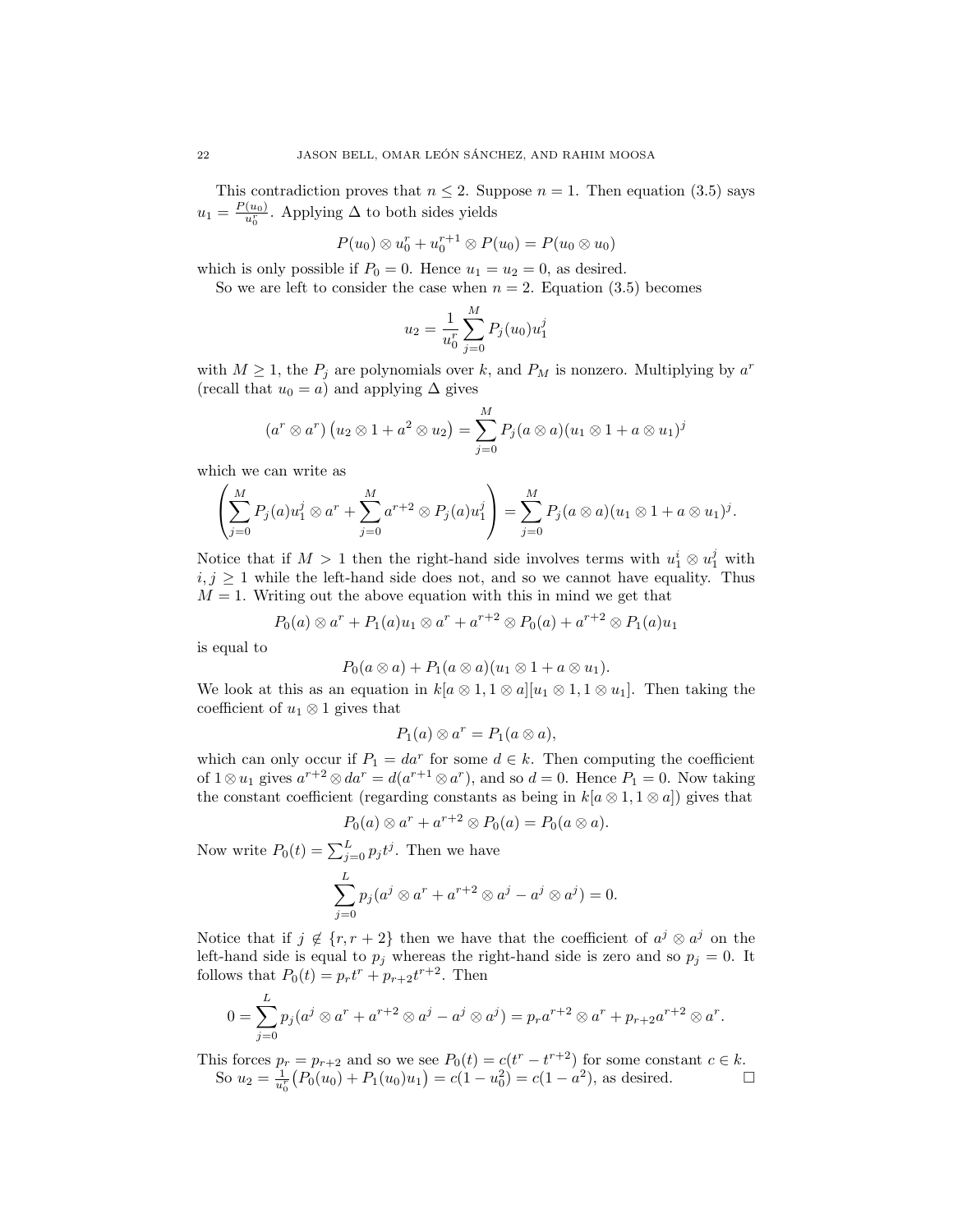The following is a geometric interpretation of the proposition.

**Proposition 3.8.** Suppose  $k \subseteq K^{\delta}$  and  $(G, s)$  is an affine connected a-twisted D-group over k where  $a \in k[G]$  is group-like. Then

$$
g\longmapsto \left(\begin{array}{cc}a(g) & \frac{\delta a(g)}{a(g)}\\0&1\end{array}\right)
$$

defines a homomorphism  $\pi : G \to E$  where  $E \leq \mathrm{GL}_2$  is the algebraic subgroup made up of matrices of the form  $\begin{pmatrix} x & y \\ 0 & 1 \end{pmatrix}$ . Moreover, there exists some  $c \in k$  such that if  $(E, t_c)$  is the a-twisted D-group from Example 3.4, then  $\pi : (G, s) \to (E, t_c)$  is a D-morphism.

*Proof.* Recall that as  $a \in k[G]$  is group-like,  $a: G \to \mathbb{G}_m$  is a homomorphism of algebraic groups. It follows immediately that  $\pi$  is well-defined and does indeed map G to E. We check that it is a group homomorphism: given  $q, h \in G$ , note first of all that as  $\Delta(a) = a \otimes a$  and  $\delta$  is an a-coderivation we have  $\Delta(\delta a) = \delta a \otimes a + a^2 \otimes \delta a$ and so

(3.9) 
$$
\delta a(gh) = \Delta(\delta a)(g, h) = \delta a(g)a(h) + a(g)^2 \delta a(h).
$$

We can therefore compute

$$
\pi(g)\pi(h) = \begin{pmatrix} a(g) & \frac{\delta a(g)}{a(g)} \\ 0 & 1 \end{pmatrix} \begin{pmatrix} a(h) & \frac{\delta a(h)}{a(h)} \\ 0 & 1 \end{pmatrix}
$$
  
\n
$$
= \begin{pmatrix} a(gh) & a(g)\frac{\delta a(h)}{a(h)} + \frac{\delta a(g)}{a(g)} \\ 0 & 1 \end{pmatrix}
$$
  
\n
$$
= \begin{pmatrix} a(gh) & \frac{a(g)^2 \delta a(h) + \delta a(g)a(h)}{a(gh)} \\ 0 & 1 \end{pmatrix}
$$
  
\n
$$
= \begin{pmatrix} a(gh) & \frac{\delta a(gh)}{a(gh)} \\ 0 & 1 \end{pmatrix} \qquad \text{by (3.9)}
$$
  
\n
$$
= \pi(gh)
$$

where we have used repeatedly that  $a(qh) = a(q)a(h)$ . We note that we have not up until this point used the parameter  $c \in k$ ; the reason for this is that the groups  $E_c$  are isomorphic as algebraic groups.

It remains to show that  $\pi$  is a D-morphism from  $(G, s)$  to some  $(E, t_c)$ . Let c be as given by Proposition 3.5. It suffices to show that  $\pi$  takes D-points to D-points. That is, if  $g \in (G, s)^{\sharp}(K)$  then  $\begin{pmatrix} a(g) & \frac{\delta a(g)}{a(g)} \end{pmatrix}$  $a(g)$  $(g) \begin{pmatrix} \frac{\delta a(g)}{a(g)} \\ 0 \end{pmatrix}$  should be a *D*-point of  $(E, t_c)$ .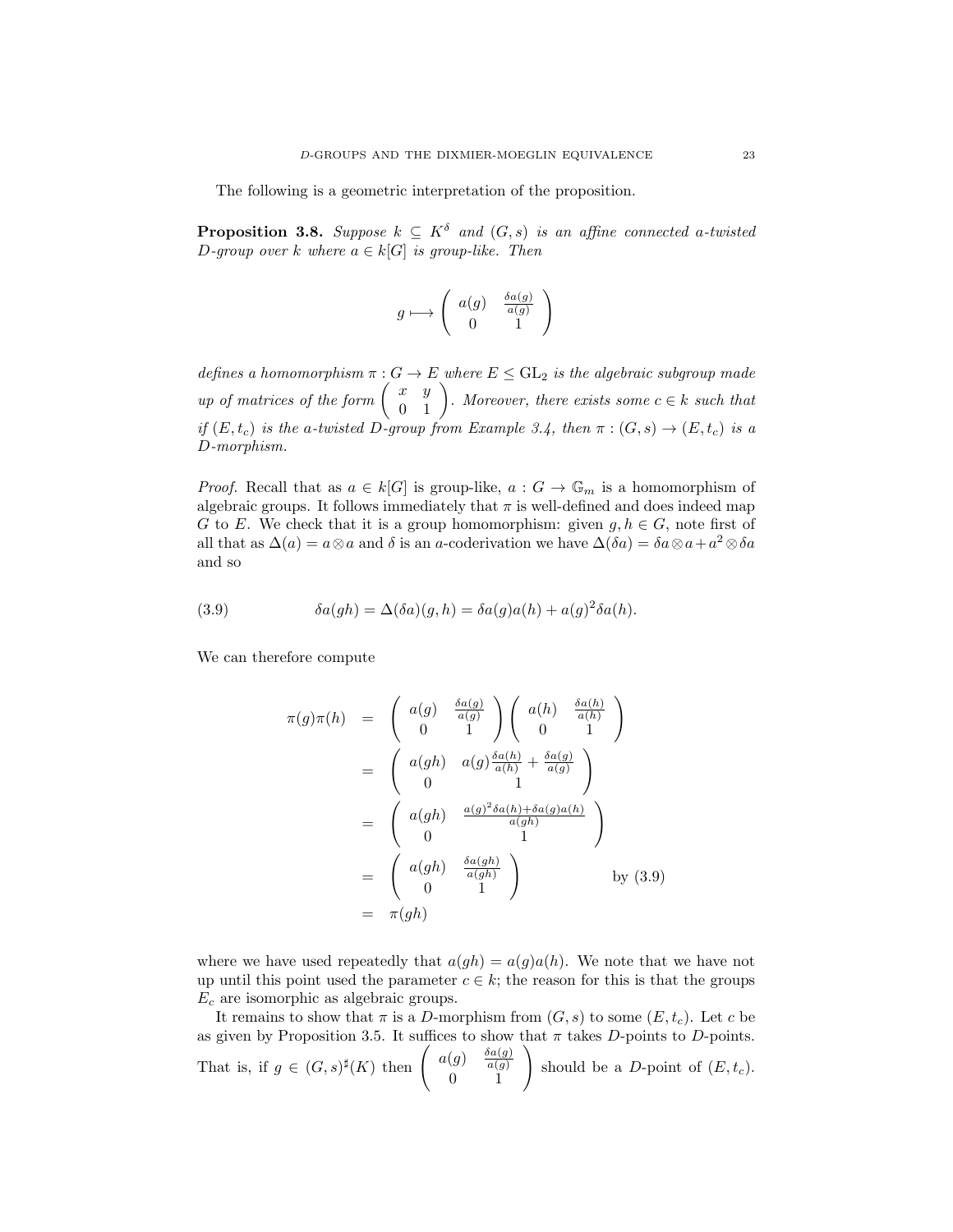Writing  $t_c = (\mathrm{id}, \bar{t}_c)$  we have that

$$
\overline{t}_c \begin{pmatrix} a(g) & \frac{\delta a(g)}{a(g)} \\ 0 & 1 \end{pmatrix} = \begin{pmatrix} \delta a(g) & \frac{\delta a(g)^2}{2a(g)^2} + c(1 - a(g)^2) \\ 0 & 0 \end{pmatrix} \text{ by Example 3.4}
$$

$$
= \begin{pmatrix} \delta a(g) & \frac{a(g)\delta^2 a(g) - \delta a(g)^2 - c(a(g)^2 - a(g)^4)}{a(g)^2} + c(1 - a(g)^2) \\ 0 & 0 \end{pmatrix}
$$

$$
= \delta \begin{pmatrix} a(g) & \frac{\delta a(g)}{a(g)} \\ 0 & 1 \end{pmatrix}
$$

where the penultimate step follows from Proposition 3.5 telling us that  $a\delta^2 a =$  $\frac{3}{2}(\delta a)^2 + c(a^2 - a^4)$ , and in the final equality we are using the fact that as g is a Dpoint of G,  $\delta(r(g)) = (\delta r)(g)$  for all  $r \in k[G]$ . This shows that  $\pi(g) \in (E, t_c)^{\sharp}(K)$ , as desired.  $\Box$ 

We can now complete the proof of the theorem.

*Proof of Theorem 3.1.* We have already established that  $(R, \delta)$  is the co-ordinate ring of an affine connected a-twisted D-group  $(G, s)$  where  $a \in k[G]$  is grouplike. Here recall that  $k \subseteq K^{\delta}$ . By Proposition 2.3, it suffices to show that every irreducible  $\delta$ -rational D-subvariety of G over k is  $\delta$ -locally-closed.

Let  $\pi : (G, s) \to (E, t_c)$  be the D-morphism from Proposition 3.8. We first show that every fibre of this map has the property that all its D-subvarieties, over arbitrary  $\delta$ -field extensions, are compound isotrivial.

Let us start with the fibre above the identity, that is,  $H = \text{ker}(\pi)$ . Since  $\pi$  is a D-morphism,  $(H, s)$  is a D-subvariety of  $(G, s)$ . Here, by abuse of notation, we write  $(H, s)$  instead of  $(H, s \nvert_H)$ . Since  $\pi$  is an algebraic group homomorphism H is an algebraic subgroup of G. It follows that  $(H, s)$  is an  $a|_H$ -twisted D-group also. On the other hand,  $a|_H = 1$  by the definition of  $\pi$ . So  $(H, s)$  is an actual D-group. By Proposition 2.16, every irreducible D-subvariety of  $H$ , over any  $\delta$ -field extension of  $k$ , is compound isotrivial.

What about other fibres of  $\pi$  over D-points of  $(E, t_c)$ ? Any such fibre is a Dsubvariety of  $(G, s)$  of the form  $Hg$ , for some  $g \in (G, s)^{\sharp}(K)$ . Since  $(G, s)$  is not necessarily a D-group, the multiplication-by-g-on-the-right map,  $\rho_q : G \to G$ , is not necessarily a D-automorphism. Nevertheless, when we restrict this map to  $H$  we do get a D-isomorphism between  $H$  and  $Hg$ . To see this we need only check that  $\rho_g$  takes D-points of H to D-points of Hg. Letting  $h \in (H, s)^\sharp(K)$  we compute

$$
\overline{s}(hg) = \overline{s}(h)g + a(h)h\overline{s}(g) \quad \text{by (3.2)}
$$
  
\n
$$
= \overline{s}(h)g + h\overline{s}(g) \quad \text{as } a|_H = 1
$$
  
\n
$$
= \delta(h)g + h\delta(g) \quad \text{as } h \text{ and } g \text{ are } D\text{-points}
$$
  
\n
$$
= \delta(h)g \quad \text{as } \nabla : G \to TG \text{ is a group homomorphism}
$$

as desired. So H and Hg are D-isomorphic over  $k(g)$ . It follows that every fibre of  $\pi$  above a D-point has the property that all its D-subvarieties, over arbitrary δ-field extensions, are compound isotrivial.

Now suppose that  $V \subseteq G$  is an irreducible  $\delta$ -rational D-subvariety over k. We need to prove that it has a maximum proper D-subvariety over k. Let  $W \subseteq E$  be the D-subvariety obtained by taking the Zariski closure of the image of V under  $\pi$ , and consider the dominant D-morphism  $\pi|_V : (V, s) \to (W, t_c)$ . Since  $k(W) \subseteq k(V)$ ,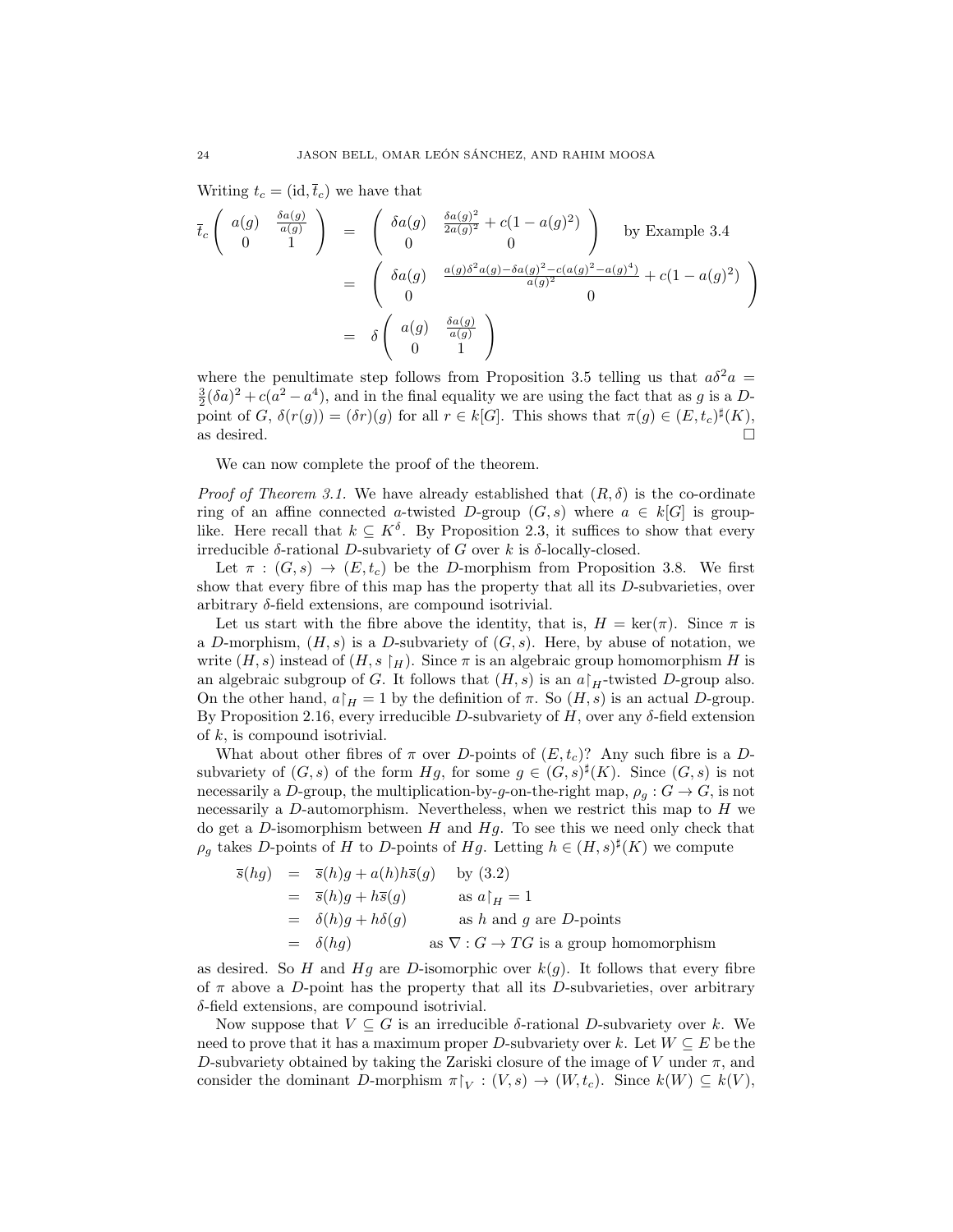W is also  $\delta$ -rational. Since  $(E, t_c)$  is of dimension two, it satisfies the  $\delta$ -DME by Proposition 2.5. Hence W has a maximum proper D-subvariety over k. Next, let  $\eta$ be a k-generic D-point of W and consider the fibre  $V_n$ . Note that  $V_n$  is  $\delta$ -rational since  $k(\eta)(V_{\eta}) = k(V)$ . But  $V_{\eta}$  is a D-subvariety of the fibre of  $\pi : (G, s) \to (E, t_c)$ above the D-point  $\eta$ , and hence as we have argued above, is compound isotrivial. So, by Proposition 2.13,  $V_{\eta}$  has a maximum proper D-suvariety over  $k(\eta)$ . We have shown that both the image and the generic fibre have maximum proper Dsubvarieties, and so by Lemma 2.6,  $(V, s)$  has a maximum proper D-subvariety over k, as desired.  $\square$ 

Remark 3.9. In the end of above proof we could also have used the fact that  $(E, t_c)$ , while not in general isotrivial, is compound isotrivial in two steps. This was observed by Ruizhang Jin, in whose PhD thesis this example will be worked out. In any case, using the compound isotriviality of  $(E, t_c)$  the above arguments actually give that every D-subvariety of  $(G, s)$  is compound isotrivial (in at most five steps) from which it follows by Corollary 2.14 that  $(G, s)$  satisfies the  $\delta$ -DME.

## 4. The DME for Ore extensions of commutative Hopf agebras

We will now apply the results of the previous sections to the classical study of certain (noncommutative) Hopf agebras. Recall that if A is a noetherian associative algebra over a field  $k$  of characteristic zero, then we say that the *Dixmier-Moeglin* equivalence (DME) holds for A if for every (two-sided) prime ideal  $P$  of A, the following are equivalent:

- (i)  $P$  is *primitive*: it is the annihilator of a simple left  $A$ -module.
- (ii)  $P$  is *locally closed*: the intersection of all the prime ideals of  $A$  that properly contain  $P$  is a proper extension of  $P$ .
- (iii) P is rational: the centre of the Goldie quotient ring<sup>2</sup> Frac $(A/P)$  is an algebraic field extension of k.

Of course, for commutative algebras the DME always holds as the notions of primitive, locally closed and rational all coincide with maximal.

It is known that in any algebra that satisfies the Nullstellensatz locally closed implies primitive and primitive implies rational, see [4, II.7.16]. Thus, the central question is: when does rational imply locally closed? Certainly this is not always the case; even in finite Gelfand-Kirillov dimension a counterexample was found in [1]. In [2] the DME was conjectured specifically about all Hopf algebras of finite Gelfand-Kirillov dimension.

We will show here that the DME holds for Hopf algebras that arise as certain twisted polynomial rings over commutative Hopf algebras. Recall that if  $R$  is a  $k$ algebra equipped with an automorphism  $\sigma$  then a k-linear  $\sigma$ -derivation is a k-linear map  $\delta$  satisfying the twisted Leibniz rule:

$$
\delta(rs) = \sigma(r)\delta(s) + \delta(r)s.
$$

Given  $\sigma$  and  $\delta$ , the *Ore extension* of R, denoted by  $R[x; \sigma, \delta]$  is the ring extension of R with the property that it is a free left R-module with basis  $\{x^n : n \geq 0\}$  and such

 $2$ The Goldie quotient is an artinian ring of quotients for any prime noetherian ring that imitates the field of fractions construction for integral domains in the commutative case. See [18, Chapter 2] for details.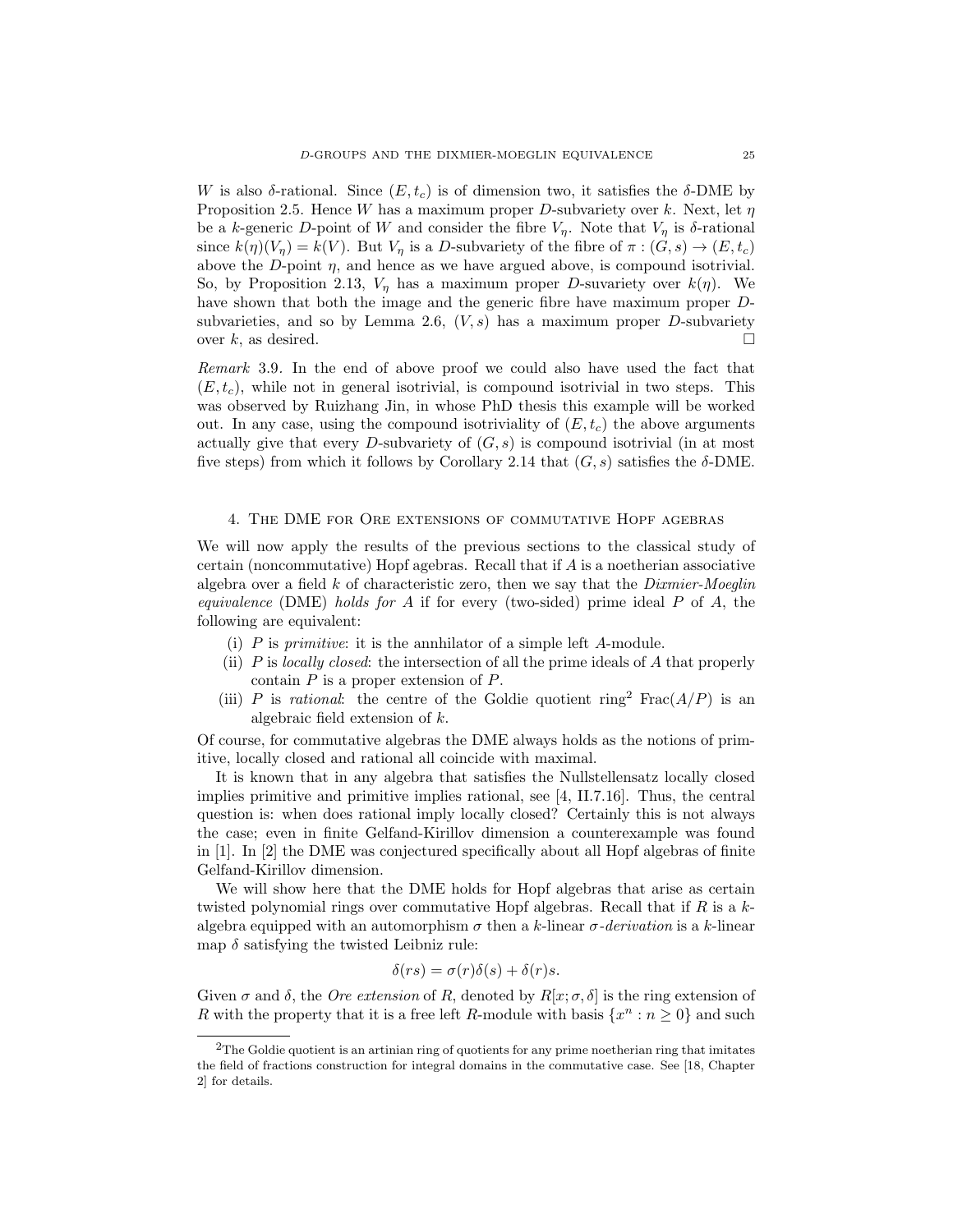that  $xr = \sigma(r)x + \delta(r)$  for all  $r \in R$ . We aim to prove the DME for Hopf algebras that arise as the Ore extensions of commutative Hopf algebras. More precisely,

**Theorem 4.1.** Suppose k is a field of characteristic zero and R is a commutative affine Hopf k-algebra equipped with a k-algebra automorphism  $\sigma$  and a k-linear  $\sigma$ derivation  $\delta$ . Assume that the Ore extension  $A := R[x; \sigma, \delta]$  admits a Hopf algebra structure extending that of R. Then A satisfies the DME.

This is Theorem B2 of the introduction. Its proof is preceded by a number of preliminaries.

4.1. **Hopf Ore extensions.** In this section we prove a result (Corollary 4.4, below) that severely restricts what  $(R, \Delta, \sigma, \delta)$  can be if  $A = R[x; \sigma, \delta]$  is to admit a Hopf algebra structure extending that on  $R$ . Actually this was already done by Brown et al. in [5], answering a question of Panov [20], in a more general context where R is not necessarily commutative, but under the additional assumption on A that

(4.1) 
$$
\Delta(x) = a \otimes x + x \otimes b + v(x \otimes x) + w
$$

for some  $a, b \in R$  and  $v, w \in R \otimes_k R$ . When (4.1) holds, possibly after a change of the variable x, Brown et al. call  $R[x; \sigma, \delta]$  a *Hopf Ore* extension. They ask if every Ore extension admitting a Hopf algebra structure extending that on  $R$  is a Hopf Ore extension. We prove that this is the case, in a strong way, when  $R$  is commutative and affine (this is Theorem C of the introduction):

**Theorem 4.2.** Suppose k is an algebraically closed field of characteristic zero and R is a commutative affine Hopf k-algebra equipped with a k-algebra automorphism  $\sigma$ and a k-linear  $\sigma$ -derivation  $\delta$ . If  $R[x; \sigma, \delta]$  admits a Hopf algebra structure extending that of  $R$  then, after a linear change of the variable  $x$ ,

$$
\Delta(x) = a \otimes x + x \otimes b + w
$$

for some  $a, b \in R$ , each of which is either 0 or group-like, and some  $w \in R \otimes_k R$ .

*Proof.* Our starting point is [5, §2.2, Lemma 1] which says that if  $R \otimes_k R$  is a domain (which is true here as  $R$  is a commutative domain and  $k$  is algebraically closed) then

(4.2) 
$$
\Delta(x) = s(1 \otimes x) + t(x \otimes 1) + v(x \otimes x) + w
$$

where  $s, t, v, w \in R \otimes_k R$ . We let  $A = R[x; \sigma, \delta]$  and let S denote the antipode of A. By making a substitution  $x \mapsto x - \lambda$  for some  $\lambda \in k$ , we may assume that  $\epsilon(x) = 0$ where  $\epsilon : A \to k$  is the counit. This substitution does not change the form of  $\Delta(x)$ given in  $(4.2)$ .

Our first goal is to show that  $v = 0$ . Recall that since R is commutative it is of the form  $R = k[G]$  for a connected affine algebraic group G. We can therefore view  $v \in R \otimes_k R$  as a regular function on  $G \times G$ . We show first that  $v(g^{-1}, g) = 0$  for all  $g \in G$ , and then that in fact  $v = 0$ .

We now consider the antipode  $S$ . By [26, Corollary 1],  $S$  is bijective on  $A$  and its restriction to  $R$  is bijective on  $R$ . Thus we can write

$$
S(x) = a_0 + a_1x + \dots + a_dx^d
$$

for some  $d \geq 1$  and  $a_0, \ldots, a_d \in R$  with  $a_d \neq 0$ . Writing  $m : A \otimes_k A \to A$  for the homomorphism induced by multiplication, we have the identity

$$
m \circ (S \otimes id) \circ \Delta(x) = \epsilon(x).
$$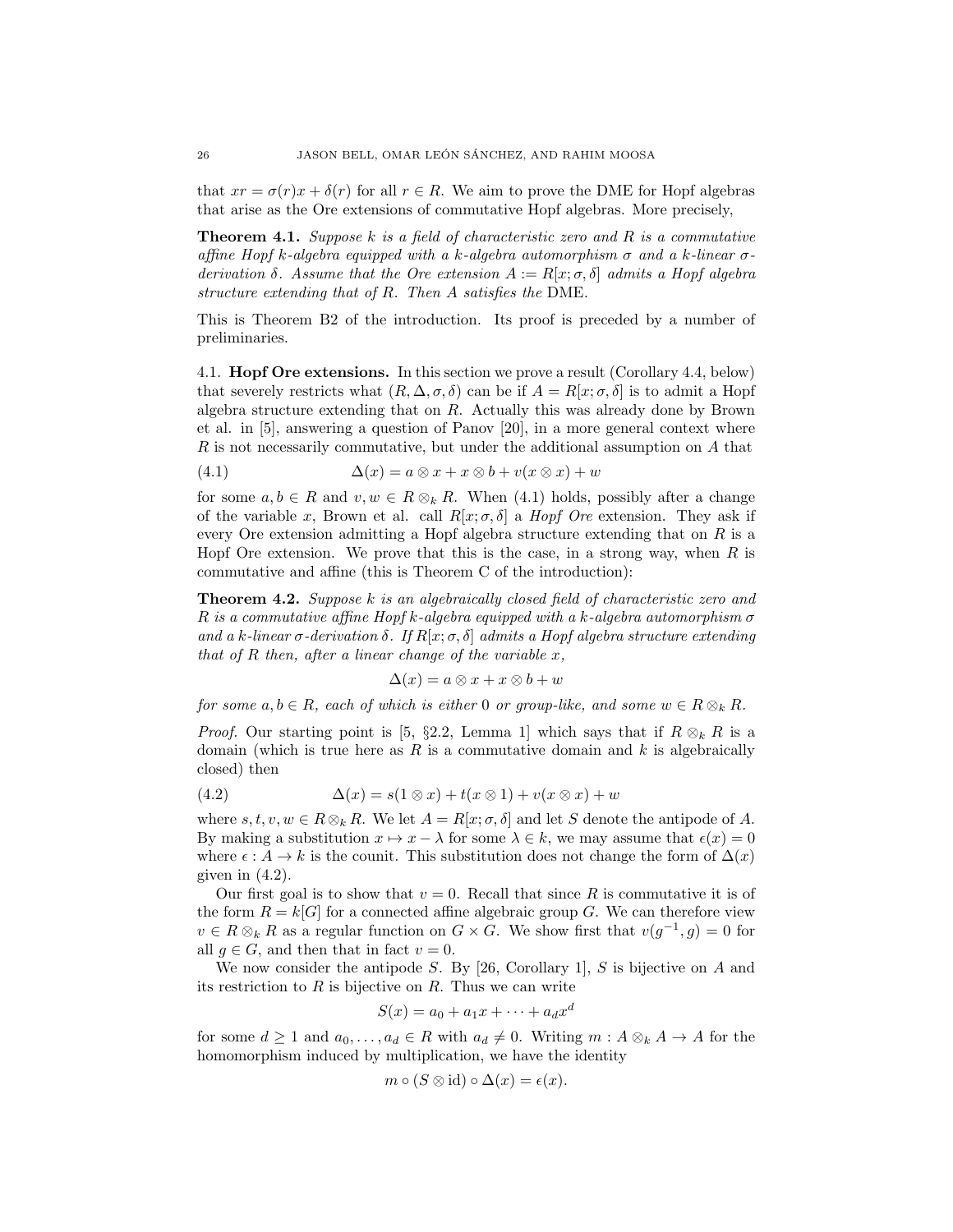So, as  $\epsilon(x) = 0$ , we may let  $\mu = m \circ (S \otimes id)$  and use (4.2) to write

$$
0 = \mu(s)x + S(x)\mu(t) + S(x)\mu(v)x + \mu(w).
$$

Notice that  $m \circ (S \otimes id)(R \otimes R) \subseteq R$  and so if we look at the coefficient of  $x^{d+1}$ on the right-hand side, we see that it is  $a_d\sigma^d(\mu(v))$ . Since  $R \otimes R$  is a domain and  $a_d$  is nonzero and  $\sigma$  is an automorphism, we see that  $\mu(v) = m \circ (S \otimes id)(v) = 0$ . Geometrically, this means precisely that  $v(g^{-1}, g) = 0$  for all  $g \in G$ .

Next we apply coassociativity, which tells us that  $(\Delta \otimes id)(\Delta(x)) = (id \otimes \Delta)(\Delta(x))$ in  $R \otimes_k R \otimes_k R = k[G \times G \times G]$ . Writing this out using (4.2), and equating the coefficients of  $x \otimes x \otimes x$ , yields

$$
(\Delta \otimes id)(v) \cdot (v \otimes 1) = (id \otimes \Delta)(v) \cdot (1 \otimes v).
$$

Evaluating at  $(g, h^{-1}, h)$  for any fixed  $g, h \in G$  we get

$$
v(gh^{-1},h)v(g,h^{-1}) = v(g,1_G)v(h^{-1},h) = 0
$$

where the final equality uses what we proved in the previous paragraph. Now, if  $v \neq 0$  then for a Zariski dense set of  $(g, h) \in G \times G$ ,  $v(g, h^{-1}) \neq 0$ . But then for each such  $(g, h)$  the above equation implies that  $v(gh^{-1}, h) = 0$ . Hence, in fact,  $v(gh^{-1}, h) = 0$  for all  $(g, h) \in G \times G$ . As every element of  $G \times G$  can be written in the form  $(gh^{-1}, h)$ , we have shown that  $v = 0$ .

We have thus proven that

$$
(4.3) \qquad \Delta(x) = s(1 \otimes x) + t(x \otimes 1) + w
$$

for some  $s, t, w \in R \otimes_k R$ .

We claim now that either  $t = 0$  or  $t = 1 \otimes b$  for some group-like  $b \in R$ . We again apply coassociativity to  $x$ , this time using  $(4.3)$  and equating the coefficients of  $x \otimes 1 \otimes 1$ , to get

$$
(\Delta \otimes id)(t) \cdot (t \otimes 1) = (id \otimes \Delta)(t)
$$

The geometric interpretation is that

$$
(4.4) \qquad \qquad t(fg,h)t(f,g) = t(f,gh)
$$

for all  $f, g, h \in G$ .

Suppose  $t(1_G, g_0) = 0$  for some  $g_0 \in G$ . We show in this case that  $t = 0$ . Indeed, for all  $h \in G$  we have  $0 = t(g_0, h)t(1_G, g_0) = t(1_G, g_0h)$ , by (4.4) with  $f = 1_G$ . Hence,  $t(1_G, h) = 0$  for all  $h \in G$ . But then, by (4.4) with  $f = g^{-1}$ , we get  $0 = t(1_G, h) = t(g^{-1}g, h)t(g^{-1}, g) = t(g^{-1}, gh)$  for all  $g, h \in G$ . As every element of  $G \times G$  is of the form  $(g^{-1}, gh)$  for some  $g, h \in G$ , we have  $t = 0$ , as desired.

Suppose on the contrary that  $t(1_G, g) \neq 0$  for every  $g \in G$ . Then  $t(g, h) =$  $t(1_G,gh)$  $\frac{(1_G,gh)}{t(1_G,g)}$  is a never vanishing regular function on  $G \times G$ , and hence  $t = \lambda t'$  where  $\lambda \in k^*$  and  $t' : G \times G \to \mathbb{G}_m$  is an algebraic group homomorphism (see [23, Theorem 3]). So  $t' = b' \otimes b$  where  $b', b \in R$  are group-like. But then we have

$$
\lambda b'(g)b(h) = t(g, h) = \frac{t(1_G, gh)}{t(1_G, g)} = \frac{\lambda b(gh)}{\lambda b(g)} = \frac{\lambda b(g)b(h)}{\lambda b(g)}
$$

for all  $g, h \in G$ . It follows that  $b' = \lambda = 1$  and  $t = 1 \otimes b$ , as desired.

A similar argument shows that in (4.3) either  $s = 0$  or  $s = a \otimes 1$  for some group-like  $a \in R$ . This proves the theorem.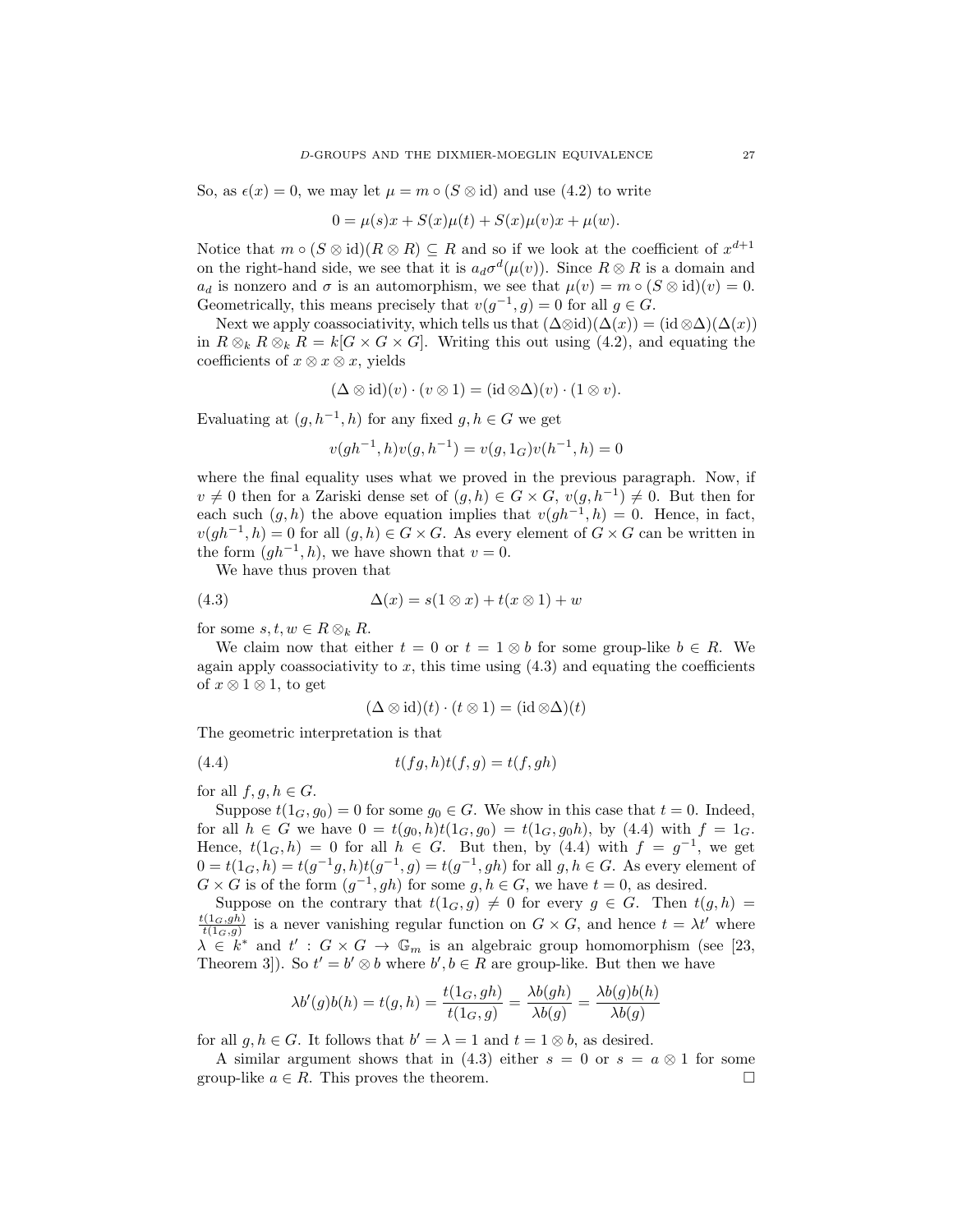Remark 4.3. It may be worth pointing out that our proof of Theorem 4.2 made no use of  $\delta$ . We used only the properties of a Hopf algebra extension and the fact that  $\sigma$  is injective, as well as the fact that every element of A can be written as a left polynomial in x over R.

Corollary 4.4. Suppose k is an algebraically closed field of characteristic zero and R is a commutative affine Hopf k-algebra equipped with a k-algebra automorphism  $\sigma$ and a k-linear  $\sigma$ -derivation  $\delta$ . If  $R[x; \sigma, \delta]$  admits a Hopf algebra structure extending that of R then  $(R, \Delta, \sigma, \delta)$  must satisfy the following two conditions.

(1) There exists  $w \in R \otimes_k R$  and a group-like  $a \in R$  such that, for all  $r \in R$ ,

$$
\Delta(\delta(r)) = \sum (\delta(r_1) \otimes r_2 + ar_1 \otimes \delta(r_2)) + w(\Delta(r) - \Delta(\sigma(r)))
$$

(2) There is a character  $\chi : R \to k$  such that for all  $r \in R$ ,

$$
\sigma(r) = \sum \chi(r_1)r_2 = \sum r_1\chi(r_2).
$$

In the above we are using Sweedler notation, writing  $\Delta(r) = \sum r_1 \otimes r_2$  for all  $r \in R$ .

Proof. Statements (1) and (2) are proven for Hopf Ore extensions in [5]. Indeed, remembering that in our case R is commutative, statement (2) is just part (i)(c) of the main theorem of  $[5]$  (see also Theorem 2.4(d) of  $[5]$ , and statement  $(1)$  is the identity labelled  $(21)$  in [5] which is asserted in part  $(i)(d)$  of the main theorem. So to prove the corollary it suffices to show that  $A = R[x; \sigma, \delta]$  is a Hopf Ore extension, that is, after a change of variable  $\Delta(x)$  has the form (4.1) discussed above. But Theorem 4.2 gives us an even stronger form for  $\Delta(x)$ .

Remark 4.5. The main theorem of [5] also includes a converse; namely, assuming that  $(R, \Delta, \sigma, \delta)$  satisfies (1) and (2), with  $w \in R \otimes_k R$  satisfying two other identities, one can always extend in a natural way the Hopf algebra structure from R to  $R[x; \sigma, \delta]$ . This gives many examples to which our Theorem 4.1 will apply.

4.2. The case when  $\sigma$  is the identity. When  $\sigma = id$  note that a  $\sigma$ -derivation is just a derivation. In this case we write the Ore extension as  $R[x;\delta]$ ; it is the skew polynomial ring in x over R where  $xr = rx + \delta(r)$  for all  $r \in R$ . Statement (1) of Corollary 4.4 now says that if  $R[x;\delta]$  admits a Hopf algebra structure extending that on R, then  $\delta$  must have been an a-coderivation on R. So Theorem 3.1 applies and we have that  $(R, \delta)$  satisifes the  $\delta$ -DME. The following proposition relates the δ-DME for  $(R, δ)$  to the DME for  $R[x; δ]$ .

**Proposition 4.6.** Suppose k is a field of characteristic zero and R is a commutative affine k-algebra equipped with a k-linear derivation  $\delta$ . If the  $\delta$ -rational prime  $\delta$ ideals of  $(R, \delta)$  are δ-locally-closed, then the rational prime ideals of  $R[x; \delta]$  are locally closed.

In particular if the  $\delta$ -DME holds for  $(R, \delta)$  then the DME holds for  $R[x; \delta]$ .

*Proof.* Suppose P is a rational prime ideal of  $R[x; \delta]$ . Let  $I := P \cap R$ . Then I is a prime ideal of R (see [7, Corollary to Lemma 2]). Moreover, I is a  $\delta$ -ideal since if  $a \in P \cap R$  then  $\delta(a) = [x, a] \in P \cap R$ . It follows easily that  $J := IR[x; \delta]$  is an ideal of  $R[x; \delta]$  that is contained in P and that  $R[x; \delta]/J \cong (R/I)[x; \delta]$  where we use  $\delta$  to denote the induced derivation on  $S := R/I$ . Let  $F = \text{Frac}(S)$  be the field of fractions of S and extend  $\delta$  to F. We claim that the  $\delta$ -constants of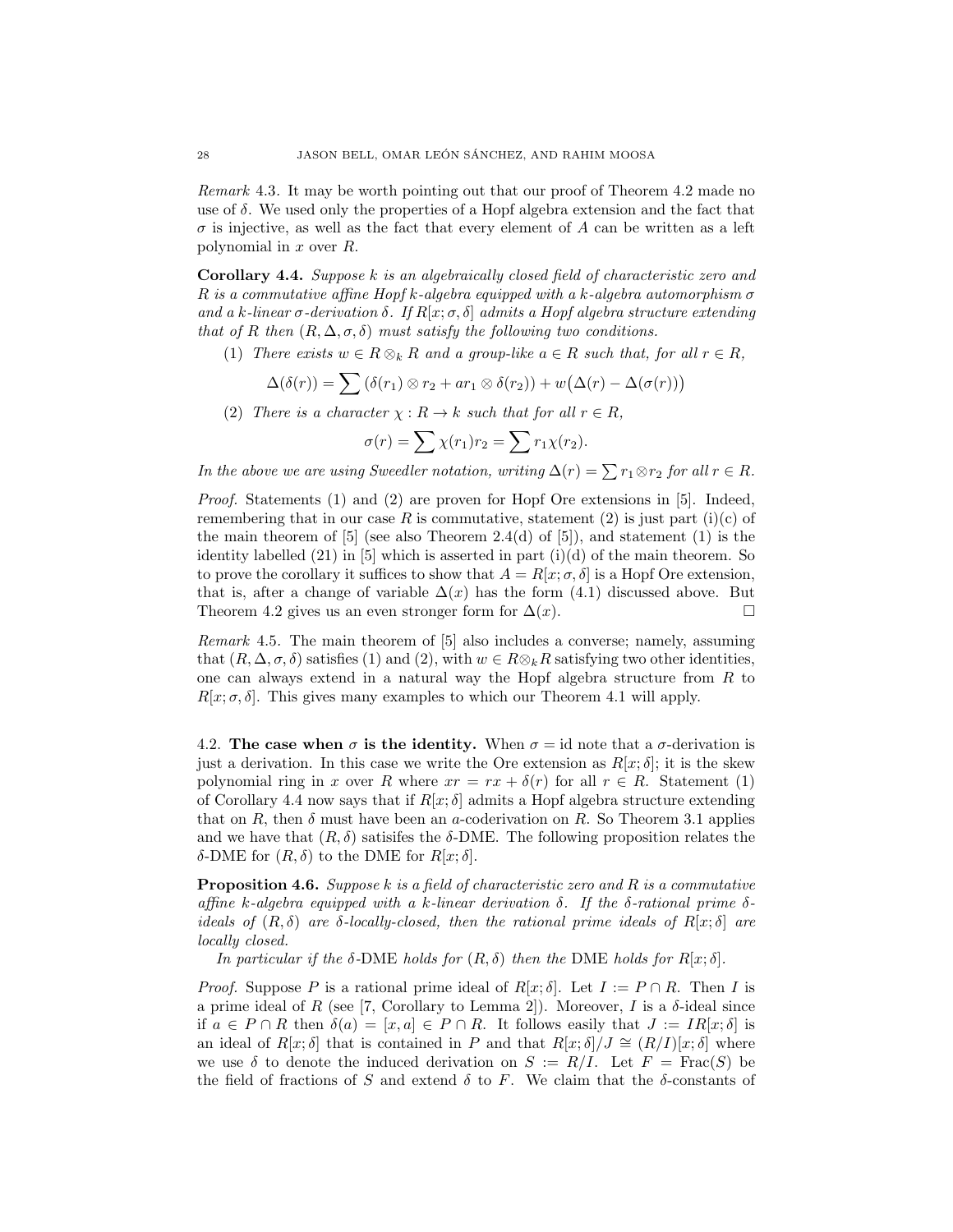F are all algebraic over k. Indeed, note that if  $f \in F$  with  $\delta(f) = 0$  then f is a central element of  $F[x; \delta]$ . We let  $\tilde{P}$  denote the prime ideal in  $S[x; \delta]$  corresponding to P under the isomorphism  $R[x; \delta]/J \cong S[x; \delta]$ . As  $P \cap R = I$ , we have that  $\tilde{P} \cap S = 0$ , so that  $\tilde{P}$  lifts to a prime ideal  $P_0$  of  $F[x; \delta]$ . The image of f in  $B := F[x; \delta]/P_0$  is again a central element of B. By construction B is a localization of  $S[x; \delta]/P \cong R[x; \delta]/P$  and thus passing to the full localization gives that f is a central element of  $Frac(R[x;\delta]/P)$ . As P is rational f must be algebraic over k.

We have shown that the prime  $\delta$ -ideal I is  $\delta$ -rational. By assumption it is therefore  $\delta$ -locally-closed. Consequently, there is some  $g \in R \setminus I$  such that every prime  $\delta$ -ideal of R properly containing I must contain q.

In order to prove that  $P$  is locally closed it now suffices to show that whenever  $Q \supseteq P$  is prime then  $Q \cap R \supseteq P \cap R = I$ . Indeed, if this is the case, then we have that  $g \in \bigcap \{Q \cap R : Q \supsetneq P \text{ prime}\}.$  Since  $g \notin P$ , we have in particular that  $\bigcap \{Q : Q \supsetneq P \text{ prime}\} \neq P.$  That is, P is locally closed.

Towards a contradiction therefore, let us assume that there exists a prime ideal  $Q \supsetneq P$  with  $Q \cap R = P \cap R = I$ . It follows that  $F[x; \delta]$  is not simple: under the isomorphism  $R[x; \delta]/J \cong S[x; \delta], Q$  corresponds to a nonzero prime ideal  $\tilde{Q}$ in  $S[x; \delta]$  whose intersection with  $S = R/I$  is trivial, so that  $\tilde{Q}$  lifts to a nonzero prime ideal  $Q_0$  in  $F[x; \delta]$ . On the other hand, it is well-known that, as F is a field of characteristic zero, if  $\delta$  is nontrivial on F then  $F[x; \delta]$  is a simple ring (indeed this is a consequence of the fact that  $F[x; \delta]$  is a left and right PID, see [25, §2.1]). Thus,  $\delta$  is trivial on F and so  $F[x; \delta] = F[x]$  is a PID. So  $P_0$ , the lift of  $\tilde{P}$  from  $S[x;\delta]$  to  $F[x;\delta]$ , as it is properly contained in  $Q_0$ , must be 0. That is,  $F[x;\delta]$ is a localisation of  $R[x; \delta]/P$ . Hence, Frac  $(R[x; \delta]/P) = F(x)$ , contradicting the rationality of P.

For the "in particular" clause, note that  $R[x; \delta]$  satisfies the Nullstellensatz – by [12, Theorem 2] for example – and hence we already know that local-closedness implies primitivity and primitivity implies rationality.

Corollary 4.7. Suppose k is an algebraically closed field of characteristic zero and R is a commutative affine Hopf k-algebra equipped with a k-linear derivation  $\delta$  that is also an a-coderivation for some group-like  $a \in R$ . Then  $R[x; \delta]$  satisfies the DME.

*Proof.* Theorem 3.1 together with Proposition 4.6.

A special case of Corollary 4.7 is when R is a differential Hopf  $k$ -algebra – this yields Theorem B1 of the introduction. But the DME for  $R[x; \delta]$  in that case is easier: one uses only Theorem 2.20 and the material in Section 3 is not necessary.

4.3. The case when  $\delta$  is inner. If  $\sigma$  is an automorphism of R, and  $a \in R$ , then the map  $r \mapsto a(r - \sigma(r))$  is a  $\sigma$ -derivation on R. Such  $\sigma$ -derivations are called *inner.* Here is a sufficient criterion for a  $\sigma$ -derivation  $\delta$  being inner.<sup>3</sup>

**Lemma 4.8.** Suppose R is a commutative ring with an automorphism  $\sigma$  and a  $σ$ -derivation δ. Suppose there exists an element  $f ∈ R$  such that  $f − σ(f)$  is a unit. Then  $\delta$  is inner.

*Proof.* It is easy to see, using the commutativity of R, that  $a := \frac{\delta(f)}{f - \sigma(f)}$  witnesses the inner-ness of  $(R, \sigma, \delta)$ .

 ${}^{3}$ For a more general statement in the noncommutative case, see [9, Lemma 2.4(b)].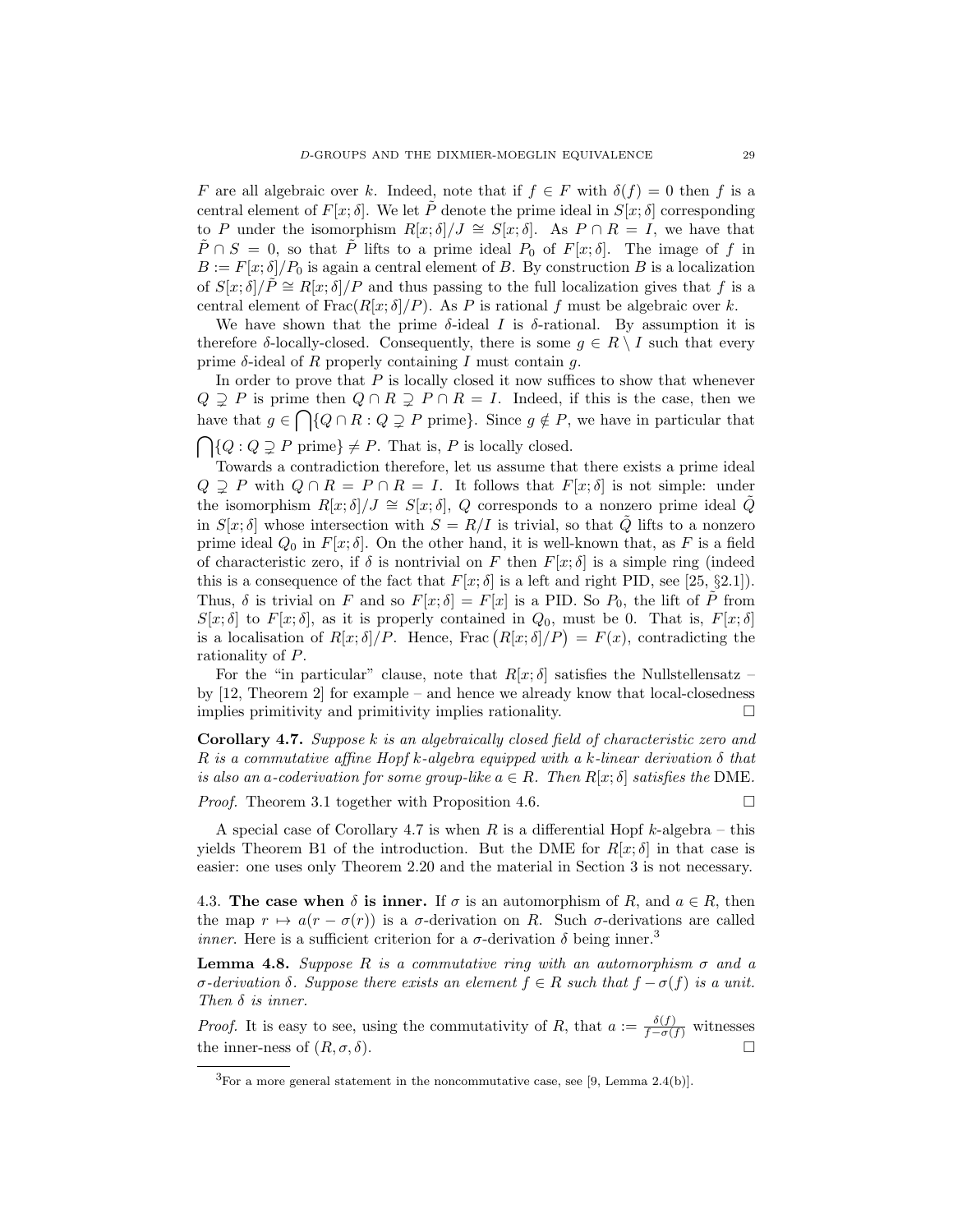When  $\delta$  is inner the Dixmier-Moeglin equivalence for  $R[x; \sigma, \delta]$  follows easily from known results. It makes use however of one more notion:

**Definition 4.9.** Let A be a finitely generated algebra over a field  $k$ . We say that a k-vector subspace V of A is a frame for A if V is finite-dimensional, contains  $1_A$ , and generates  $A$  as a  $k$ -algebra.

**Lemma 4.10.** Suppose  $R$  is a commutative affine Hopf algebra over a field  $k$  of characteristic zero and  $\sigma$  is a k-algebra automorphism of R satisfying statement (2) of Corollary 4.4. Then there there is a frame for R such that  $\sigma(V) = V$ .

*Proof.* Suppose  $R = k[G]$  where G is an affine algebraic group. Then G is linear and hence we may embed G into  $GL_n$ . This gives us a frame V of R spanned by the restriction to G of 1, the coordinate functions  $x_{i,j}$ , and  $\frac{1}{\det}$ . Now,  $\Delta(x_{i,j}) = \sum x_{i,k} \otimes$  $x_{k,j}$  and  $\Delta(\frac{1}{\det}) = \frac{1}{\det} \otimes \frac{1}{\det}$ . So  $\Delta(V) \subseteq V \otimes V$ . Statement (2) of Corollary 4.4 then implies that  $\sigma(V) \subseteq V$ , and hence by finite-dimensionality  $\sigma(V) = V$ .<sup>4</sup>  $\Box$ 

**Proposition 4.11.** Suppose  $k$  is an uncountable algebraically closed field of characteristic zero, R is a finitely generated commutative k-algebra,  $\sigma$  is a k-algebra automorphism of R that preserves a frame, and  $\delta$  is an inner  $\sigma$ -derivation on R. Then  $R[x; \sigma, \delta]$  satisfies the DME.

*Proof.* When  $\delta = 0$  this is [3, Theorem 1.6]; while the theorem there is stated for  $k = \mathbb{C}$  it holds for any uncountable algebraically closed field. But if  $a \in R$  is such that  $\delta(r) = a(r - \sigma(r))$  for all  $r \in R$ , then  $R[x; \sigma, \delta] = R[t; \sigma, 0]$  where  $t := x - a$ . Indeed,

$$
tr = (x - a)r
$$
  
=  $\sigma(r)x + \delta(r) - ar$   
=  $\sigma(r)x - a\sigma(r)$   
=  $\sigma(r)t$ 

for all  $r \in R$ , and  $\{t^n : n \geq 0\}$  can be seen to be another left R-basis for  $R[x; \sigma, \delta]$ using the fact that, for any polynomial P,  $P(t)$  is equal to  $P(x)$  plus terms of strictly lower degree. So the inner case reduces to the case when  $\delta = 0$ .

4.4. The general case. Let us fix from now on a field k of characteristic zero. Our proof of Theorem 4.1 will go via reducing either to the case when  $\sigma = id$  or when  $\delta$  is inner. But it will require some preparatory lemmas. First, let us point out that statement (2) of Corollary 4.4 forces  $(R, \sigma)$  to be of a very restricted form.

**Lemma 4.12.** Let G be a connected affine algebraic group over k and  $\tau : G \to G$ an automorphism of G over k. Let  $R = k[G]$ , and  $\sigma = \tau^*$  the corresponding kalgebra automorphism of R. If  $(R, \sigma)$  satisfies statement (2) of Corollary 4.4 then  $\tau: G \to G$  is translation by some central element of  $G(k)$ .

<sup>&</sup>lt;sup>4</sup>As a referee pointed out to us, the existence of a frame V with  $\Delta(V) \subseteq V \otimes V$  can be deduced for arbitrary finitely generated Hopf algebras by starting with any frame  $W$  and extending it to a finite-dimensional subcoalgebra  $V$  by the Finiteness Theorem for Coalgebras [19, Theorem 5.1.1].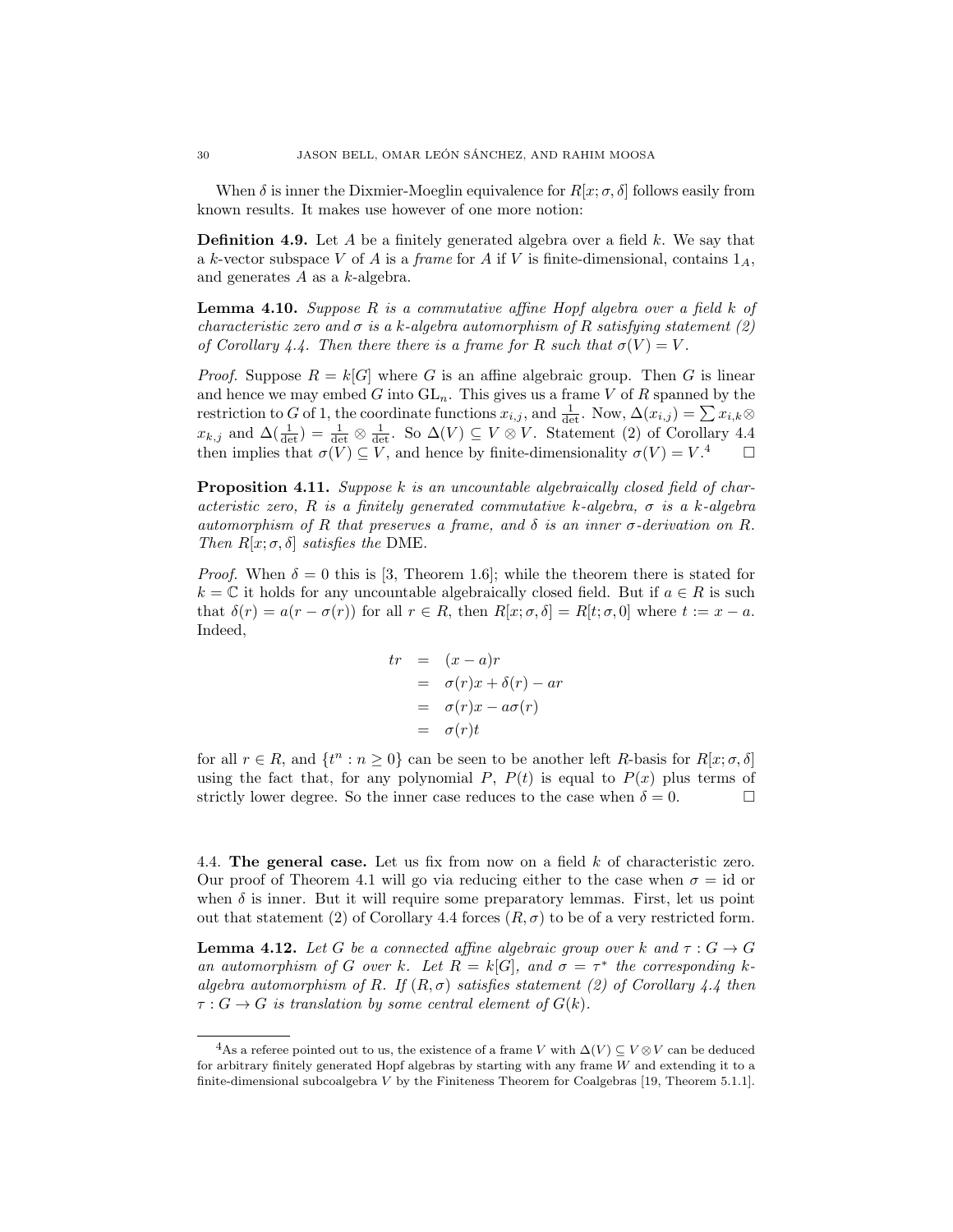*Proof.* Since  $\chi : R \to k$  is a homomorphism there is some  $c \in G(k)$  such that  $\chi(f) = f(c)$  for all  $f \in R$ . If we write  $\Delta(f) = \sum f_1 \otimes f_2$ , then by the definition of the coproduct on R we have  $f(ab) = \sum f_1(a)f_2(b)$  for all  $a, b \in G$ . Now, property (2) gives us that for all  $a \in G$ ,  $\sigma(f)(a) = \sum \chi(f_1)f_2(a) = \sum f_1(c)f_2(a) = f(ca)$ . The other half of the equality in (2) gives  $\sigma(f)(a) = f(ac)$ . So  $f(ca) = f(ac)$  for all  $f \in R$ , and hence c is central in G. On the other hand,  $f(ca) = \sigma(f)(a) = f(\tau a)$ for all  $f \in R$ , so  $\tau$  is translation by c.

We will make use of the following notion.

**Definition 4.13.** Suppose  $\sigma$  is an automorphism of a commutative ring R. By a σ-prime ideal is meant a σ-ideal I such that whenever J and K are σ-ideals with  $JK \subseteq I$  then either  $J \subseteq I$  or  $K \subseteq I$ .

Note that a  $\sigma$ -prime ideal need not be prime. But, at least in the case when R is a commutative noetherian ring, a  $\sigma$ -prime ideal is radical; this follows from the fact that the nilpotent radical of I is a  $\sigma$ -ideal and some power of it is contained in I. We will sometimes need to quotient out by  $\sigma$ -prime ideals that we do not know are prime, which means we will have to work with reduced difference rings that are not necessarily integral domains. The following lemma about such difference rings will be very useful.

**Lemma 4.14.** Suppose  $R$  is a commutative ring endowed with an automorphism σ such that (0) is σ-prime. If 0 ≠ f ∈ R satisfies  $σ(f) ∈ Rf$  then f is not a zero divisor in R.

*Proof.* Let  $J = Rf$ . Then J is a  $\sigma$ -ideal of R. It follows that  $K := \{r \in R : rf = 0\}$ is also a  $\sigma$ -ideal of R. Then by construction  $JK = (0)$ . Since  $(0)$  is  $\sigma$ -prime and J is nonzero, we see that  $K = (0)$  and so we obtain the desired result.

Finally, we will make use of the following fundamental result on Ore extensions of commutative noetherian rings.

**Fact 4.15** (Goodearl [9]). Suppose R is a commutative noetherian ring,  $\sigma$  is an automorphism of R, and  $\delta$  is a  $\sigma$ -derivation. Suppose P is a prime ideal of the Ore extension  $R[x; \sigma, \delta]$ , and let  $I = P \cap R$ . Then one of the following three statements must hold:

- I.  $R[x; \sigma, \delta]/P$  is commutative.
- II. I is a  $(\sigma, \delta)$ -ideal of R that is, I is preserved under  $\sigma$  and  $\delta$  and there is a prime ideal I' of R containing I such that  $\sigma(r) - r \in I'$  for all  $r \in R$ .
- III. *I* is a σ-prime  $(σ, δ)$ -ideal of R and  $IR[x; σ, δ]$  is a prime ideal of  $R[x; σ, δ]$ .

We can now prove the theorem.

*Proof of Theorem 4.1.* We have that R is a commutative affine Hopf k-algebra equipped with a k-algebra automorphism  $\sigma$  and a k-linear  $\sigma$ -derivation  $\delta$ , and that the Ore extension  $A := R[x; \sigma, \delta]$  admits a Hopf algebra structure extending that of R. We wish to show that A satisfies the DME. By  $[12,$  Theorem 2 we have that A satisfies the Nullstellensatz, and so it suffices to prove that if P is a rational prime ideal of A then P is locally closed.

We first reduce to the case when k is algebraically closed. Since  $R = k[G]$  where G is an affine algebraic group, and hence smooth,  $R$  is integrally closed. Let  $F$ denote the field of fractions of R and let  $F_0 := k^{\text{alg}} \cap F$ . Since R is integrally closed,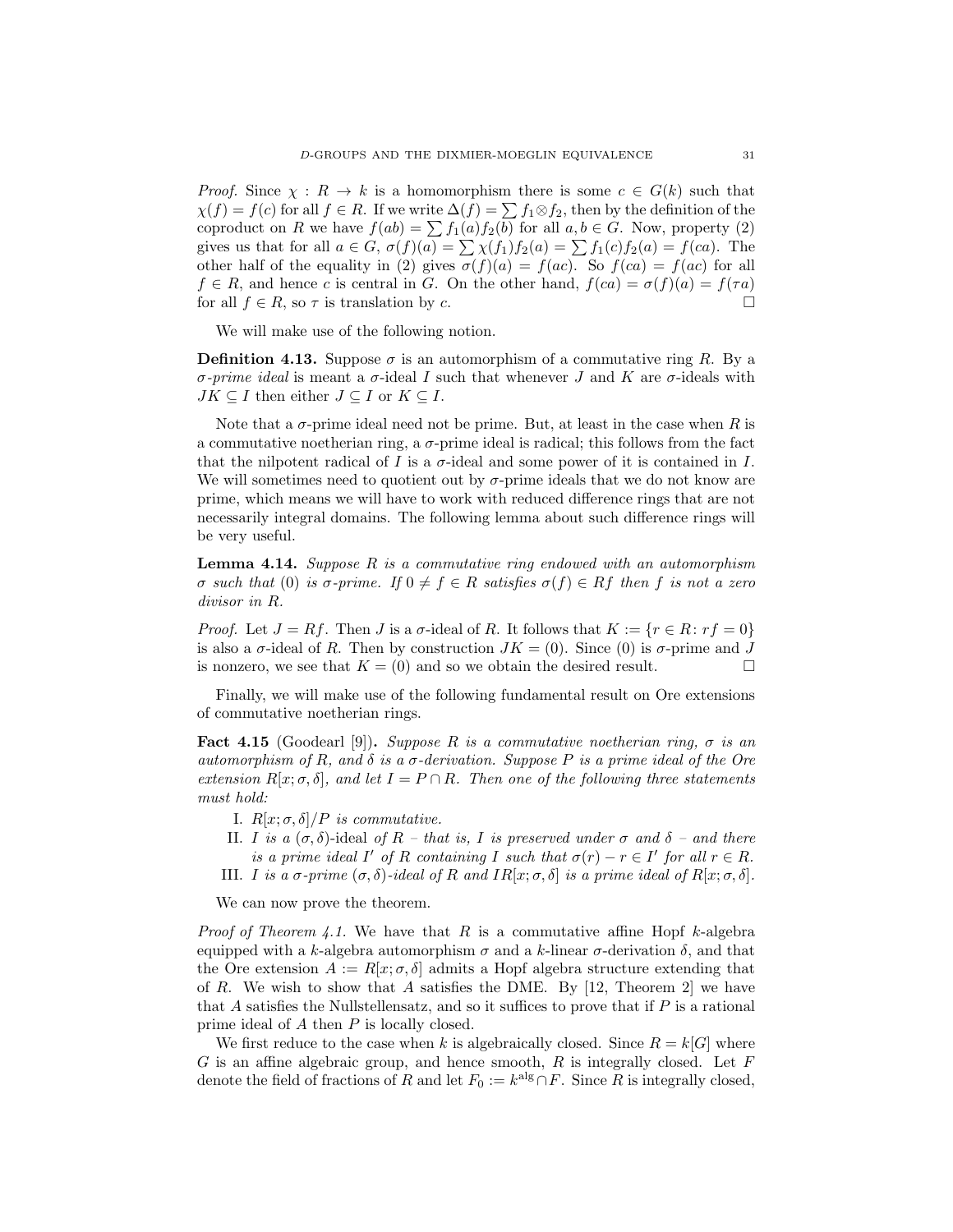$F_0 \subseteq R$ . Since F is a finitely generated extension of k,  $F_0$  is a finite extension of k. Let  $R' := R \otimes_{F_0} k^{\text{alg}}$ . Since  $F_0$  is relatively algebraically closed in F, we see that  $R'$ is again an integral domain. Thus  $R'$  is a commutative affine Hopf  $k^{\text{alg}}$ -algebra to which we extend  $\sigma$  and  $\delta$  by  $k^{\text{alg}}$ -linearity. Suppose we have proven the DME for  $R'[x; \sigma, \delta]$ . Then Irving-Small reduction techniques (see Irving-Small [13] and also Rowen [24, Theorem 8.4.27]) give that  $A = R[x; \sigma, \delta]$  satisfies the DME over  $F_0$ . But since  $F_0$  is a finite extension of k, we get the DME over k also.

Next we reduce to the case when  $k$  is uncountable (in order to be able to use Proposition 4.11). Let L be an uncountable algebraically closed extension of  $k$ . Then since k is algebraically closed we see that  $R \otimes_k L$  is a commutative affine Hopf L-algebra to which we extend  $\sigma$  and  $\delta$  by L-linearity, and  $B := A \otimes_k L \cong$  $(R \otimes_k L)[x; \sigma, \delta]$ . Assume the DME holds for B. Let P be a rational prime ideal of A and let  $Q = P \otimes_k L$ . Since k is algebraically closed, Q is a prime ideal of B. Since P is rational and  $B/Q = (A/P) \otimes_k L$ , we see that Q is a rational. Hence Q is locally closed. Since the primes in A containing  $P$  lift to primes in  $B$  containing  $Q$ , it follows that  $P$  is locally closed in  $A$ . So  $A$  satisfies the DME.

We may therefore assume that  $k$  is uncountable and algebraically closed.

If  $\sigma = id$  then  $\delta$  is a k-linear derivation on R and statement (1) of Corollary 4.4 tells us that it is also an a-coderivation on for some group-like  $a \in R$ . It follows by Corollary 4.7 that  $A = R[x; \delta]$  satisfies the DME. So we may assume  $\sigma \neq id$ .

We may also assume that  $A/P$  is not commutative. Indeed, if it were, as P is rational, we would have that  $Frac(A/P) \subseteq k$ , so that P is a maximal ideal and hence locally closed.

Write  $R = k[G]$  where G is a connected affine algebraic group over k. By Lemma 4.12 we know that  $\sigma = \tau^*$  where  $\tau : G \to G$  is translation by a central (non-identity) element  $c \in G(k)$ .

Our next goal is to reduce to the case that  $P \cap R = (0)$ , though in order to obtain this we will have to give up on R being an integral domain. Let  $I = R \cap P$ . We have already ruled out case (I) of Fact 4.15. On the other hand, case (II) cannot hold: σ would induce the identity map on  $R/I'$ , implying that τ is the identity on  $V(I')$ , which contradicts the fact that it is translation on  $G$  by a non-identity element. Hence case (III) holds; I is a  $\sigma$ -prime  $(\sigma, \delta)$ -ideal of R and  $J := IA$  is a prime ideal of A. Consider now the reduced quotient ring  $\overline{R} := R/I$  with the induced automorphism which we continue to denote by  $\sigma$ , and the induced  $\sigma$ -derivation which we continue to denote by  $\delta$ . Let  $\overline{A} = A/J \cong \overline{R}[x; \sigma, \delta]$  and  $\overline{P}$  the image of P in  $\overline{A}$ . Since J is contained in P,  $\overline{P}$  is rational in  $\overline{A}$  and it suffices to show that  $\overline{P}$ is locally closed in  $\overline{A}$ . Note that we have achieved  $\overline{P} \cap \overline{R} = (0)$ .

Next, we claim that there is some non zero-divisor  $f \in \overline{R}$  such that  $(\sigma, \delta)$  extends to  $\widetilde{R} := \overline{R}[1/f]$  and  $\delta$  is inner on  $\widetilde{R}$ . To see this, consider the frame V for R, given by Lemma 4.10, that is preserved by  $\sigma$ . The image  $\overline{V}$  of V in  $\overline{R}$  is then a frame for  $\overline{R}$  that is also preserved by  $\sigma$ . Using  $k = k^{\text{alg}}$ , let f be an eigenvector for the action of  $\sigma$  on  $\overline{V}$ , say  $\sigma(f) = \lambda f$  for some  $\lambda \in k^*$ . By Lemma 4.14, f is not a zero divisor. Moreover, the multiplicatively closed subset  $\{1, f, f^2, \ldots\}$  of R is preserved by  $\sigma$ , and hence by [9, Lemma 1.3],  $(\sigma, \delta)$  extends uniquely to the localisation at this set, namely to  $R := \overline{R}[1/f]$ . It remains to show that f can be chosen so that  $\delta$  is inner on R. If the eigenvalue  $\lambda$  is not equal to 1, then  $f - \sigma(f) = (1 - \lambda)f$  is a unit in R, and we get  $\delta$  inner by Lemma 4.8. So suppose that 1 is the only eigenvalue for  $\sigma$ on  $\overline{V}$ . Note that  $\sigma$  is not the identity operator on  $\overline{R}$  because  $\tau$  is not the identity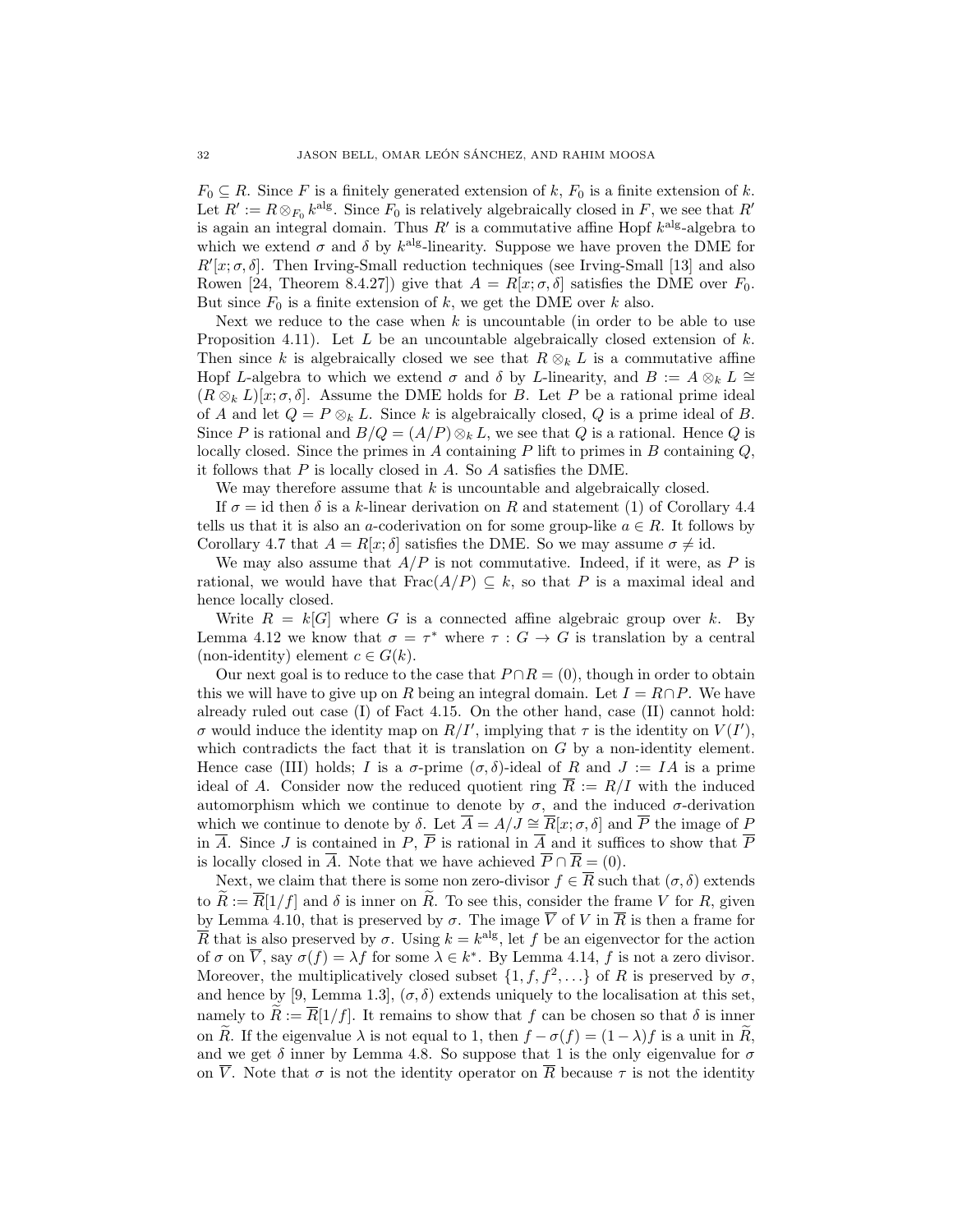on  $V(I)$ . Since  $\overline{V}$  generates  $\overline{R}$  as a k-algebra,  $\sigma$  is not the identity on  $\overline{V}$  either. Hence there must be some Jordan block that is of size greater than one, but with eigenvalue 1. So we can choose the eigenvector  $f$  in such a way that there exists nonzero  $g \in \overline{V}$  with  $\sigma(g) = g + f$ . Hence  $g - \sigma(g)$  is a unit in  $\widetilde{R} = \overline{R}[1/f]$ , and so by Lemma 4.8 again,  $\delta$  is inner on  $R$ .

To prove that  $\overline{P}$  is locally closed let us consider the following partition of the set of prime ideals of  $\overline{A}$  that properly extend  $\overline{P}$ .

- $S_1 := \{Q \supseteq P : Q \text{ prime, and no power of } f \text{ is in } Q\}$
- $S_2$  :=  $\{Q \supsetneq P : Q \text{ prime, not in } S_1 \text{, and } Q \cap \overline{R} \text{ is a } \sigma\text{-prime }(\sigma, \delta)\text{-ideal}\}\$
- $S_3$  :=  $\{Q \supsetneq P : Q \text{ prime, and not in } S_1 \text{ or } S_2\}$

It suffices to show that for each of  $i = 1, 2, 3, \bigcap S_i \neq \overline{P}$ .

For  $i = 2$ , note that as  $\sigma$ -prime implies radical, we have that  $f \in Q$  for all  $Q \in S_2$ , but  $f \notin \overline{P}$  as  $\overline{P} \cap \overline{R} = (0)$ .

For  $i = 3$ , applying Fact 4.15 to  $Q \in S_3$ , we have that either  $\overline{A}/Q$  is commutative or there is in  $\overline{R} = R/I$  a prime ideal  $\overline{I} := I'/I$  extending  $Q \cap \overline{R}$ , and such that  $\sigma$  is the identity on  $\overline{R}/\overline{I} = R/I'$ . The latter case is impossible using again that  $\sigma = \tau^*$ and  $\tau$  is translation on G by a non-identity element. So  $\overline{A}/Q$  is commutative for all  $Q \in S_3$ . As  $\overline{A}/\overline{P} = A/P$  is not commutative there exist  $a, b \in \overline{A}$  such that  $g := [a, b] \notin \overline{P}$ . But  $g \in Q$  for all  $Q \in S_3$ .

It remains therefore to consider  $S_1$ . Let

$$
\widetilde{A} = \widetilde{R}[x; \sigma, \delta] = R[\frac{1}{f}][x; \sigma, \delta].
$$

As  $\delta$  is inner on  $\widetilde{R}$ , Proposition 4.11 tells us that  $\widetilde{A}$  satisfies the Dixmier-Moeglin equivalence. As  $\overline{P} \cap \overline{R} = (0)$ , we know that no power of f is in  $\overline{P}$ , and hence  $\widetilde{P} := \overline{P}\widetilde{A}$  is a prime ideal. As  $\widetilde{A}$  is a localisation of  $\overline{A}$  we have that  $\widetilde{P}$  is rational, and hence locally closed. If  $Q \in S_1$  then  $Q\widetilde{A}$  is a prime ideal properly extending  $\widetilde{P}$ . So there is  $\alpha \in \tilde{A} \setminus \tilde{P}$  such that  $\alpha \in \tilde{QA}$  for all  $Q \in S_1$ . For some  $n \geq 0$ ,  $f^n \alpha \in \overline{A}$ . So  $f^n \alpha \in Q\widetilde{A} \cap \overline{A} = Q$ . But  $f^n \alpha \notin \overline{P}$ . So  $\bigcap S_1 \neq \overline{P}$ , as desired.

# **REFERENCES**

- [1] J. Bell, S. Launois, O. León Sánchez, and R. Moosa. Poisson algebras via model theory and differential-algebraic geometry. J. Eur. Math. Soc. (JEMS), 19(7):2019–2049, 2017.
- [2] J. Bell and W. Leung. The Dixmier-Moeglin equivalence for cocommutative Hopf algebras of finite Gelfand-Kirillov dimension. Algebras and Representation Theory, 17(6):1843–1852, 2014.
- [3] J. Bell, K. Wu, and S. Wu. The Dixmier-Moeglin equivalence for extensions of scalars and Ore extensions. To appear in Contemp. Math.
- [4] K. A. Brown and K. Goodearl. Lectures on algebraic quantum groups. Advanced Courses in Mathematics. CRM Barcelona. Birkhäuser Verlag, Basel, 2002.
- [5] K.A. Brown, S. O'Hagan, J.J. Zhang, and G. Zhuang. Connected Hopf algebras and iterated Ore extensions. Journal of Pure and Applied Algebra, 219(6):2405–2433, 2015.
- [6] A. Buium. Differential algebraic groups of finite dimension, volume 1506 of Lecture Note in Mathematics. Springer-Verlag, 1992.
- [7] J. R. Fisher. A Goldie theorem for differentiably prime rings. Pacific J. Math., 58(1):71–77, 1975.
- [8] J. Freitag and R. Moosa. Finiteness theorems on hypersurfaces in partial differential-algebraic geometry. To appear in Advances in Mathematics.
- [9] K. Goodearl. Prime ideals in skew polynomial rings and quantized Weyl algebras. Journal of Algebra, 150(2):324–377, 1992.